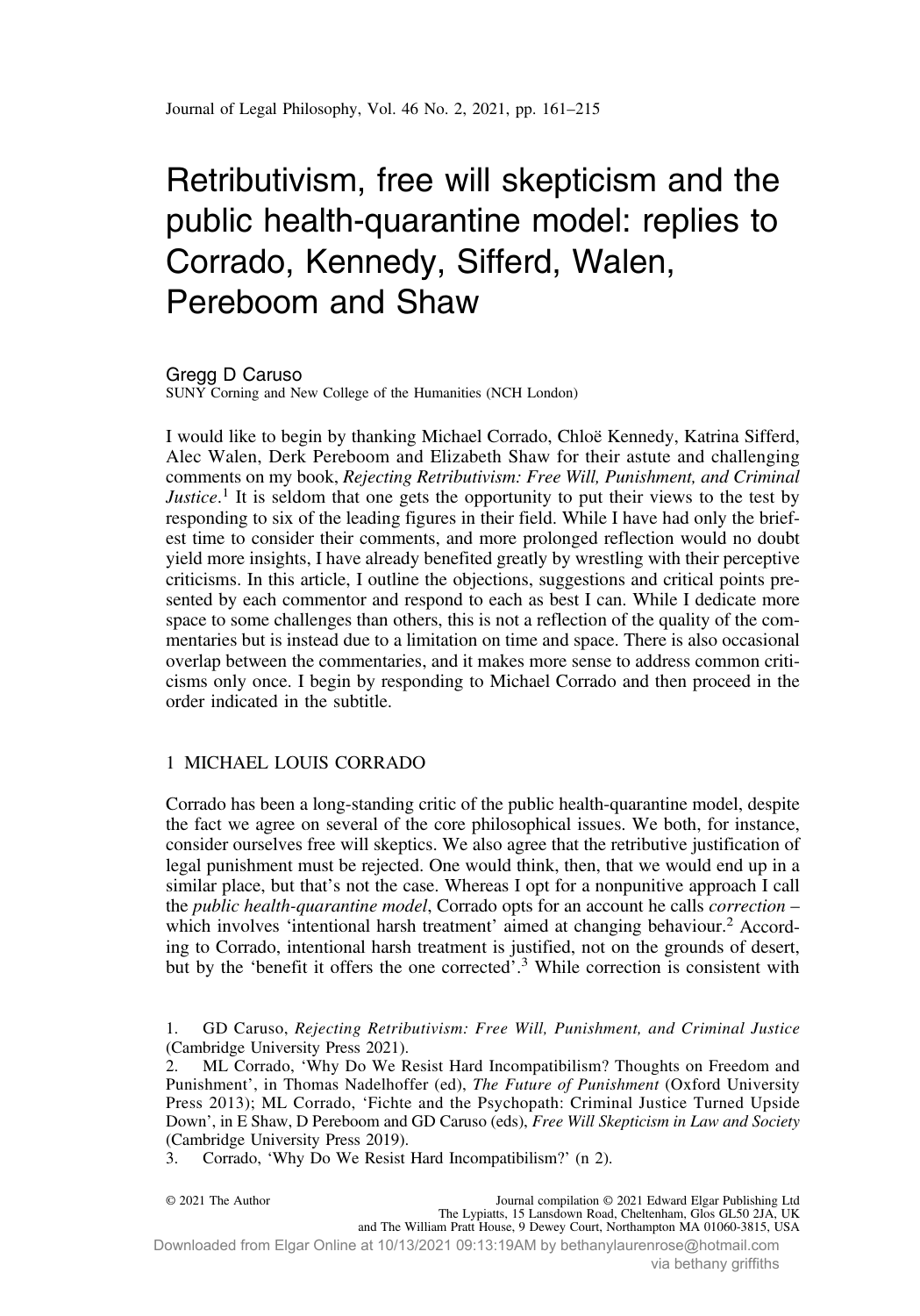free will skepticism, Corrado also believes it retains the protective features of punishment. In a series of recent papers, Corrado has presented several challenging objections to my account<sup>4</sup> – all of which I have taken seriously and have responded to at length.<sup>5</sup> In fact, I dedicate several sections of *Rejecting Retributivism* to responding to Corrado's numerous concerns.

In his commentary here, Corrado begins by arguing that the failure of retribution should not be mistaken for a failure of the Classical Model. The Classical Model, Corrado explains, was developed during the Enlightenment through Cesare Beccaria and maintains that: The state may use force to 'control human behaviour' but 'only against individuals who have violated laws set down in advance by the people's representatives, and only to an extent proportional to the harmfulness of the behaviour, an amount also to be decided in advance by the legislature'. <sup>6</sup> According to Corrado, the Classical Model must be distinguished from the retributive justification that philosophers 'attempted to fit it up with'. With this distinction in place, Corrado defends the following thesis:

My position in this is (with Caruso) that retribution doesn't succeed as a justification for the classical approach; that it may be that the classical approach, insofar as it depends upon interfering in the lives of individual offenders, can never be fully justified; but (against Caruso) that it is nevertheless morally superior to any of the alternatives that have been proposed, including Quarantine.<sup>7</sup>

While Corrado agrees with me that the current system is 'deplorable', he also maintains that 'it would be a mistake of the first order to suppose that the existing system of crime control is an example of the Classical Model'. Instead of rejecting the Classical ideal in favour of the public health-quarantine model, Corrado argues that it is imperative that we preserve the (putative) protections of the Classical Model – especially its commitment to proportional punishment.

With this as his motivation, Corrado goes on to offer three main objections to the public health-quarantine model, which he refers to simply as the 'Quarantine Model'. First, he objects that, 'the edges of [the] model simply cannot be softened in the way [Caruso] would like to soften them. Both pre-emptive detention and indefinite detention are essential and ineliminable features of it'. Second, he argues that 'the justification for the model, self-defence and the defence of others, doesn't seem workable and in particular doesn't seem to limit the state's use of detention in the ways he suggests'. Lastly, Corrado objects that 'since we do not get to pick the political setting in which our proposals land, a system of broad discretion such as Professor Caruso proposes is dangerous. It leaves the door wide open to the very sorts of excess that motivated Beccaria to set down his model in the first place'.

4. ML Corrado, 'Punishment and the Burden of Proof' (2017) UNC Legal Studies Research Paper (Available at: <<https://ssrn.com/abstract=2997654>)>; ML Corrado, 'Criminal Quarantine and the Burden of Proof' (2019) 47 Philosophia 1095; Corrado, 'Fichte and the Psychopath' (n 2).

5. See, e.g., D Pereboom and GD Caruso, 'Hard-Incompatibilist Existentialism: Neuroscience, Punishment, and Meaning in Life', in O Flanagan and GD Caruso (eds), Neuroexistentialism: Meaning, Morals, and Purpose in the Age of Neuroscience (Oxford University Press 2018).

6. ML Corrado, 'The Limits of the State's Power to Control Crime' (2021) The Journal of Legal Philosophy (this issue).

7. ibid.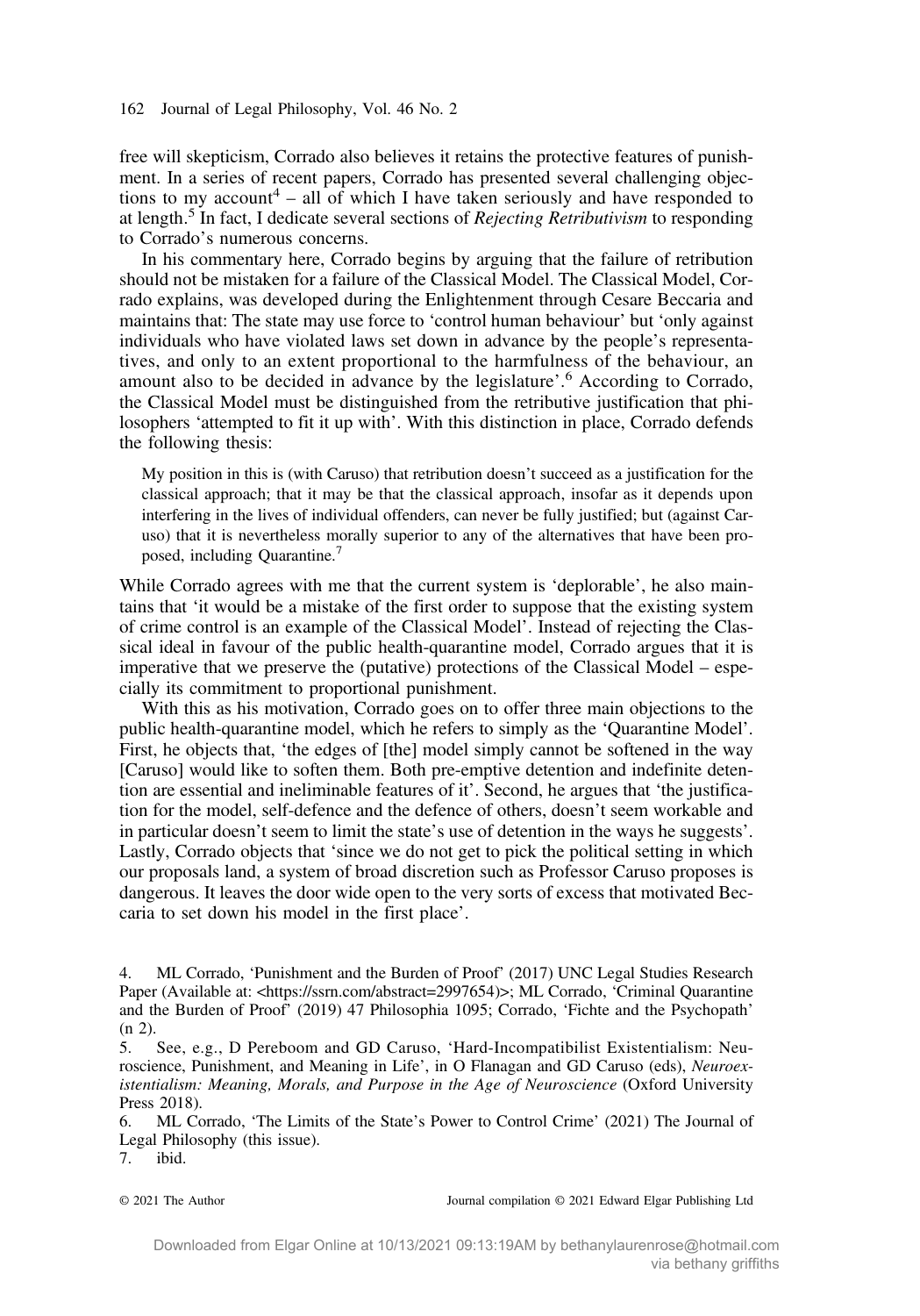I will argue below that my model can successfully deal with each of these objections. I begin with Corrado's concerns about pre-emptive detention and indefinite detention.8

## 1.1 Indefinite Detention and Pre-emptive Detention

Michael Corrado has argued that one advantage retributive punishment (and his own theory of correction) has over the public health-quarantine model is that the former protects 'the right to be held by the state only for a limited period of time', <sup>9</sup> whereas the latter allows for the possibility of indefinite detention if an individual is determined to be a continued serious threat to society. According to Corrado, the methods of quarantine allow for detention and other restrictions of freedom, 'but impose no limits upon those restrictions except those that further the protection of the community'.<sup>10</sup> He goes on to argue that 'quarantine means a complete and unlimited surrender of autonomy to the state' since the person subject to quarantine or incapacitation 'has no protection against the power of the state' – that is, '[i]f he should remain dangerous after treatment he may be detained indefinitely'.<sup>11</sup>

In response, I would argue, first, that while I do acknowledge that on my model seriously violent criminals who cannot be rehabilitated and remain serious threats would be indefinitely detained, this will not amount to a 'complete and unlimited surrender of autonomy to the state', nor would it result in more people serving out their lives in prison. Second, I argue that the putative advantage Corrado claims retributive punishment (and correction) has is more apparent than real. This is because the principle of proportionality is inherently vague and indeterminate, and as a result it is consistent with the fact that one of every seven people currently in prison in the United States is serving life or virtual life sentences even though the American criminal justice system has long been committed to limiting retributivism and determinate sentencing. Third, I maintain that the rare cases where the public health-quarantine model would favour continuing to hold a violent criminal who cannot be rehabilitated are ones its critics, and the current law, would largely agree on. Furthermore, the conditions of detention for such individuals would be very different on my model from those vile conditions of the US prison system. Lastly, I argue that there are policy solutions available, such as setting the maximum prison term at 20 years but allowing for incremental extensions if absolutely necessary for public safety, as Norway does, as well as placing the burden of proof on the state to evaluate and establish, at regular intervals, that the threat posed by an offender warrants continued incapacitation. Let us take each of these points in turn.

First, there is no reason to think the public health-quarantine model amounts to a 'complete and unlimited surrender of autonomy to the state'. This is because the model places a number of important constraints on the treatment of individuals, including the principle of least infringement, the prohibition on manipulative use, the principle of normality, the principles of beneficence and nonmaleficence, and concern for the well-being of offenders.<sup>12</sup> Even in conditions of incapacitation, my model

<sup>8.</sup> I should note that many of the replies I offer here are drawn from the book, since Corrado's objections are similar to ones he has already raised and I have already responded to.

<sup>9.</sup> Corrado, 'Criminal Quarantine and the Burden of Proof' (n 4) 1105.

<sup>10.</sup> ibid 1106.

<sup>11.</sup> ibid 1107.

<sup>12.</sup> See the book for statements and defenses of each of these principles.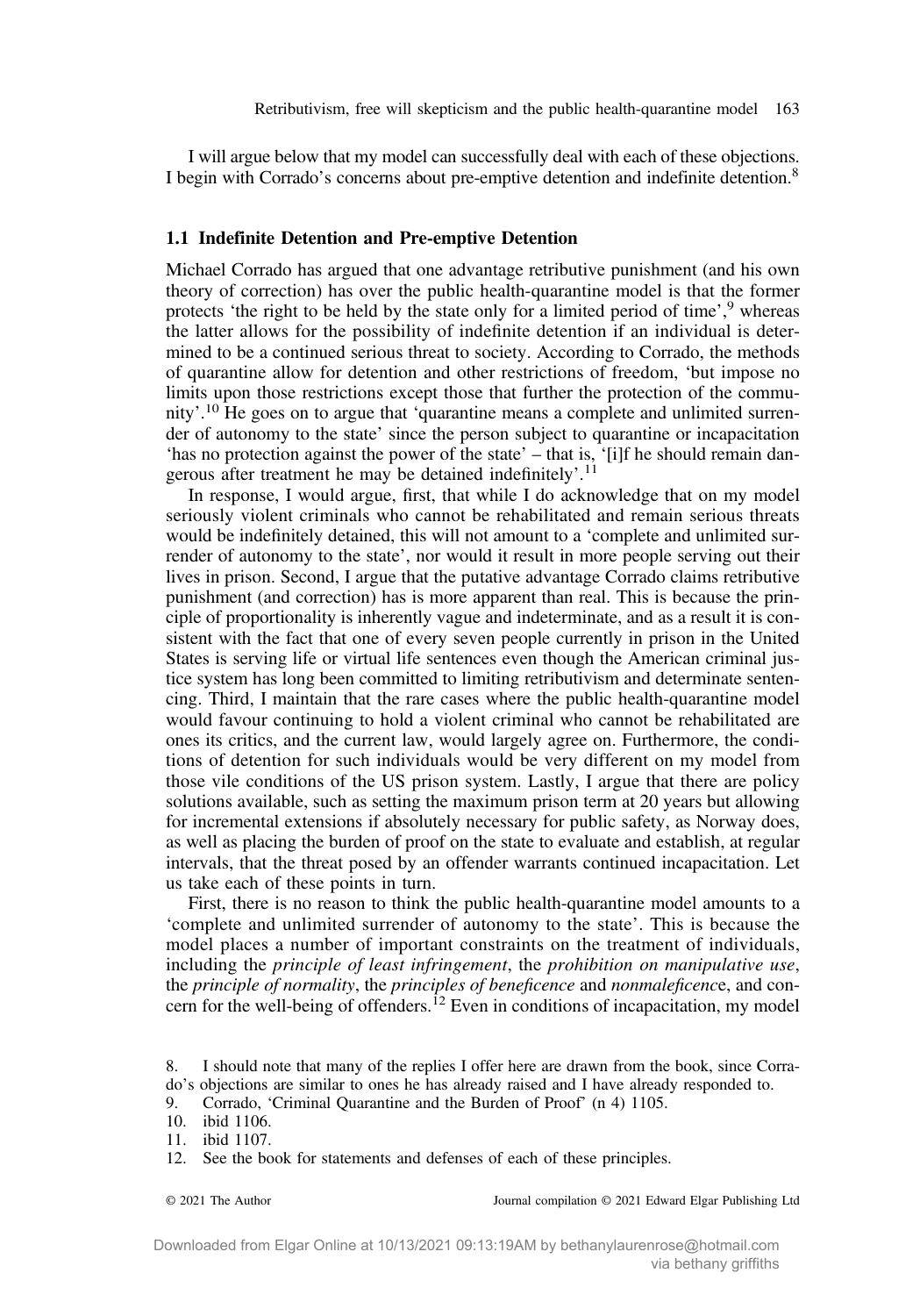requires that the state respect human dignity by preserving the rights of offenders to vote, to not be dehumanized, and to be afforded as much autonomy and liberty as possible consistent with the minimum restrictions needed to protect public safety. According to the principle of normality, for instance, the only right an offender should lose when they are incapacitated is their liberty; they retain all their other rights. These include the right to vote (even while in prison), to health care, to attend school, to phone family and friends, etc. On almost every one of these points, our current methods of punishment sacrifice the autonomy of offenders more completely to the state. By limiting his concerns to indefinite detention, Corrado obfuscates this point and completely overlooks the fact that retributive punishment sacrifices more of an offender's rights to the state than the public health-quarantine model.

Second, with regard to the number of people who will never end up being released, which seems to be Corrado's driving concern with regard to indefinite detention, a strong case can be made that the public health-quarantine model far and away has the advantage here. Currently, one in seven people in prison in the United States is serving life or 'virtual life' sentences, that is, sentences with a term of years that exceed an individual's natural life expectancy. These sentences are determinate in length and, at least conceivably, within the realm of what is permitted by the principle of proportionality. Of course, a retributivist could argue that the number of people serving life and virtual life sentences is excessive. But I argue in the book that the principle of proportionality is vague, elastic and indeterminate when it comes to judging gravity and proportionality, hence it is virtually impossible to determine precisely what the upper limit of punishment should be for a violent crime. Findings compiled by the Justice Policy Institute, for instance, have found that sentencing times vary widely for the same crime across the globe. And the fact that a prison term is of determinate length, or specifies an acceptable range, by no means guarantees offenders will ever be released. In fact, of those serving a life sentence in the United States, about a third are without the chance of parole. Of the remainder, political considerations have made it increasingly difficult to secure parole in many states. In addition, a large number of offenders are serving 'virtual life' sentence. For example, a 40-year prison term imposed on a 35-year-old offender essentially equates to life imprisonment. And it is not uncommon for punitive systems to hand out impossible sentences, like multiple life sentences, to make a point or because they believe them to be proportional to the wrong done. Terry Nichols, for example, one of the accomplices in the 1995 Oklahoma City bombing, was given 161 life sentences with no possibility for parole.

In contrast, I maintain that there are good reasons to think that implementing the public health-quarantine model will actually result in a drastic reduction in the number of people incapacitated and the number of people held indefinitely. This claim is supported by a number of different considerations. A recent study by the Brennan Center for Justice found, for instance, that 39 percent of the US prison population (roughly 576,000 people) are behind bars with little public safety rationale.<sup>13</sup> According to the report, up to 25 percent of prisoners (364,000 people), almost all nonviolent, lower-level offenders, would be better served by alternatives to incarceration such as treatment, community service and probation. They estimate that another 14 percent (212,000 people) have already served long sentences and can be safely set free with little or no risk to public safety. If these numbers are correct, adopting the public

<sup>13.</sup> J Austin, L-B Eisen, J Cullen and J Frank, 'How Many Americans Are Unnecessarily Incarcerated?' Brennan Center for Justice at New York University School of Law (2016). Available at: [<www.brennancenter.org/sites/default/files/publications/Unnecessarily\\_Incarcerated\\_0.pdf>](http://www.brennancenter.org/sites/default/files/publications/Unnecessarily_Incarcerated_0.pdf).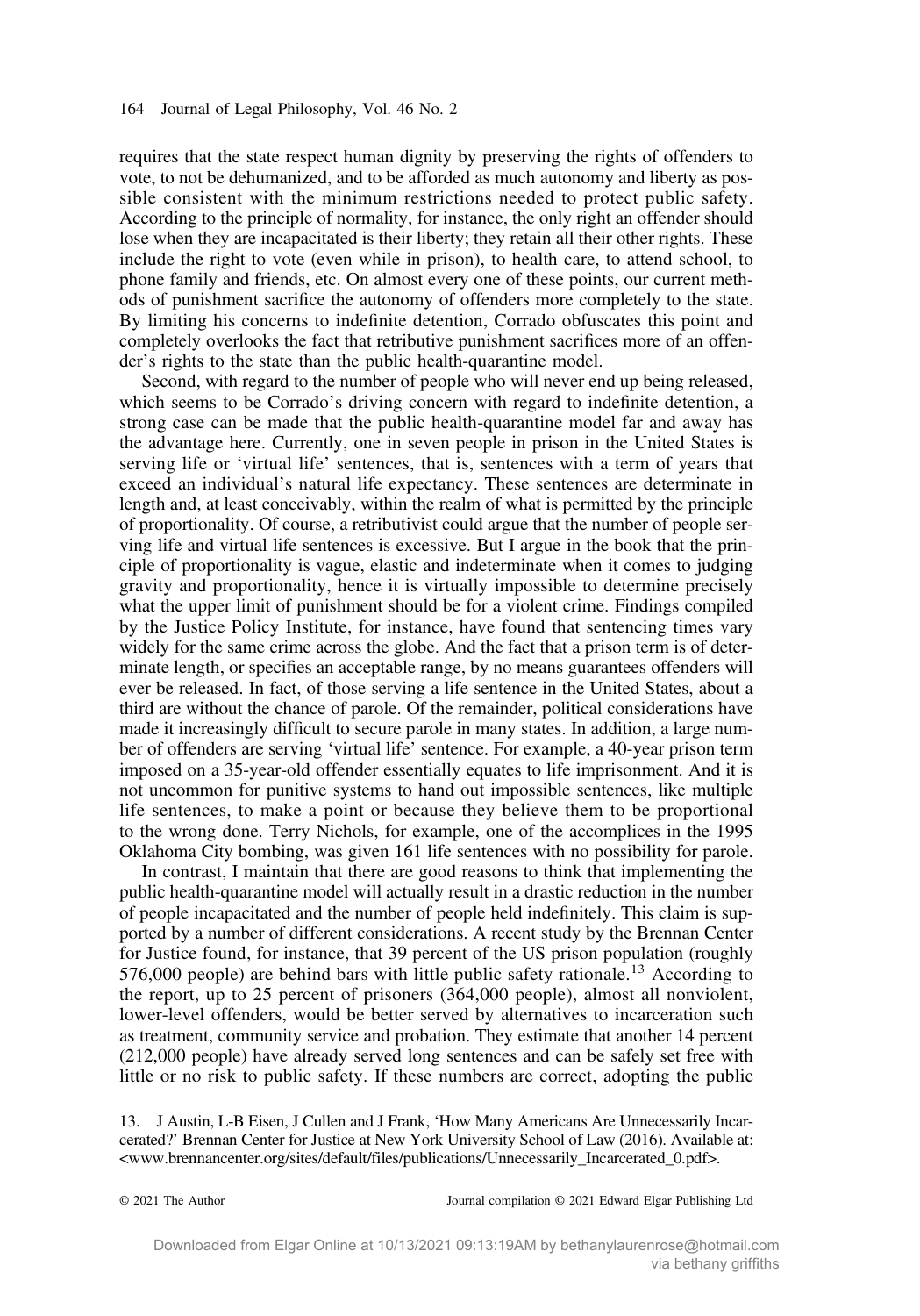health-quarantine model would result in more than a half million people being released from prison with little to no increased risk to public safety.

Research also indicates that the risk of recidivism drops dramatically as prisoners get older, and there will come a time when an additional year of prison no longer yields a meaningful reduction in the risk of recidivism among older prisoners.<sup>14</sup> For instance, research by the United States Sentencing Commission has found that older offenders are 'substantially less likely than younger offenders to recidivate following release'. <sup>15</sup> So, while a retributivist could maintain that a 65- or 75-year-old should continue to be incarcerated because they deserve it, the public health-quarantine model would need to consider the chances of recidivism and the kind of harm they pose to society. Since the majority of elderly prisoners pose no serious public safety concerns, the public health-quarantine model would recommend release, with perhaps additional assistance and supervision. Of course, there will be occasional cases where an individual will need to be incapacitated indefinitely, but these will be the exception, not the norm. Given these considerations, I maintain that adopting the public health-quarantine model would drastically reduce, not increase, the number of people serving out their lives in prison.

Third, I maintain that there are additional policy solutions available for the public health-quarantine model to adopt, and these can provide additional protections against potential abuse. The public health-quarantine model already maintains the principle of least infringement, which requires that we always seek alternatives to incapacitation wherever and whenever possible. But beyond this, I also recommend establishing an upper limit of around twenty years in prison as a maximum penalty for the most dangerous of violent criminals, as Norway does, but to also allow for exceptional and incremental extensions when, say, a serial rapist or mass murderer has not been rehabilitated and continues to pose a serious threat to public safety. This upper limit allows for rehabilitated offenders to be released at any point prior to the end of their term, but it prohibits handing down sentences longer than 20 years as a judicial option. I would also recommend placing the burden of proof on the state to establish, at regular intervals, that the threat posed by an offender warrants continued incapacitation. If the state cannot satisfy that burden of proof with documentation – for example, evidence of aggression and violence in prison, credible threats to continue to do harm upon release, etc. – then the offender should be released.

While some might think these recommendations unrealistic, it is important to recognize that sentences of more than 20 years are quite rare in many democratic nations. Additionally, most offenders age out of crime at a certain point, while others mature, educate and rehabilitate themselves – especially when they are given support, counselling and opportunity. I maintain that it is inhumane and contrary to the demands of public safety to continue to incapacitate such individuals. On the other hand, retributivists who favour life or virtual life sentences as deserved proportional punishment end up leaving offenders completely and utterly powerless and without the chance to alter a sentence that offers them no possibility of release or rehabilitation. This amounts to a 'complete and unlimited surrender of autonomy to the state',

<sup>14.</sup> See K Kim and B Peterson, Aging Behind Bars: Trends and Implications of Graying Prisoners in the Federal Prison System (Urban Institute 2014); United States Sentencing Commission, The Effects of Aging on Recidivism Among Federal Offenders (2017) United States Sentencing Commission.

<sup>15.</sup> United States Sentencing Commission, The Effects of Aging on Recidivism Among Federal Offenders (n 14) 3.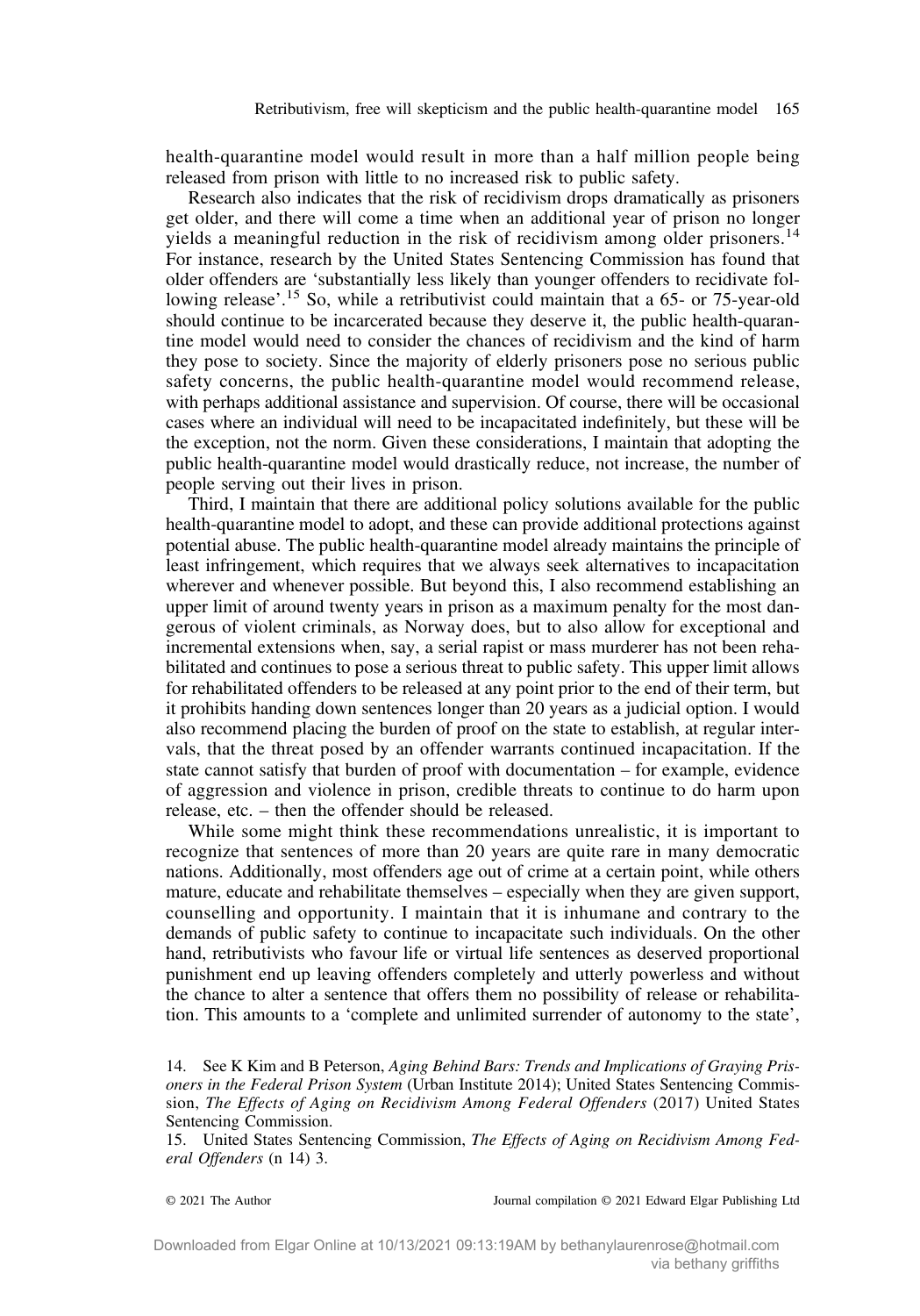but in the exact opposite direction than Corrado would have us believe. I therefore contend that the public health-quarantine model actually provides more protections and opportunities for offenders to be released than retributivism.

Finally, the kinds of cases where the public health-quarantine model would allow for indefinite incapacitation or quarantine are intuitively cases most would agree are justified.<sup>16</sup> We also need to recognize that existing punitive approaches, like retributivism, essentially allow for the same possibility in practice. Take, for example, the case of Andres Breivik who killed 77 people in 2011, the worst case of mass murder in Norway's history. He was given the maximum sentence allowed in Norway, which is only 21 years. At the end of that period, the state can add five more years of civil incapacitation on the grounds of public safety if he has not been rehabilitated. It is conceivable that this can be done over and over again resulting in indefinite detention. Corrado might object that this violates 'the right to be held by the state only for a limited period of time'. But what, exactly, would a retributivist (or Corrado) do differently? In a case like Breivik's, there are generally two sentencing options available to retributivists (assuming he is judged competent): They could sentence him to life without the chance of parole right from the start, putting an end to his chances of ever being released, or they could give him a sentence that allows for the chance of parole after serving a minimum number of years in prison.

The first option, I have argued, is inhumane since it precludes from the outset the possibility of rehabilitation, violates the principle of least infringement, discourages the state from working to rehabilitate offenders, and prevents the reassessment of individual cases as circumstances change. The second option, however, provides essentially the same possibility of indefinite detention since the parole board will have the power and discretion to determine whether Breivik should be released or not. If the board decides he should not be released, he will continue to be imprisoned. The key difference, however, between the retributivist approach and my own is that my approach (a) eliminates the option of life without parole, allowing for the possibility of rehabilitation and release, (b) establishes a maximum upper limit that will apply in all non-exceptional cases, (c) places the burden of proof on the state to justify any and all exceptions to that maximum, and (d) requires that no one is incapacitated longer than is absolutely necessary to protect public safety. My model also requires that offenders be housed in humane conditions and treated in accordance with the principle of normality, respect for persons and concern for human well-being.

For the preceding reasons, I maintain that the public health-quarantine model does not amount to a 'complete and unlimited surrender of autonomy to the state', nor will it result in more people serving out their lives in prison. While it does allow for the possibility of indefinite detention in exceptional cases, which is not necessarily a bad thing, most criminal offenders will 'age out' of crime or pose less of a threat over time, allowing for less restrictive measures to be taken to protect public safety. The public health-quarantine model also places several restrictions and humanitarian consideration on the treatment of offenders, which gives it a distinct advantage over current retributive policies.

Moving on then to the issue of pre-emptive detention, Corrado is rightly concerned about the prospect of incapacitating those who pose threats but have not yet committed a crime. In response to this concern, I offer several reasons in the book for opposing the pre-emptive incapacitation of competent, reasons-responsive agents in

16. See, for instance my discussion of 'Typhoid Mary' starting on page 336 in Rejecting Retributivism.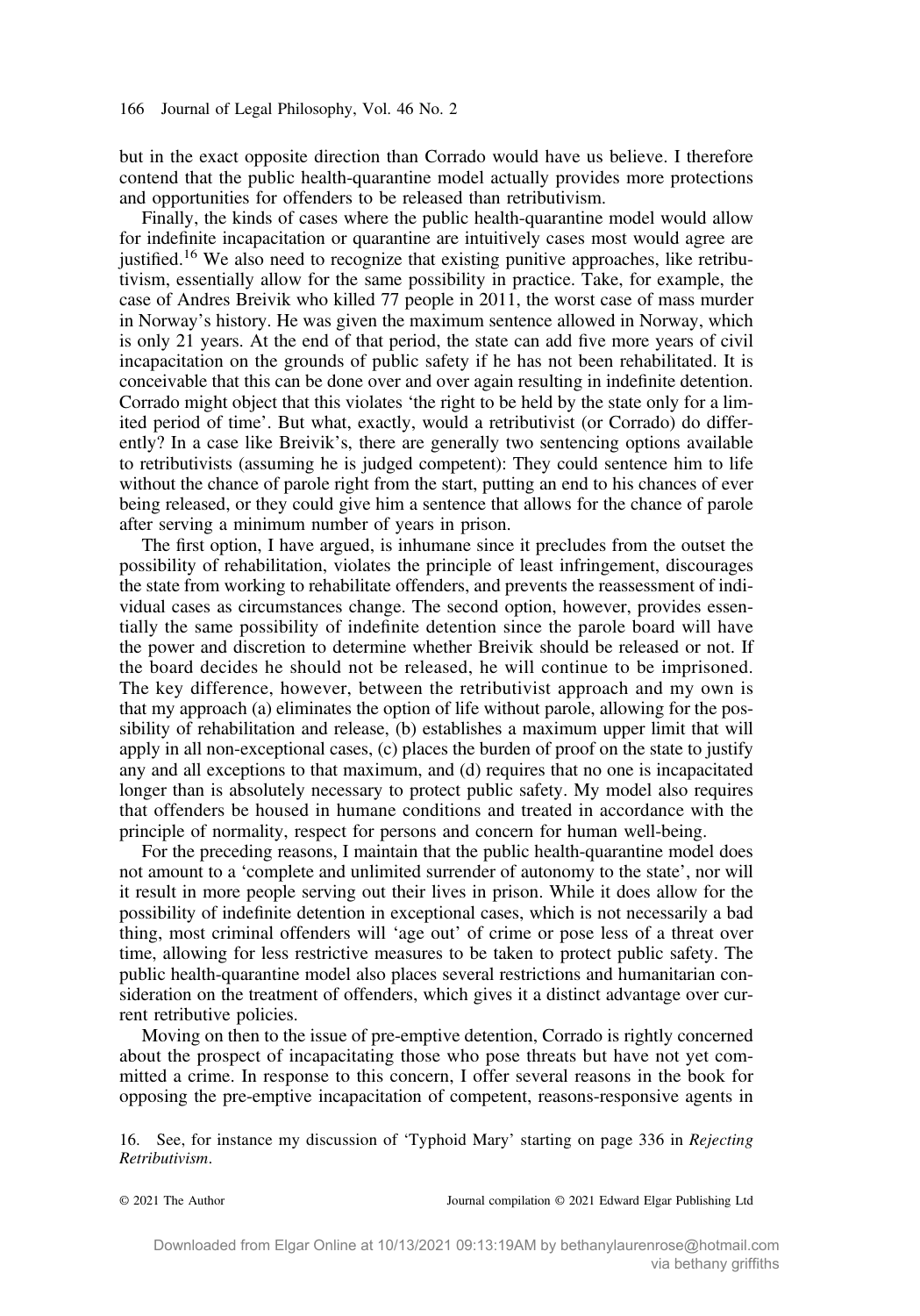practically all real-world cases. First, I argue that the right to liberty must carry weight in this context, as should the concern for using people merely as means. Second, the risk posed by a state policy that allows for preventative detention of non-offenders needs to be taken into serious consideration. In a broad range of societies, allowing the state this option stands to result in much more harm than good, because misuse would be likely. Third, while the kinds of testing required to determine whether someone is a carrier of a communicable disease may often not be unacceptably invasive, the type of screening necessary for determining whether someone has violent criminal tendencies might well be invasive in respects that raise serious moral issues. Moreover, available psychiatric methods for discerning whether an agent is likely to be a violent criminal are not especially reliable, and as Stephen Morse points out, detaining someone on the basis of a screening method that frequently yields false positives is seriously morally objectionable.<sup>17</sup>

For these reasons, I propose we adopt an attitude of epistemic skepticism when it comes to judging the dangerousness of someone who has not yet committed a crime. Given the limitations of our current screening methods, their invasiveness and the likelihood of false positives, our default position should be to respect individual liberty and prohibit the preventative detention of non-offenders. Additionally, Jean Floud and Warren Young<sup>18</sup> have argued that anyone who has not yet committed a crime should be entitled to a presumption of harmlessness, much as a person should be entitled to a presumption of innocence. Just as the presumption of innocence protects the unconvicted person against punishment, so the presumption of harmlessness protects the unconvicted person against preventive detention. And not only is the presumption of harmlessness consistent with the attitude of epistemic skepticism, it is also a presumption that should be afforded all rational individuals since respect for persons and considerations of justice demand it.

These considerations, I contend, will block pre-emptive incapacitation in all but the most extreme cases. But where and when should exceptions be made? What are the 'extreme cases'? Here is one possible case:

Imagine that someone has involuntarily been given a drug that makes it virtually certain that he will brutally murder at least one person during the one-week period he is under its influence. There is no known antidote, and because he is especially strong, mere monitoring would be ineffective.<sup>19</sup>

In such a case, the public health-quarantine model may allow for preventative detention. But this should not count as a strong objection to the view since virtually everyone would agree that it would be at least prima facie permissible to preventatively detain this individual for the week. In fact, instead of being a weakness of the model, I think the possibility of exceptions in cases like this provides the model with an additional advantage over retributivism. In this situation, retributivists would have a hard time justifying preventive measures on the grounds that the individual deserves punishment, since he has not yet done anything wrong. Yet the retributivists I have talked to about this example, as well as the many audiences I put the

<sup>17.</sup> SJ Morse, 'Neither Desert Nor Disease' (1999) 5 Legal Theory 265; T Nadelhoffer, S Bibas, S Grafton, KA Kiehl, A Mansfield, W Sinnott-Armstrong and M Gazzaniga, 'Neuroprediction, Violence, and Law: Setting the Stage' (2012) 5 Neuroethics 67.

<sup>18.</sup> JE Floud and W Young, Dangerousness and Criminal Justice (Heinemann 1981).

<sup>19.</sup> Pereboom and Caruso, 'Hard-Incompatibilist Existentialism: Neuroscience, Punishment, and Meaning in Life' (n 5) 215.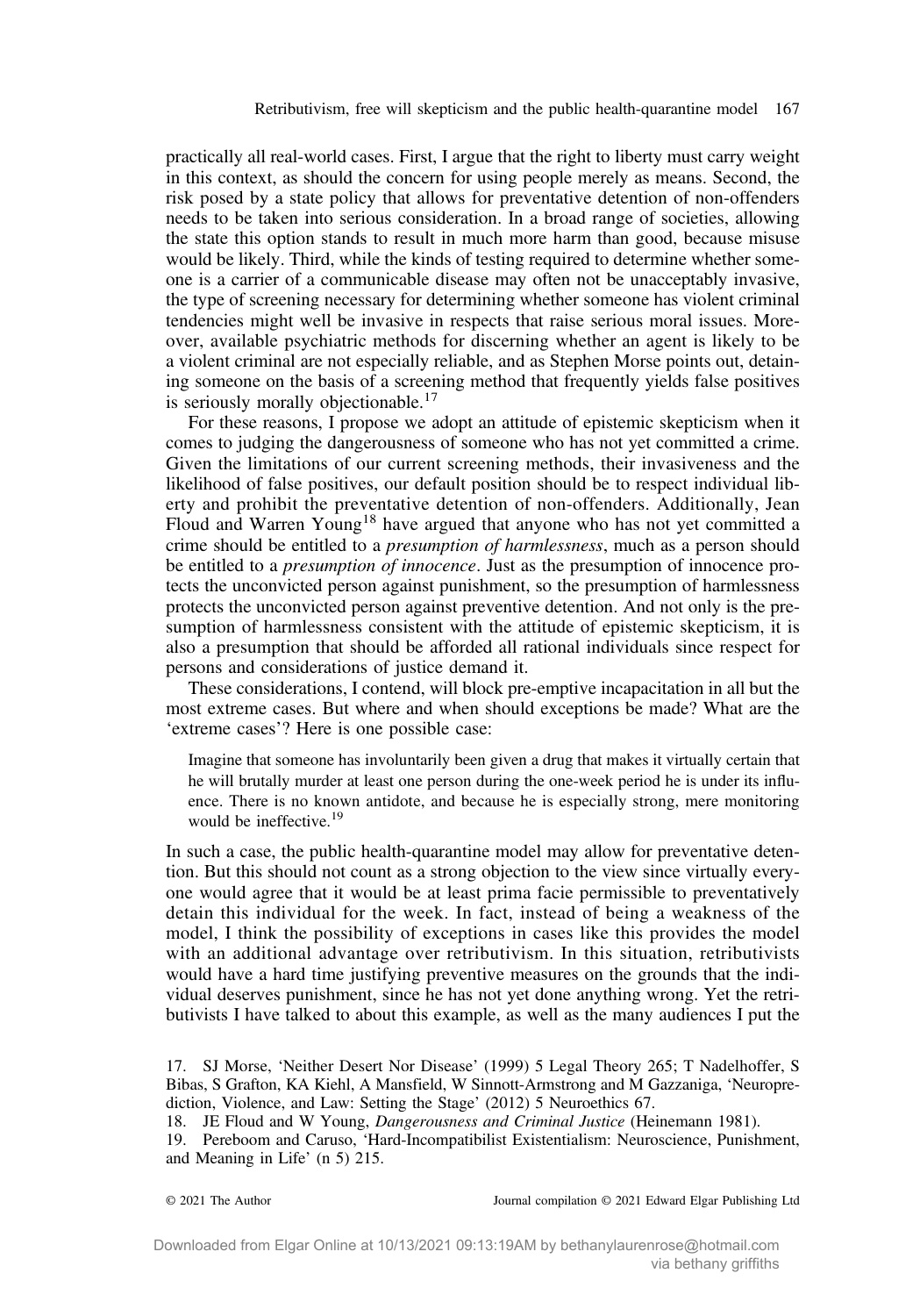question to, have acknowledged that they too would detain the individual until the drug has worn off. This indicates to me that most retributivists are not pure retributivists but are willing to supplement their account with additional justifications when needed, such as the justification provided by the public health-quarantine model. But if one is going to be a *retributivist plus –* i.e., if one is going to embrace retributivism but supplement it with additional justifications, like incapacitation, when needed – then they too must address concerns about pre-emptive detention.

Corrado, himself, acknowledges that he would also detain this individual for the week. In explaining why, he argues that we could view the drug as undermining the agent's reasons-responsiveness and that in such cases it is sometimes permissible to pre-emptively incapacitate non-reasons-responsive agents, as is currently permitted in cases of mental illness when an individual is involuntarily committed for being an imminent and serious threat of substantial harm to self or other.

I agree with Corrado that existing law already allows for preventive involuntary commitment in certain rare and specifically defined cases  $-e.g.,$  the involuntary commitment of the dangerously mentally ill. And I agree with Corrado that the justification for such commitment lies largely in the fact that such individuals 'are not just dangerous but both dangerous and unable to conform their behaviour to the law (whether from a deficit of reason or of will)'. <sup>20</sup> I see no reason, however, why the public health-quarantine model cannot also make use of this distinction between agents who are suffering from mental illness and satisfy the legal conditions for involuntary commitment, and agents who are competent and reasons-responsive. I propose that in cases when an individual is suffering from a serious mental illness and poses a real and present threat of substantial harm, involuntary commitment may be justified, as long as it is also guided by the principles of least infringement, beneficence and non-maleficence, and concern for the well-being of the individual. I contend the same is true for the drugged man since he likewise is not in control of his actions, is 'virtually certain' to kill at least one person during the next week if not incapacitated, and is unable to make rational and informed decisions during the one-week period he is under the drug's influence.

On the other hand, I contend that when agents are competent, moderately reasonsresponsive, and able to make rational and informed decisions, the presumption of harmlessness and epistemic skepticism count strongly, perhaps even conclusively, in favour of allowing individuals the liberty to commit criminal acts before incapacitation can be justified. Moderately reasons-responsive agents are able to conform their behaviour to the reasons they have for action.<sup>21</sup> If we think that a reasons-responsive agent is going to harm another, we could reason with them or provide them with countervailing moral and/or legal considerations, but we should respect their liberty to conform with those reasons or not. And given that we have no way of determining ahead of time what reasons will ultimately move them, we should afford them the presumption of harmlessness.

I acknowledge that it is possible that this epistemic burden of proof can be overcome in certain hypothetical situations, but in most real-world cases, since we lack a crystal ball, we are nowhere near certain that a reasons-responsive agent will cause severe and substantial harm to others until they do so. Furthermore, even when we have good indication that someone poses a serious threat of harm, there are

21. See, e.g., JM Fischer and M Ravizza, Responsibility and Control: A Theory of Moral Responsibility (Cambridge University Press 1998).

<sup>20.</sup> ML Corrado, 'Criminal Quarantine and the Burden of Proof' (n 4) 1098.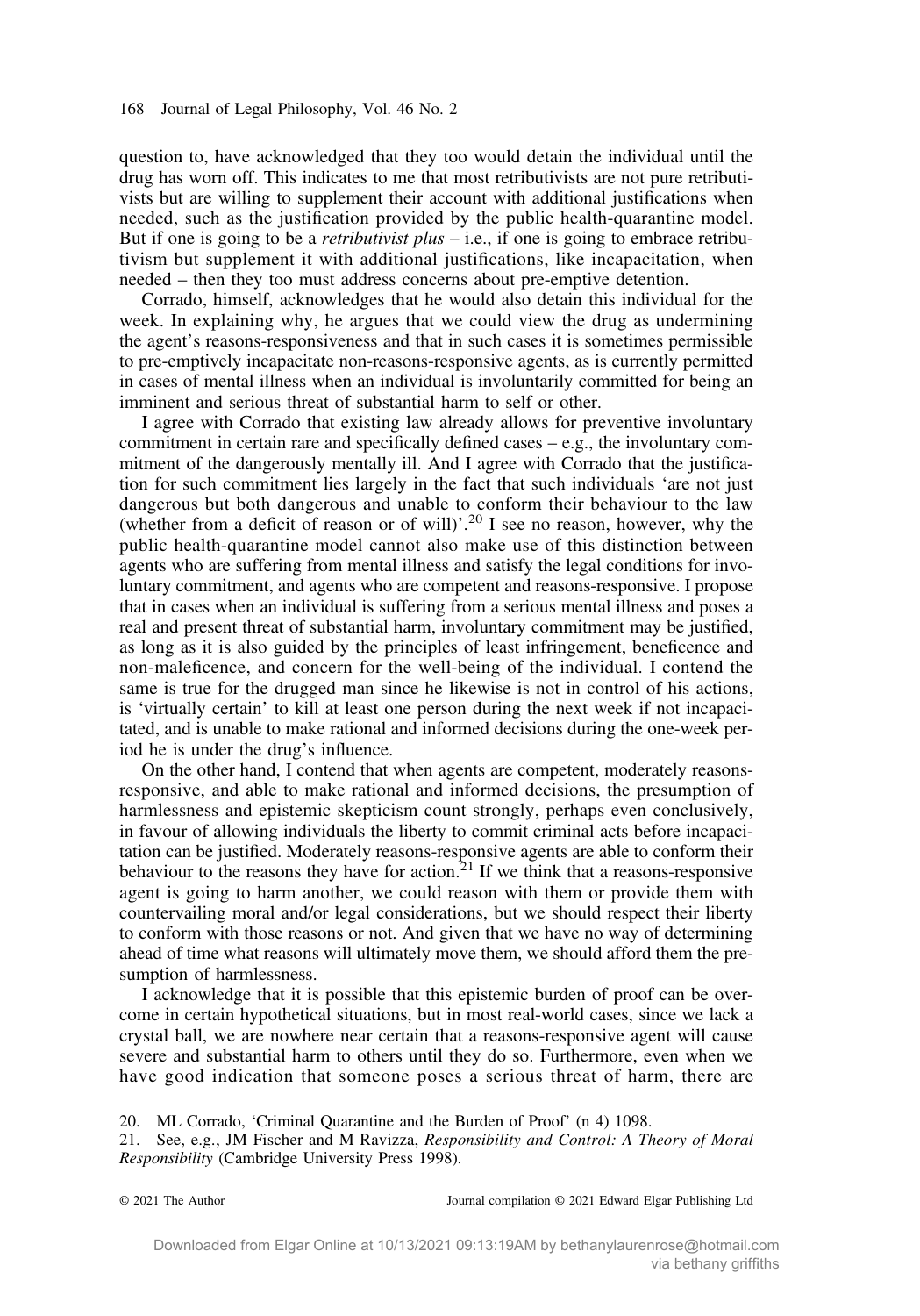countervailing moral considerations that must be taken into account. I therefore argue that the pre-emptive incapacitation of competent, reasons-responsive agents should be prohibited in practically all real-world cases. And in the cases where my model would allow exceptions, like the hypothetical example of the drugged man, virtually all theorists would agree that some pre-emptive measures should be taken.

Lastly, I would also suggest that in many real-world cases concerns about preemptive incapacitation are not pertinent. That is because the actions and behaviours we often take to indicate that someone is a real, present and substantial threat to others are themselves criminal acts, or at least could be interpreted as such, in which case incapacitation, if it were deemed justified, would no longer be pre-emptive. Instead, it would be a reaction to criminal offenses already performed and hence justified on the right of self-defence. For instance, if a would-be school shooter makes a video expressing their intentions and plans, and then posts it online before attempting the actual shooting, the video itself would likely be interpreted as a criminal act and itself grounds for restrictive measures. Similarly, a violent stalker who has not yet harmed their intended target may violate privacy and cyber laws before their action escalates to the point of violent behaviour. If these are the signs by which we judge that an individual is a significant threat to others, then any restrictive measures we take would no longer be pre-emptive; they would be responsive to an actual crime. Since most realworld grounds for thinking an individual poses a significant threat of harm will involve prior actions of this kind, the realm of cases where pre-emptive incapacitation is even a legitimate question may be vanishingly small. They will generally only arise when the grounds for thinking someone poses a significant and present threat come, not from their actions or behaviour, but from sociological and/or neuroscientific data indicating an increased risk of violence. But in the book I argue that such data are generally insufficient to overcome the presumption of harmlessness and the epistemic burden of proof.

## 1.2 Self-Defense and Detention

Corrado's second objection is to challenge the very foundation of the quarantine analogy by arguing that, 'we do not have an uncontroversial right to quarantine those with serious communicable diseases, but only those with *certain* serious communicable diseases – those diseases that it is not within the power of the afflicted person to control in response to the threat of punishment'. He provides the following example based on HIV: 'we do not quarantine those with certain very serious, life-threatening, easily communicated sexual diseases when their transmission can be adequately constrained by the threat of punishment'. While I agree with Corrado that an agent's ability to control the spread of their communicable disease is relevant to justifying liberty-limiting restrictions, I do not see why this is a serious problem for my account or for the justification of quarantine in general.

The right of self-defence and defence of others, I maintain, allows for the quarantine of those individuals with serious communicable diseases when, and only when, there is a serious threat to public health and safety and no less restrictive measures are available. Of course, not all threats to public health and safety warrant quarantine. Those communicable diseases that do *not* pose a significant threat to public health, and/or can be prevented by reasonable measures on the part of the individual, do not warrant quarantine since less restrictive measures are available in those cases. Furthermore, understanding the nature of the communicable disease and how it is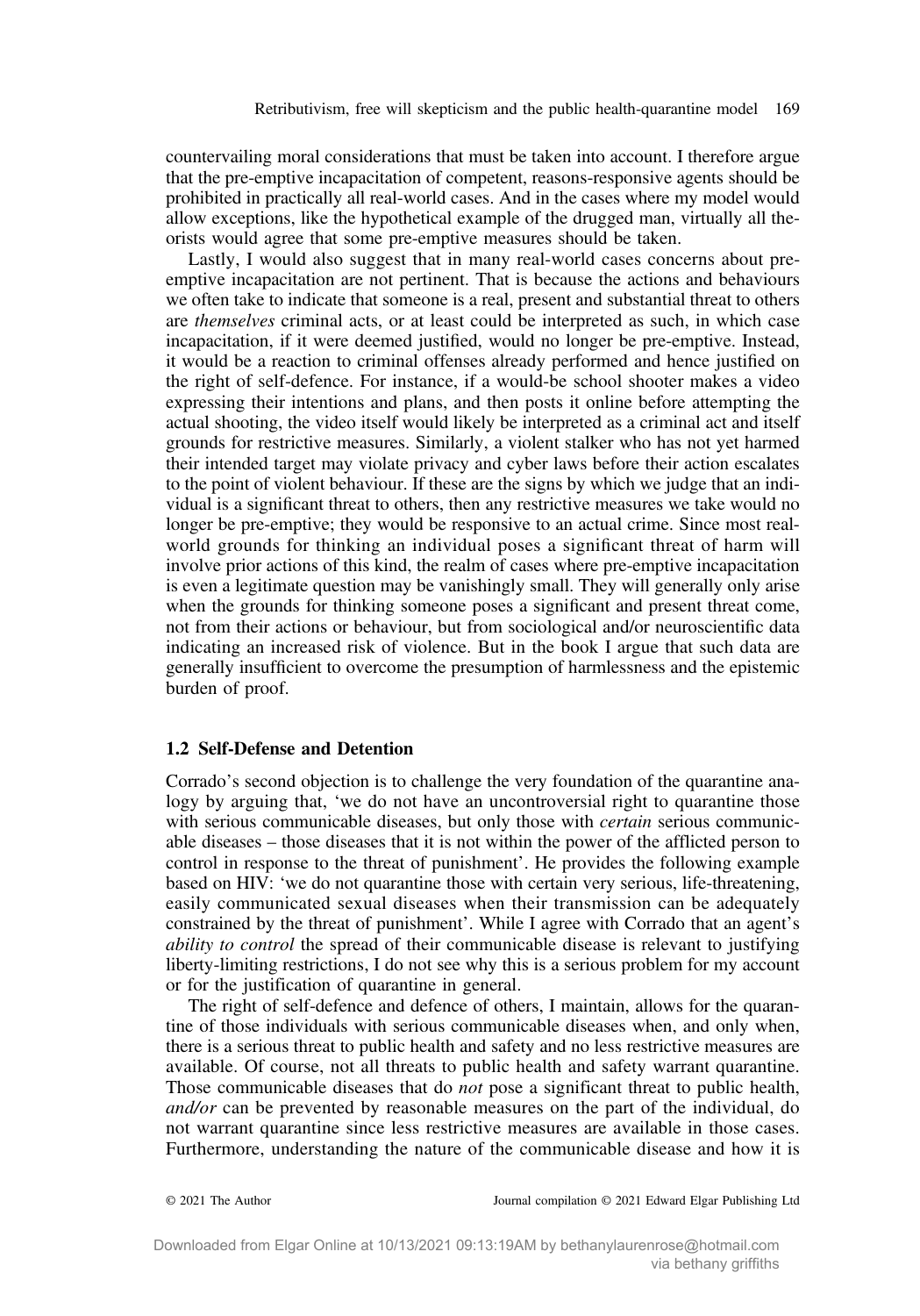transmitted is important in assessing the level of risk it poses to public health and whether quarantine is warranted for those who contract it. For cases like HIV, where it is within the control of competent and reasons-responsive agents to effectively prevent its spread by, say, abstaining from unprotected sex and the use of unclean needles, I would argue that considerations of liberty and the principle of least restriction count decisively against the use of quarantine. Carriers of HIV should be afforded the presumption of harmlessness since they have the ability to prevent the spread of the virus (or, more accurate, reduce the risk of transmission to an acceptably low level) by taking the necessary precautions. And this ability in no way presupposes the kind of free will I deny.<sup>22</sup>

The distinction Corrado draws therefore has nothing to do with retaining the 'threat of punishment', but rather with the different levels of threat each disease poses and whether less restrictive measures are available to effectively control its transmission. In this way, the agent's ability to control the spread of their communicable disease is indeed relevant, but not because reasons-responsiveness justifies punishment or is sufficient to ground basic desert. For some reason, Corrado seems stuck on the idea that my model is unable to acknowledge the importance of reasons-responsiveness, but that is simply not true. Neither free will skepticism nor the public health-quarantine model implies that the difference between agents who are reasons-responsive and those who are not is irrelevant. In fact, throughout the book I repeatedly stress the fact that the difference is crucial in at least the following three ways: (a) assessing the risk an individual poses moving forward, (b) determining which preventative measures and interventions will be most effective, and (c) deciding which rehabilitative measures to adopt.

Moving on, then, to Corrado's second concern with my appeal to the right of selfdefence and defence of others, he argues that, 'I have no clear idea exactly where the moral boundaries are and I don't think anyone else has, either'. He provides the following example: 'Suppose that great deal of harm could be prevented by threatening a potential offender's innocent family or neighbours … I cannot see how the Quarantine Model, insofar as it rests upon a defensive basis, can avoid the kind of counterexample – the "manipulative use" counterexample – that utilitarianism is subject to'. This objection, however, overlooks several important points I make in the book. For instance, in Chapter 6, I propose the following conflict resolution principle, designed to deal with conflicts between public health and safety (on the one hand) and individual liberty and autonomy (on the other). It states:

The Conflict Resolution Principle: When there is a significant threat to public health and safety, individual liberty can be limited but only when it is (a) in accordance with the right of self-defence and the prevention of harm to others, where (b) this right of self-defence is applied to an individual threat and is calibrated to the danger posed by that threat (not some unrelated threat), and (c) it is guided by the principle of least infringement, which holds that the least restrictive measures should be taken to protect public health and safety.

The first condition (a) maintains that liberty can be limited in cases of quarantine and incapacitation but only in accordance with the general right of self-defence and defence of others. This is significant because it distinguishes the public health-quarantine model from more general utilitarian and consequentialist approaches to punishment. Rather

22. Of course, if the HIV patient *refuses* to take the necessary precautions  $-$  just as Typhoid Mary refused to wash her hands or give up working as a cook – then, of course, the right of selfdefense and defense of others could justify quarantining them.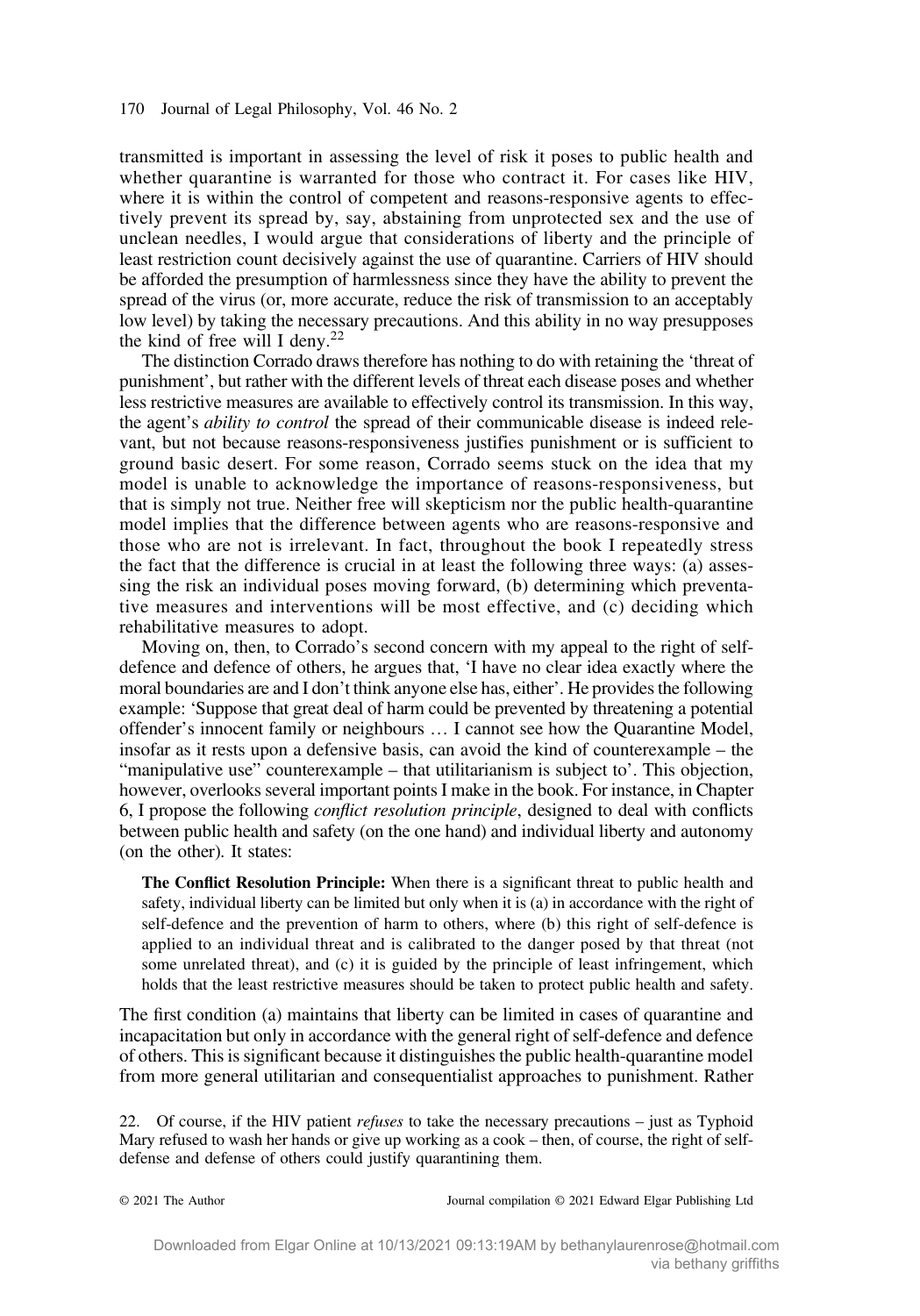than appealing to an increase in some aggregate good (e.g., pleasure) or the benefits of general deterrence as a liberty-limiting justification, the conflict resolution principle states that liberty can only be limited in accordance with the right of self-defence and the defence of others. This, I contend, avoids the kinds of objections typically raised against consequentialist theories – for example, cases where framing innocent individuals or using harsh and severe punishment would be the most effective way to deter crime.

Consider the example of framing an innocent person to prevent a riot.<sup>23</sup> While consequentialists may argue against the practicality of engaging in such practices, claiming that it would erode important protections and produce poorer outcomes in the long run, they must nonetheless allow for the possibility of exceptions. Furthermore, this reply remains insensitive to the fundamental unfairness of punishing an innocent person, pointing only to practicality as a reason to avoid it. While some critics worry that the public health-quarantine model would likewise allow for the framing of an innocent person, the conflict resolution principle reveals why this is not the case.

First and foremost, innocent people do not pose a threat to society, and as a result the right of self-defence would not justify incapacitating them. Second, condition (b) of the conflict resolution principle states that the right of self-defence and prevention of harm to others only apply to the danger posed by individualized threats, not general threats. That is, the right of self-defence only applies to the source of an individual threat and must be calibrated to the danger posed by that threat, not some unrelated threat. Accordingly, it would be wrong to incapacitate an innocent person because that person, being innocent, is not a danger to society nor are they the source of the threat posed by the impending riot. To limit the liberty of an individual because of concerns about the safety of society that emanate from a different source would be a violation of the conflict resolution principle and any intuitive understanding of the right of selfdefence. The same is true of 'threatening a potential offender's innocent family or neighbours' in Corrado's example.

## 1.3 Potential for Political Abuse

Corrado's last and final objection is that, 'crime and the use of state violence to control it are much too serious a matter to be left to the discretion (read 'arbitrariness') of whoever happens to be in charge'. Perhaps it is, but isn't this a general argument against giving the state the power to punish and intentionally harm its own citizens? As Victor Tadros correctly notes:

Punishment is probably the most awful thing modern democratic states systematically do to their own citizens. Every modern democratic state imprisons thousands of offenders every year, depriving them of their liberty, causing them a great deal of psychological and sometimes physical harm. Relationships are destroyed, jobs are lost, the risk of the offenders being harmed by other offenders is increased, and all at great expense to the state. $^{24}$ 

The *problem of punishment*<sup>25</sup> is made even worse by the fact that state punishment involves the intentional and deliberate harming of the punishee in a way that is

23. See HJ McCloskey, 'A Non-Utilitarian Approach to Punishment', in G Ezorsky (ed), Philosophical Perspectives on Punishment (State University of New York Press 1972).

24. V Tadros, The End of Harm: The Moral Foundations of Criminal Law (Oxford University Press 2011) 1.

25. D Boonin, The Problem of Punishment (Cambridge University Press 2008).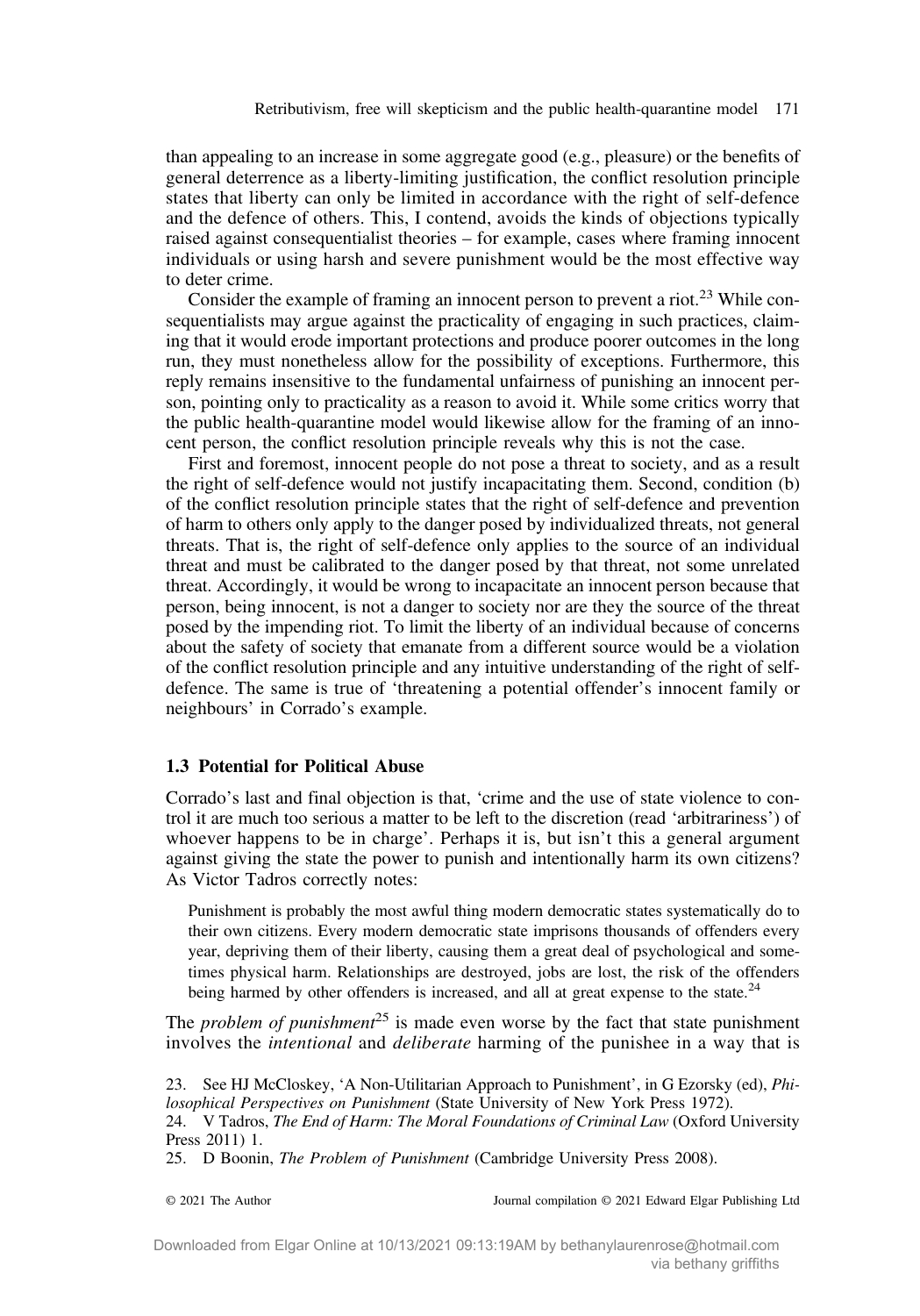intended to constitute a fitting response to some offense and to give expression to the state's disapproval of that offense.<sup>26</sup>

If Corrado is genuinely concerned about political abuse when it comes to the 'use of state violence to control [crime]', wouldn't it be wiser to adopt a non-punitive approach, like my own, that does not seek to justify punishment (traditionally understood) or the intentional infliction of suffering/harm/harsh treatment by the state? In fact, retributivism and the Classical Model has proven itself extremely vulnerable to abuse by 'tough on crime' politicians, lawyers and judges, leading to our current 'mass incarceration' crisis. Consider the fact that the US criminal justice system has long embraced the retributive justification of legal punishment, the prohibition on punishing innocent people, and the proportionality requirement, yet this has not prevented the mass incarceration of its citizens nor has it been sufficient to protect against disproportionate punishment. With only 4.5 percent of the world's population, the United States imprisons 25 percent of the world's prisoners – far more than any other nation in the world. And not only does the United States imprison at a much higher rate, it also imprisons in notoriously harsh conditions and its sentences tend to be more punitive than other countries.

While I'm not suggesting that these problems are due solely to retributivism  $$ since there is good reason to think that 'three strikes' laws, mandatory minimums and other policies responsible for mass incarceration were also motivated by the desire for deterrence my point is simply that commitment to limited retributivism and the Classical Model has not prevented these abuses. Corrado seems aware of this when he writes: 'Of course, there are certain forms of arbitrariness that no model, not even the Classical Model, can rule out: there is no way to deprive a democratic legislature of the power to determine what sort of behaviour should be criminalized and for how long. The most we can do is to persuade our legislators to avoid abusing their discretion in those matters'. Nevertheless, he seems to think that my model is uniquely susceptible to abuse and arbitrariness.

In response, I would argue three things. First, Corrado is simply mistaken about the putative protections provided by the principle of proportionality. As I argue in Section 4.3 of the book, how the state goes about judging and ranking such things as gravity of wrong, on the one hand, and what counts as proportional punishment, on the other, are wide open to subjective biases and prejudices. There simply is no magic ledger to look to that objectively and impartially spells out a rank order of wrongs in one column and the proportional punishments for each in the other. This is obvious from that fact that retributivists often disagree with one another about how to measure each. If the history of punitive practices and institutions has taught us anything, it is that judgments of what counts as a grievous wrong are hypersensitive to cultural biases, prejudices and power relations. And even when there is wide agreement on the gravity of a wrong, there is still often disagreement about what kind of punishment is deserved or proportionate. For instance, all retributivists can agree that intentionally murdering an innocent person is a grievous wrong, but they can, and often do, disagree on what counts as 'proportional' punishment. Immanuel Kant proposed death. Other retributivists propose life in prison. Still others think life in prison is too harsh.

<sup>26.</sup> See Boonin, The Problem of Punishment (n 25); MJ Zimmerman, The Immorality of Punishment (Broadview Press 2011); and L Zaibert, Rethinking Punishment (Cambridge University Press 2018).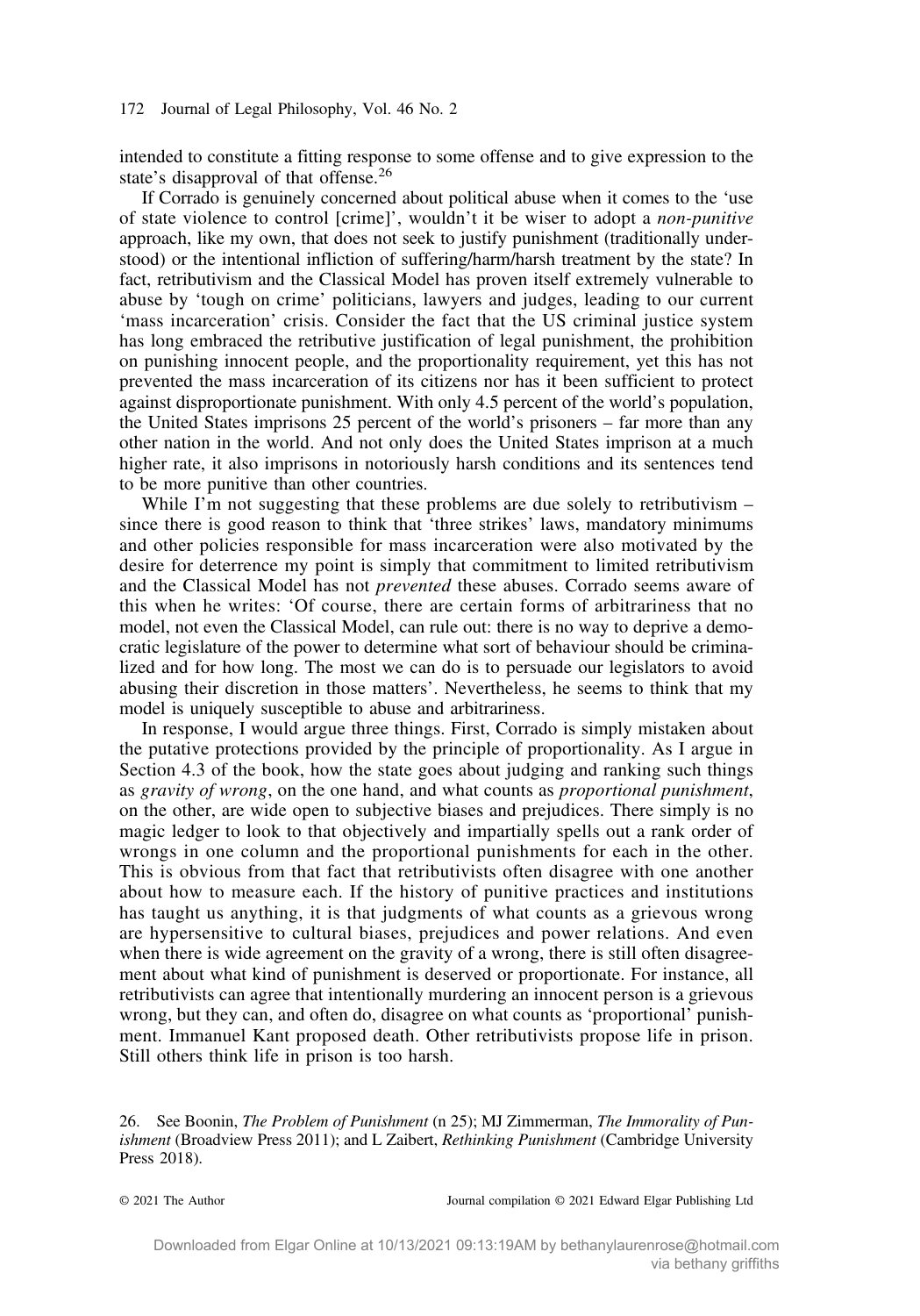#### Second, Corrado argues that:

If the legislature were controlled now and for all time by those who share Professor Caruso's attitudes, if we could hammer limits like his principle of least infringement into the Constitution and somehow or other ensure that it would be understood in the way he would have it understood, the worst possibilities that pre-emptive incapacitation and indefinite detention present to us might not play out.

While I understand Corrado's concern here, I do not understand why this is unique to my model. In the book, I repeatedly stress the importance of embracing my model in full, with all its restrictions in place, as well as fully funding the preventative and social justice components of my public health approach. It seems unfair to criticize the model by saying, 'Yeah, but consider what would happen if the model were only partially adopted, without its key protections and principles in place'. The same concern could be raised for just about any theory that proposes a holistic and comprehensive system.

This concern also applies to any reformist program that requires phasing in different reforms at different stages, since political will can, and often does, change before the full set of reforms are implemented. That's partly what happened with the government program of deinstitutionalization, which began in the 1960s as a way to improve the treatment of the mentally ill when widespread negligence and abuse was discovered in federal institutions. Deinstitutionalization was supposed to be stage one in a much larger program of reforms that included additional federal funding and capital investment in community mental health centres and services. Unfortunately, the government closed down their state-run institutions but failed to properly invest in the programs that were meant to replace them. As a result, today 3.5 million people considered severely mentally ill do not receive any psychiatric treatment<sup>27</sup> and our prisons have become de facto mental health institutions for which they are not properly designed. Sadly, this kind of thing happens all the time, but I do not think it provides good reason for embracing the status quo or giving up on reform.

Lastly, I will argue below in reply to Chloe Kennedy that while assessments of risk may retain a certain amount of indeterminacy and subjectivity, they still have a distinct advantage over the kinds of judgments required by retributivism and the Classical Model. If I am correct, then the potential for political abuse is even greater for those punitive theories that allow politicians and legislators to make judgments about desert, gravity and proportionality.

# 2 CHLOË KENNEDY

Chloë Kennedy's thoughtful and challenging comments focus on 'the substantial burden of persuasion that any alternative to retributive justice bears'. <sup>28</sup> She begins by noting that 'the intuitions that underlie the retributive ideal are powerful, widespread and tenacious'. Beyond this, she questions 'how fully the public health-quarantine model

28. C Kennedy, 'Taking Responsibility for Criminal Responsibility: Comments on Rejecting Retributivism: Free Will, Punishment, and Criminal Justice' (2021) Journal of Legal Philosophy (this issue).

<sup>27.</sup> Mental Illness Policy, 'About 60% of individuals with severe psychiatric disorders (3.5 million people) are receiving no treatment,' available at: [<https://mentalillnesspolicy.](https://mentalillnesspolicy.org/consequences/percentage-mentally-ill-untreated.html) [org/consequences/percentage-mentally-ill-untreated.html](https://mentalillnesspolicy.org/consequences/percentage-mentally-ill-untreated.html)>.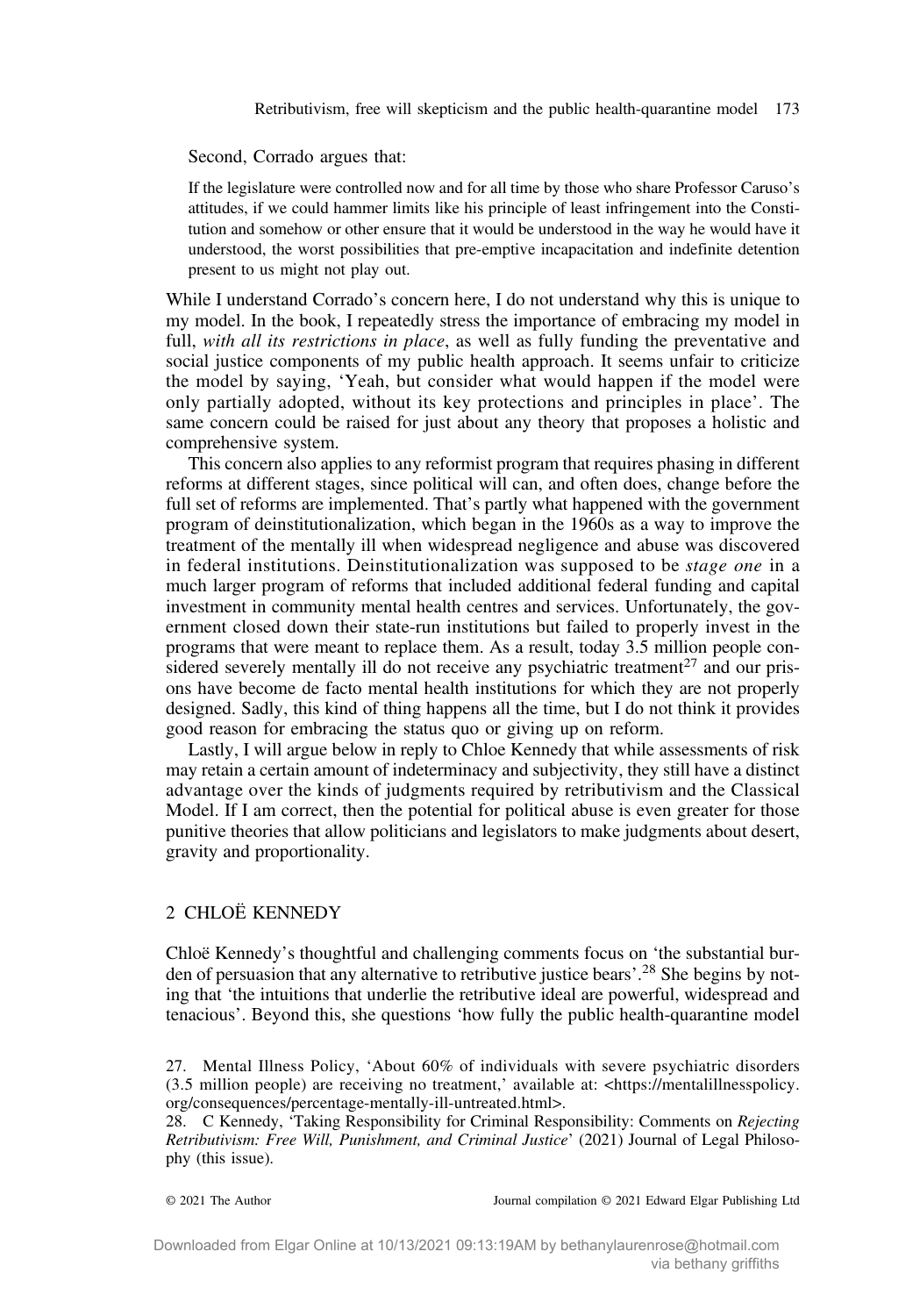abandons the core intuitions of retributivism, including free will, and the extent to which it can discharge its own justificatory burden'. The majority of her comments focus on what she considers 'two similarities' between my account and the retributivist accounts I reject. First, she argues that there is 'some slippage' in the degree of control over our actions that I endorse. More specifically, she argues that in the second half of the book I rely on a 'degree of control over action' that I repudiate in the first half of the book. The effect, she argues, 'is that the conception of agency assumed in each account is not as different as might be expected'. Her second objection is that 'the foundational concepts in Caruso's account and the ones in the account he rejects are similar in that they are all politically and culturally contingent'.<sup>29</sup> Below I will address each of these concerns in turn, beginning with the latter.

# 2.1 Political and Cultural Contingency

Kennedy's concern about the contingency of concepts builds on my claim that judgments of gravity of wrong and proportionality are wide open to subjective and cultural biases and prejudices. While Kennedy agrees that those retributive concepts are culturally and politically contingent, she maintain that the same is true about judgments of 'harm and risk', which are foundational to my public health-quarantine model. She writes:

The point I want to make … is that it is not clear that either harm or risk is any less 'tainted'. Even if we grant Caruso's assertion that retributive punishment is harder to justify than the public heath-quarantine responses, he admits that 'determining what counts as a significant threat to public health and safety is not always easy' and that 'the harm principle has been hotly debated'. Despite this, he concludes that harm might 'nevertheless serve as a useful guide in the domains of public health ethics and criminal justice'. With respect, I would suggest that this underplays the challenge.<sup>30</sup>

She goes on to conclude that: 'Just as questions about extra-legal morality are contested, so too are questions about what counts as harm and how far we should take account of remote and risked harms'.

In offering a reply, I would first acknowledge that Kennedy's concern is an important one and something I have, myself, struggled with. I acknowledge that assessments of risk and harm are difficult and typically involve some subjectivity. In the perfect world, this would not be the case. That said, I nevertheless contend that (a) a proper philosophical understanding of harm still has more constraints placed on it than judgments of gravity of wrong and proportionality. Furthermore, (b) risk assessment tools are constantly improving, and it's possible that one day we can develop methods that improve accuracy and, to whatever extent possible, control for and counterbalance human bias. The same, I contend, is not the case for judgments of wrong, blameworthiness and proportionality. Lastly, (c) even if it were the case that assessments of risk and harm would forever retain some indeterminacy, that would not itself mean that retributive punishment is justified. For the preceding reasons, I maintain that the public health-quarantine model has distinct advantages over retributivism. Let me expand on each of these points.

With regard to (a), I would argue that according to the public health-quarantine model – as well as JS Mill's harm principle and my own, more precise, conflict

<sup>29.</sup> ibid. 30. ibid.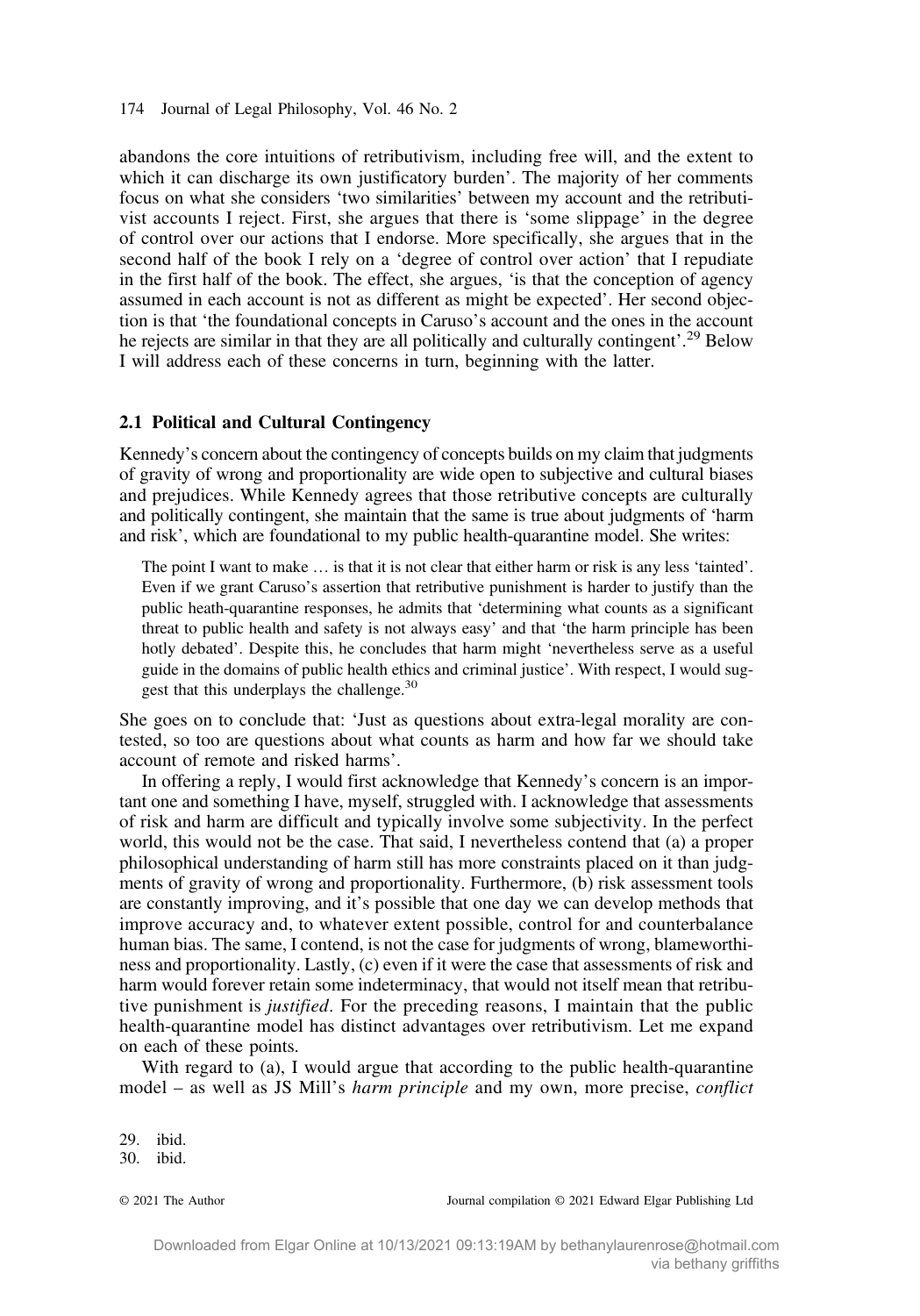*resolution principle* – the kinds of harms that would justify liberty-limiting restrictions are those that typically involve physical and bodily harm and threats to life, liberty and property. This is because the right of self-defence and defence of others is able to justify limiting one's liberty when that individual's actions seriously threaten another's life, liberty, property or physical well-being, but not in cases of offense, purely self-regarding acts or consensual private acts. That is, on my conception of harm, finding a particular action offensive does not constitute the kind of liberty-limiting harm at issue. If, for instance, someone was offended by a particular work of art at the Museum of Modern Art, that doesn't provide grounds for limiting the liberty of the artist to create it or the museum to exhibit it. Likewise, if one were left out of their grandmother's last will and testament, this may cause them some financial harm. But this is not enough to limit the liberty of the grandmother since the individual is not entitled to the money, nor are they harmed with respect to their rights of personal property, autonomy, or physical well-being. Furthermore, purely self-regarding acts and consensual acts between two adults, such as private sexual acts, would also be outside the scope of the right of self-defence since they do not harm any third parties, hence liberty should be preserved. Lastly, the right of self-defence would provide no grounds for limiting the liberty of individuals based purely on considerations of sexual orientation, religious belief, or freedom of conscience and expression since that would violate the harm principle and the conflict resolution principle.

This conception of harm places important constraints on the powers of the state that are simply not present in cases of retributivism, since deontological judgments of gravity and proportionality are too wide-open to cultural influence. To see this, simply examine the criminal codes and punitive practices of other cultures, times and places. Consider, for instance, the shifting attitudes about homosexuality. In the past, many countries viewed homosexuality as a grave wrong, punishable by the state. For instance, in the United Kingdom, under the Buggery Act of 1533, same-sex sexual activity was characterized as 'sinful' and was outlawed and punishable by death. The Offences Against the Person Act of 1861 removed the death penalty for homosexuality, but male homosexual acts remained illegal and were punishable by imprisonment. And while many liberal democracies have now abandoned such laws, there are unfortunately still many countries around the world where homosexuality is illegal and deemed a punishable offense. Examples like this reveal that what was once thought a grave wrong may no longer be. And what was once thought just and proportional punishment may later appeal cruel, inhumane and disproportionate. I give several additional examples in the book. Acknowledging this, however, raises a serious problem for the putative protective power of retributivism. How can the principle of proportionality prevent, in any reliable way, disproportionate punishment when there is no objective and impartial way to rank-order wrongs and determine what is to count as proportional punishment for each?

On the other hand, my conception of harm, grounded as it is in the defensive rights and constrained by the conflict resolution principle and harm principle, could never justify restricting the liberty of individuals when it comes to private consensual sexual acts. Furthermore, in the case of 'victimless crimes' where no one is harmed save the person engaging in the act, the harm principle would recommend decriminalization. The private use of marijuana likely constitutes such a case. But even if one disagrees, one thing is clear: Many of the low-level crimes we currently incarcerate people for (sometimes for many years) would be judged from the perspective of the public health-quarantine model as excessively punitive and unjustified. This is because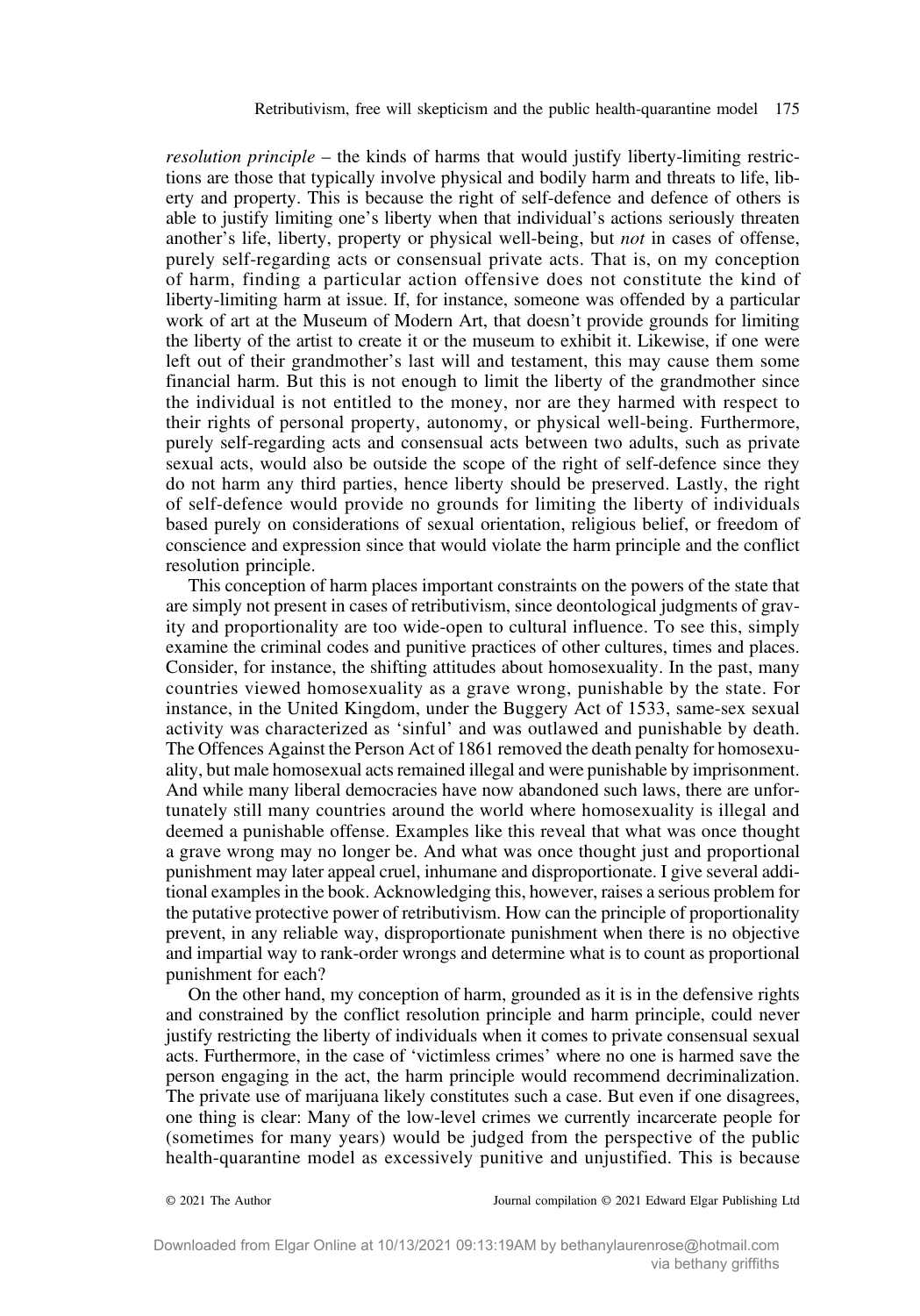significant weight should be given to protecting autonomy and individual liberty. Of course, such considerations can be outweighed when there is a significant threat of harm to public health and safety, but only in accordance with the conflict resolution principle and principle of least infringement. This generally means that incapacitation can only be justified when an individual's actions seriously threaten another's life, liberty, property or physical well-being.

At this point, Kennedy may object that, while these constraints on the concept of harm may have distinct advantages over judgments about desert, gravity and proportionality, it nonetheless remains difficult assessing when, and to what degree, an individual poses a serious enough threat to life, liberty, property or physical well-being. She correctly notes, for instance, that, 'parole boards tend to be risk averse and, unsurprisingly, their assessments are not free from bias or prejudice'.<sup>31</sup> I share this concern. That is why I recommend adopting additional policy solutions to help counterbalance these biases. The public health-quarantine model already maintains the principle of least infringement, which requires that we always seek alternatives to incapacitation wherever and whenever possible. But beyond this, I recommend establishing an upper limit of around 20 years in prison as a maximum penalty for the most dangerous of violent offenders, as Norway does, but to also allow for exceptional and incremental extensions when, say, a violent offender has not been rehabilitated and continues to pose a serious threat to public safety. Additionally, I recommend placing the burden of proof on the state to establish, at regular intervals, that the threat posed by an offender warrants continued incapacitation. If the state cannot satisfy the burden of proof with documentation, then the offender should be released. A review board comprised of psychologists and other professionals could make recommendations either to a judge or a parole board regarding whether continued confinement is necessary for public safety. And in such cases, they should propose appropriate treatment interventions designed to produce behavioural change leading to eventual release. Shifting the burden of proof to the state would therefore set the default in cases of parole at release, which the state would then need to overcome to justify continued incapacitation.

Lastly, I recommend that judges and parole boards adopt evidence-based violence risk assessments that help us identify historical and current risk factors as well as protective factors. An evidence-based violent risk assessment tool is a measure that has numerous meaningful violence risk factors that have been identified through research. Common evidence-based risk factors include substance use problems, psychopathic personality features, anger, impulsivity, antisocial peers, antisocial attitudes, a history of violence, young age at the first violent act, stress, treatment nonadherence, lack of social support and mental illness.<sup>32</sup> I acknowledge that such measures are not foolproof but they are the best tools we have and they are continually improving.

Consider, for instance, the Historical, Clinical, Risk-20 (HCR-20), which is a popular and commonly used structured professional judgment tool for assessing violence risk in adults.<sup>33</sup> The HCR-20 includes the following *historical risk factors* with guidelines on

33. See KS Douglas, SD Hart, CD Webster and H Belfrage, HCR-20V3: Assessing risk of violence – User guide (Mental Health, Law, and Policy Institute, Simon Fraser University 2013). The HCR-20 has been subject to more than 200 empirical evaluations (see KS Douglas,

<sup>31.</sup> ibid.

<sup>32.</sup> Emin Gharibian, 'Violence Risk Assessments: A Guide to Evaluating Violence Risk in Crim-inal Cases' Verdugo Psychological Associates (available online at: [<https://verdugopsych.com/](https://verdugopsych.com/violence-risk-assessments-a-guide-to-evaluating-violence-risk-in-criminal-cases/) [violence-risk-assessments-a-guide-to-evaluating-violence-risk-in-criminal-cases/](https://verdugopsych.com/violence-risk-assessments-a-guide-to-evaluating-violence-risk-in-criminal-cases/)>).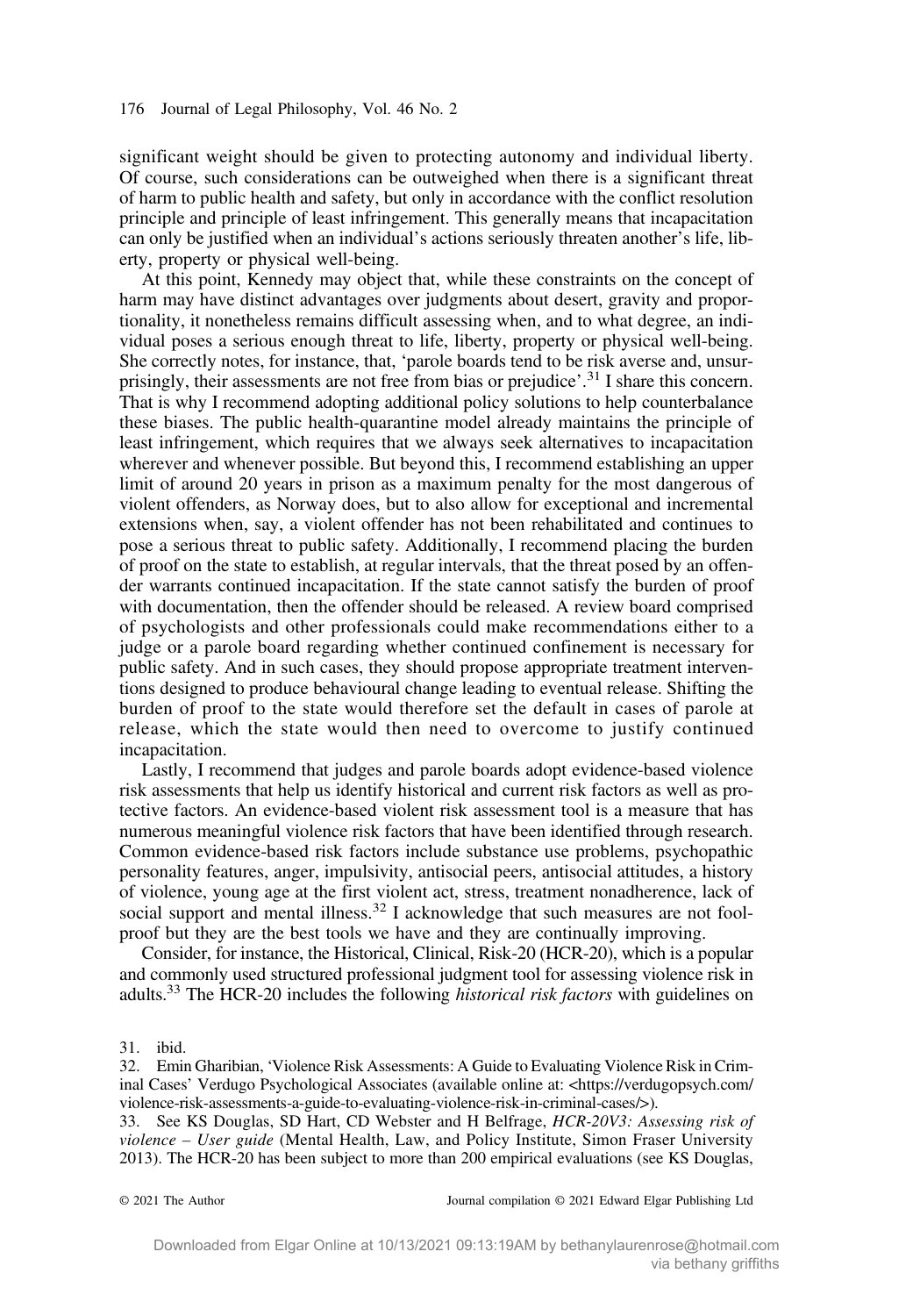how to identify and code these risk factors: violence; other antisocial behaviour; relationships; employment; substance use; major mental disorders (e.g., psychotic disorders or serious mood disorders); personality disorders; traumatic experiences; violent attitudes; and response to treatment and supervision. Recent clinical risk factors, on the other hand, include: level of insight into their mental illness, violence risk, and need for treatment; violent ideation or intent; recent symptoms of a major mental disorder (e.g. psychotic disorders or serious mood disorders); affective, behavioural or cognitive instability; and compliance and response to treatment. Lastly, the risk management scale takes into consideration future problems with the following: professional services and plans; living situation; personal support; compliance and response to treatment; and stress management and coping skills. These risk and protective factors are taken into consideration to provide a risk formulation (low, moderate or high) regarding future violence risk, the risk of serious physical harm and risk for imminent violence. The formulation also allows for experts to identify risk management techniques that can be utilized to help mitigate and manage various risk factors.

To be clear, I'm not here endorsing HCR-20 or claiming that it's the best violent risk assessment tool available. I'm simply pointing out that evidence-based risk assessment tools are constantly being developed and improved, with the goal of increasing accuracy and reducing human subjectivity and bias. In fact, there are over 60 risk assessments measures currently being used in the United States,<sup>34</sup> and they have been shown to perform at a higher rate of accuracy than subjectivity of psychiatrists and parole boards.<sup>35</sup> And while these tools are not without problems and concerns of their own, they are constantly improving and it's possible that one day we can develop methods that improve accuracy even further and, to whatever extent possible, control for and counterbalance human bias. The same, I contend, is not the case for judgments of gravity of wrong, blameworthiness and proportionality. This is because (a) retributivism requires us to assess two distinct dimensions – judgments of gravity of wrong and judgments of proportionality – while violent risk assessment

35. See WM Grove, DH Zald, BS Lebow, BE Snitz and C Nelson, 'Clinical versus Mechanical Prediction: A Meta-Analysis' (2000) 12 Psychol. Assess. 19–30; S Ægisdóttir, MJ White, PM Spengler, AS Maugherman, LA Anderson, RS Cook, et al., 'The Meta-Analysis of Clinical Judgment Project: Fifty-Six Years of Accumulated Research on Clinical versus statistical prediction' (2006) 34 The Counseling Psychologist 341; CC Spohn, How Do Judges Decide? The Search for Fairness and Justice in Punishment, 2nd Edition (Sage Publications 2008); J Dressel and H Farid, 'The Accuracy, Fairness, and Limits of Predicting Recidivism' (2018) 4 Sci. Adv. 5580.

C Shaffer, AJE Blanchard, LS Guy, K Reeves and J Weir, HCR-20 Violence Risk Assessment Scheme: Overview and Annotated Bibliography (Mental Health, Law, and Policy Institute, Simon Fraser University 2014). It has been translated into 20 languages, and adopted or evaluated in agencies within 35 countries. A recent large-scale survey by Singh et al. of 2,135 clinicians across 44 countries indicates that the HCR-20 was the most commonly used violence risk assessment instrument both in terms of assessing risk and creating risk management plans (see JP Singh, M Grann and S Fazel, 'A Comparative Study of Violence Risk Assessment Tools: A Systematic Review and Meta-Regression Analysis of 68 Studies Involving 25,980 Participants' (2011) 31 Clinical Psychology Review 499).

<sup>34.</sup> See AM Barry-Jester, B Casselman, D Goldstein, M Conlen, R Fischer-Baum and A Rossback, Should Prison Sentences be Based on Crimes That Haven't Been Committed Yet? (2015) available at: <<https://fivethirtyeight.com/features/prison-reform-risk-assessment/>> (accessed 10 January 2020); and B Casselman and D Goldstein, The New Science of Sentencing (2015) available at: <[www.themarshallproject.org/2015/08/04/the-new-science-of-sentencing](http://www.themarshallproject.org/2015/08/04/the-new-science-of-sentencing)> (accessed 14 August 2019).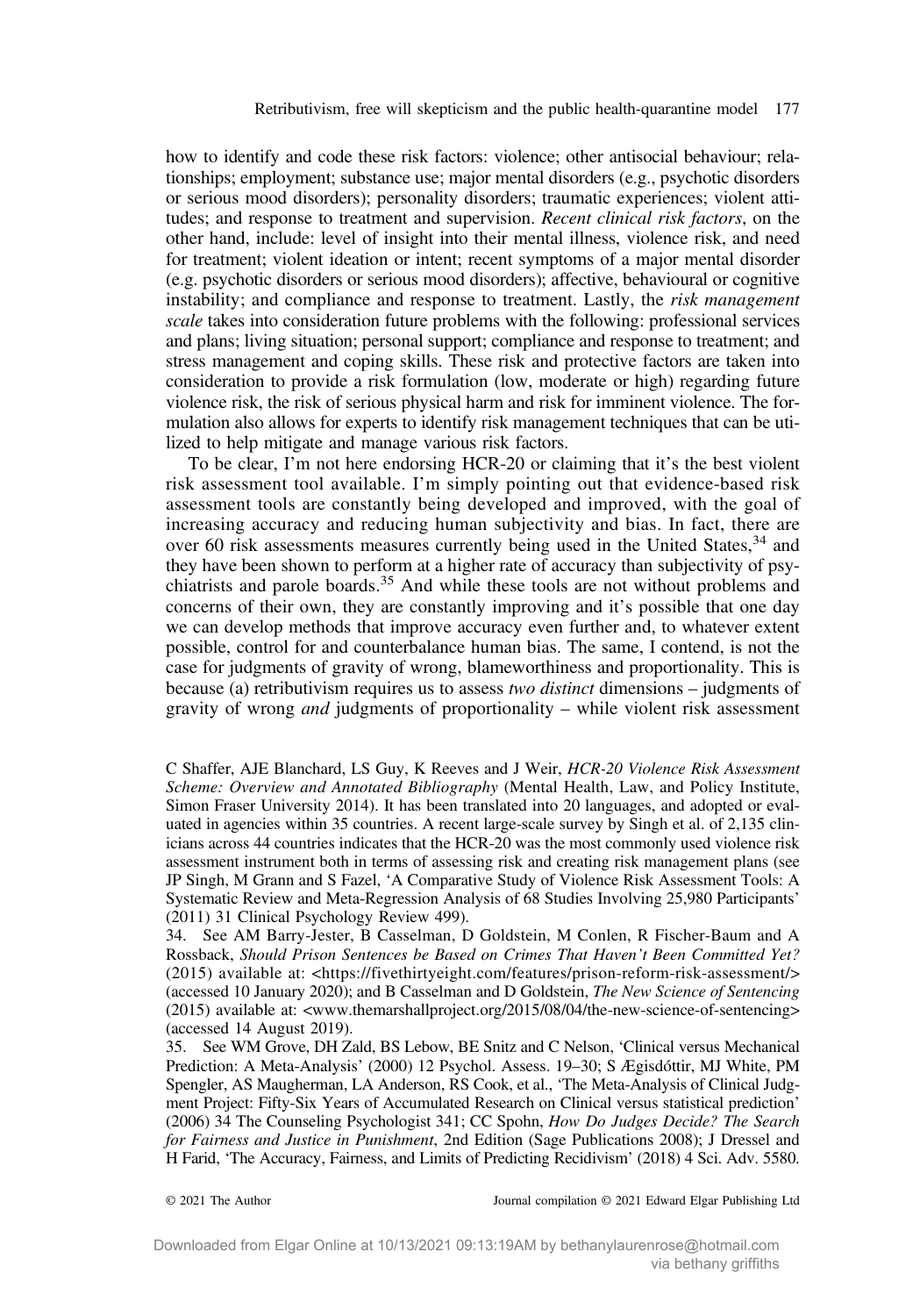measures need only assess one dimension. Retributivism therefore allows for cultural and political bias to enter the equation at twice the number of places. (b) We have a good (and improving) understanding of the social, psychological and neuroscientific determinants of violence, while there is no equivalent evidence-based approach to understanding gravity, desert and proportionality. This is made even worse by the fact that (c) judgments about gravity, desert and proportionality are value laden and normative in nature, whereas assessments of risk are more descriptive in nature and amenable to scientific study and understanding. Lastly, (c) since my conception of harm is grounded in the defensive rights and constrained by the conflict resolution principle and harm principle, it better protects the liberty of individuals in those cases that do not involve a significant risk of harm to another's life, liberty, property or physical well-being. For these reasons, I maintain that the public health-quarantine model has a number of distinct advantages over retributivism.

My final reply to Kennedy would be to note that even if it were the case that assessments of risk and harm would forever retain some indeterminacy, that would not itself mean that retributive punishment is justified. Since retributive punishment requires the kind of free will needed for basic desert moral responsibility, free will skepticism implies that retributive punishment lacks justification. To the extent, then, that my arguments against retributivism succeed, I contend that we should reject retributivism in favour of justified legal practices. Kennedy's objection therefore fails to establish that my model is subjective to the same extent as retributivism or that it should be abandoned because risk assessment methods are not a hundred percent reliable. Additionally, until and unless retributivism can overcome my skeptical and epistemic arguments, something Kennedy does not attempt to do, we should conclude that retributive legal punishment is unjustified and the intentional harms it causes are prima facie seriously wrong.

# 2.2 The Scope of Agency

Moving on to Kennedy's second main objection, she argues that there's 'slippage' in the degree of control over our actions that I endorse. She argues: 'Caruso is unable to support the forward-looking forms of responsibility he wants to endorse – rehabilitation, therapy, acknowledgement of wrongdoing – without altering his position with respect to control over action across the course of his book'. She points to the following potential points of conflict: (a) First, she argues that 'Caruso tells us that free will skeptics need not deny 'the causal efficacy of our choices and intentions' so long as these are understood to be constrained by the circumstances. It is not clear how this claim differs from that of the retributivist who wants to acknowledge that freedom comes in degrees – a claim Caruso apparently rejects'. She then goes on to (b) challenge my claim that rational deliberation is compatible with determinism since, I argue, it only requires *epistemic openness* and a deliberative-efficacy condition. In reply, she argues that 'this is not how we tend to deliberate – we tend to believe our decisions to act are likely, maybe even very likely, to result in our taking that action'. Furthermore, (c) she contends that, 'the kind of control over one's future beliefs and actions that therapy and rehabilitation would seem to require, i.e., actual control, is not clearly available on Caruso's account'. Lastly, (d) she questions 'why a freedom that could potentially ground forward-looking responsibility should not ground backward-looking responsibility as well'.

Before replying to the specifics of each of these concerns, let me begin by reiterating that as a free will skeptic I do not deny that there are important differences between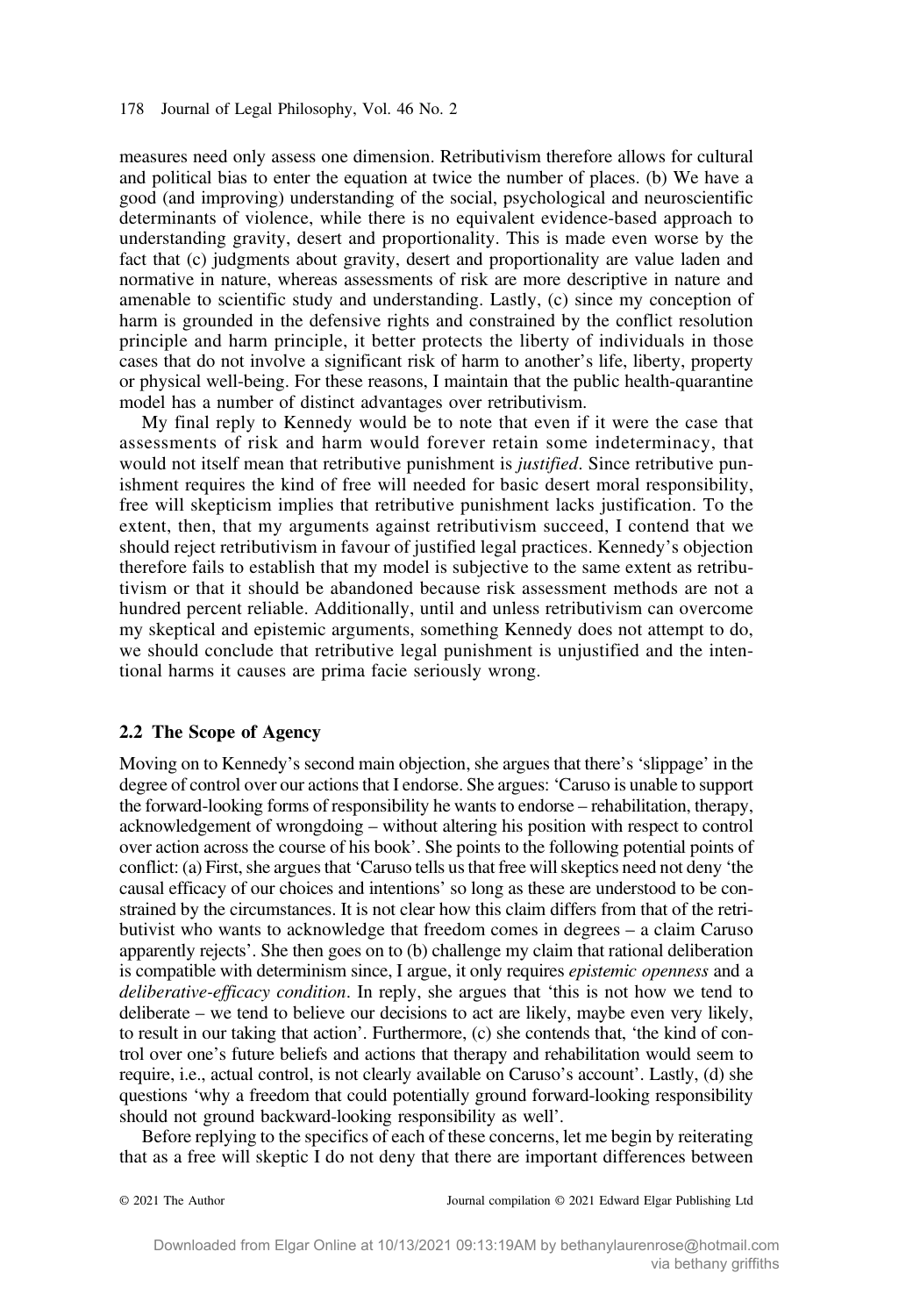agents who have the kind of control compatibilists have identified. Such distinctions are undeniable. A normal adult who is responsive to reasons, for instance, differs in significant ways from one who is suffering from psychopathy, Alzheimer's or severe mental illness. And an agent whose effective desire conforms appropriately to his/her second-order desire for which effective desire they will have, differs from an agent who lacks such integration. I have no issue, then, with acknowledging various degrees of 'control' or 'autonomy' – in fact, I think compatibilists have done a great job highlighting these differences. My disagreement has more to do with the conditions required for what I call 'basic desert' moral responsibility. As a free will skeptic, I maintain that the kind of control and reasons-responsiveness compatibilists point to, though important, is not enough to ground basic-desert moral responsibility  $-$  i.e., the kind of responsibility that would make us truly deserving of blame and praise, punishment and reward in a purely backward-looking sense.

Keeping that in mind, my response to (a) should be obvious. Acknowledging, as I do, the different levels of control an agent can possess, as well as the causal efficacy of our choices and intentions, differs from the 'retributivist who wants to acknowledge that freedom comes in degrees' in that the retributivism assumes that such control is equivalent to free will and sufficient (along, perhaps, with some additional conditions) for basic desert moral responsibility. I deny that that is the case. Kennedy seems to assume that acknowledging the 'the causal efficacy of our choices' is somehow enough to ground the retributive assumption that agents are morally responsible in the basic desert sense and hence justly deserve to suffer for the wrongs they have done in a purely backward-looking, non-consequentialist sense. I contend that that is not the case. If Kennedy wants to defend that assumption, she needs to overcome not just one, but a series of arguments, including the manipulation argument, the luck pincer and the epistemic argument.

With regard to (b), I have a similar reply. Here Kennedy is challenging my claim that rational deliberation is compatible with determinism since it only requires epistemic openness and a deliberative-efficacy condition. If she wishes to reject that claim, then she must also conclude that compatibilism is unable to preserve rational deliberation – since deliberation-compatibilism is a view I share in common with compatibilists. Deliberation-Compatibilism maintains that S's deliberating and being rational is compatible with S's believing that their actions are causally determined by antecedent conditions beyond their control. As a compatibilist, Kennedy does not want to reject that claim – hence, we are both deliberation-compatibilists. The difference between us, however, is that I further argue that the notion of *source*hood relevant to rational deliberation differs from that involved in free will.<sup>36</sup> Furthermore, I do not deny, as Kennedy seems to suggest, that 'our decisions to act … result in our taking that action'. In fact, I argue at length elsewhere that for an agent to exercise the kind of causal influence relevant to rational deliberation, the causal chain must pass through their agential structures.<sup>37</sup> I call this the *deliberative causal influ*ence (DCI) principle and define it more accurately as follows:

**DCI:** For an agent S to exercise the kind of causal influence relevant to rational deliberation, the causal chain must pass through  $S$ 's agential structures and the resulting action, whatever it ends up being, be the result of S's decision – where 'be the result of' is understood causally.

<sup>36.</sup> See GD Caruso, 'On the Compatibility of Rational Deliberation and Determinism: Why Deterministic Manipulation Is Not a Counterexample' (2021) 71 The Philosophical Quarterly 524. 37. ibid.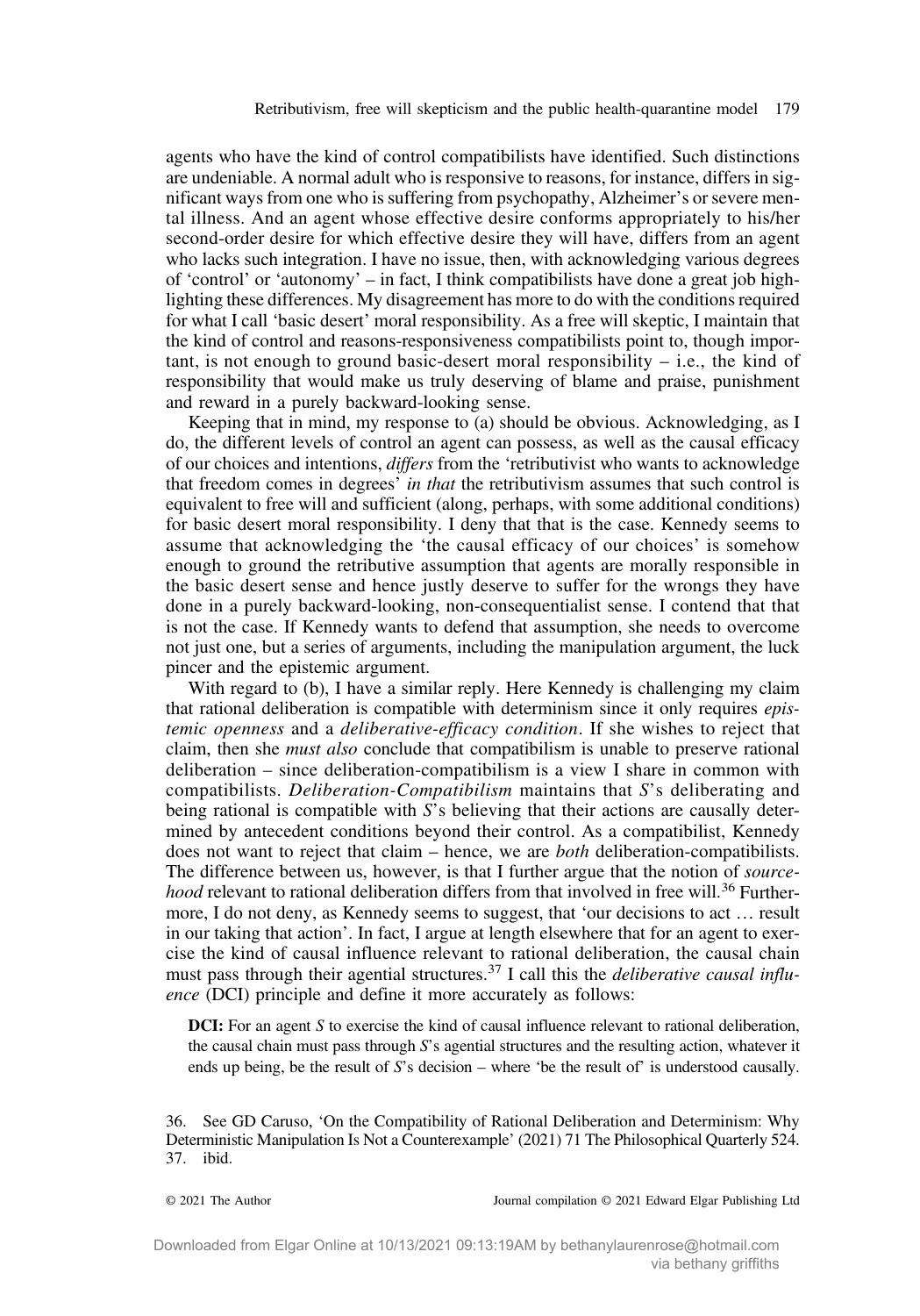My view is that rational deliberation requires only the minimal kind of control specified in (DCI), and perhaps some other non-controversial conditions, whereas the control in action required for free will requires a more robust notion of control. Once we separate these two notions and see that rational deliberation only requires belief in the weaker notion of control, Kennedy's concern goes away.

Moving on to (c), Kennedy contends that, 'the kind of control over one's future beliefs and actions that therapy and rehabilitation would seem to require, i.e., actual control, is not clearly available on Caruso's account'.<sup>38</sup> Here I'm simply not sure what Kennedy means by 'actual control'. If she means something like libertarian control, then clearly we disagree. But if she means only that rehabilitation can help restore the kind of control needed for agents to be responsive to reasons, approve of their effective desires, have deliberative causal influence over their decisions, and the like, then I agree with Kennedy that such control is important when it comes to therapy and rehabilitation. But at the cost of sounding like a broken record, I do not deny such control. Instead, I argue that such control is consistent with my skepticism since agents can still exercise varying degrees of it *even if* they are not morally responsible in the basic desert sense for who they are and what they do. That is, even if such capacities give agents a certain kind of control over their decisions, it remains the case that the particular reasons that move us, along with the psychological predispositions, likes and dislikes, and other constitutive factors that make us who we are, ultimately result from factors beyond our control – e.g., determinism, indeterminism, or luck – and I contend that these factors undermine basic desert moral responsibility.

Lastly, (d) Kennedy questions 'why a freedom that could potentially ground forward-looking responsibility should not ground backward-looking responsibility as well'.<sup>39</sup> The answer, I contend, again lies in basic desert moral responsibility. On the forward-looking account of moral responsibility Derk Pereboom and I endorse,<sup>40</sup> when we encounter apparently immoral behaviour, it is perfectly legitimate to engage in moral protest and ask the agent, 'Why did you decide to do that?' or 'Do you think it was the right thing to do?' If the reasons given in response to such questions are morally unsatisfactory, we regard it as justified to invite the agent to evaluate critically what their actions indicate about their intentions and character, to demand an apology, or request reform. We maintain that engaging in such interactions is reasonable in light of three forward-looking considerations, the first being the right of those harmed or threatened to protect themselves from immoral behaviour and its consequences. Second, we might have a stake in reconciliation with the wrongdoer, and calling them to account in this way can function as a step toward realizing this objective. Lastly, on both a personal and societal level we have an interest in the moral formation of the wrongdoer, and the address described functions as a stage in that process. On this forward-looking account of moral responsibility, then, moral protest and exchange is grounded, not in basic desert, but in three non-desert-invoking desiderata: future protection, future reconciliation and future moral formation. Since this account in no way appeals to basic desert or its controversial backward-looking practices, we maintain that it is perfectly consistent with the rejection of free will. Kennedy has given me no reason for doubting this.

40. See D Pereboom, Free Will, Agency, and Meaning in Life (Oxford University Press 2014); and Caruso, Rejecting Retributivism: Free Will, Punishment, and Criminal Justice.

<sup>38.</sup> Kennedy, 'Taking responsibility for criminal responsibility: Comments on Rejecting Retributivism: Free Will, Punishment, and Criminal Justice'. 39. ibid.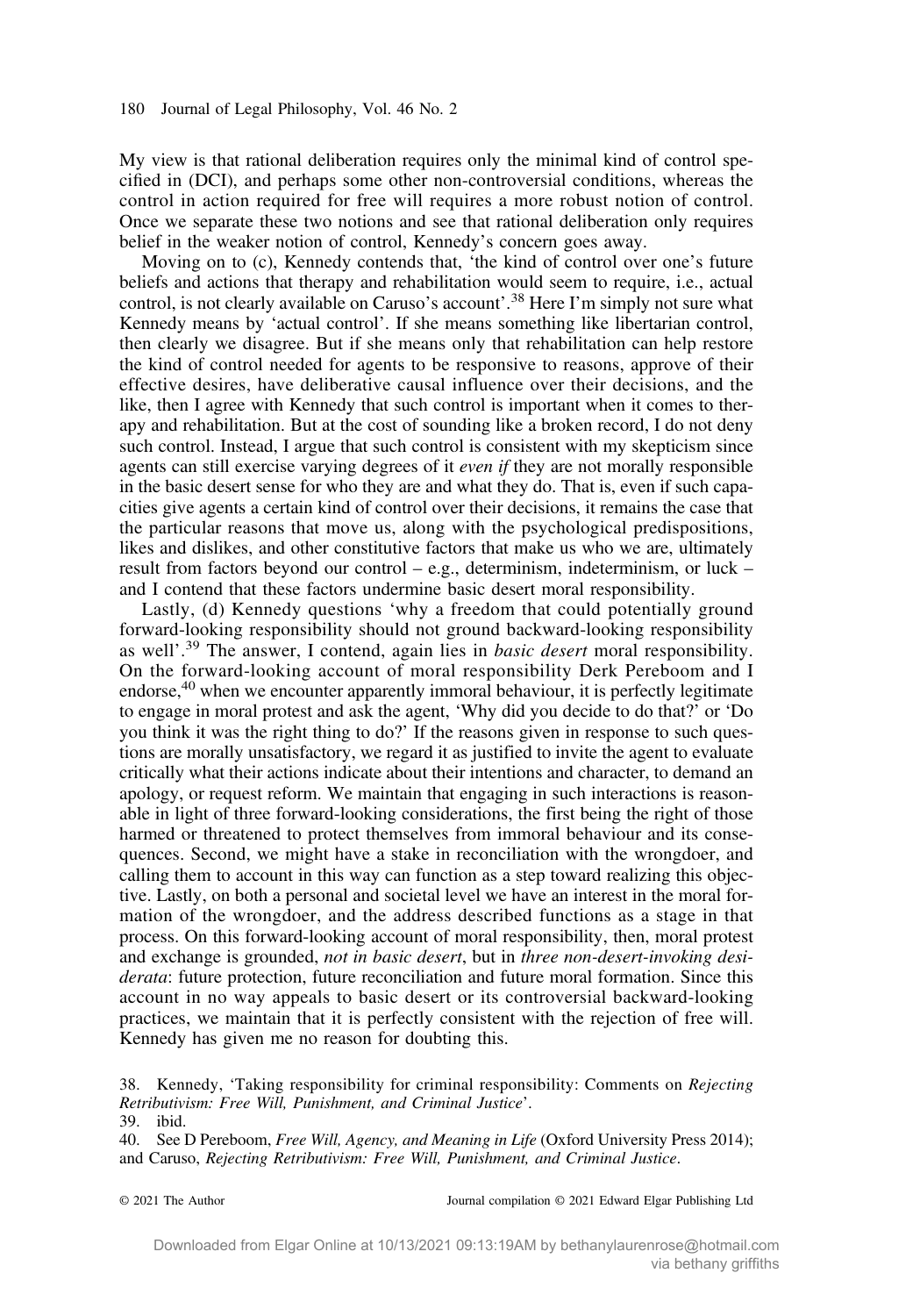# 3 REPLIES TO KATRINA SIFFERD

Katrina Sifferd has been a friend and worthy adversary for many years. My exchanges with her have always been rewarding and fruitful. Her critical comments here are no exception. She begins by agreeing with me that our current system of criminal justice needs major reform – since 'sentences are often disproportionate and overly punitive' and 'prisons serve to encourage recidivism'. Nevertheless, she thinks my view 'throws the baby out with the bathwater'. Instead, she argues that, 'it might be possible to reform the US criminal justice system to look more like the Nordic systems Caruso lauds in the book', <sup>41</sup> while still preserving a form of 'weak' retributivism – one that appeals to a mixed theory of justification. Below, I begin by addressing some comments Sifferd makes about my free will skepticism and my reasons for rejecting retributivism. I then examine Sifferd's own preferred mixed theory of justification and explain why I reject it. I conclude by addressing Sifferd's concern that my public health-quarantine model 'encourages the state to rehabilitate persons in ways that may infringe upon their rights'.

# 3.1 Free Will Skepticism

To begin, Sifferd takes issue with my free will skepticism and maintains that, contra my arguments for hard-incompatibilism and hard-luck, a reasons-responsive compatibilist theory of responsibility remains justified – one that maintains that reasons-responsiveness and the capacity to be affected by and respond to the demands of the law 'are enough to ground basic desert responsibility within the context of a mixed justification of criminal law and punishment'. Putting aside Sifferd's mixed justification of punishment for a moment, I do not think Sifferd takes seriously enough the arguments against reasons-responsive accounts of moral responsibility – in particular, the manipulation argument and the luck pincer. In response to the manipulation argument, for instance, Sifferd provides only the following short reply:

I think Deery and Nahmias have an adequate reply to manipulation arguments except in some rare and far-fetched/philosophically contrived cases. On their view, an agent may be seen as the causal source of their actions where no other variable has a stronger causal relationship than those within the agent's control. This seems right.<sup>42</sup>

This comprises the full extent of Sifferd's reply to the manipulation argument and I find it insufficient for a number of reasons. Most importantly, it overlooks the long and detailed response to Deery and Nahmias<sup>43</sup> I provide in Section 2.2.2.4 of the book as well as the objections raised by Tierney and Glick<sup>44</sup> and Pereboom and McKenna.<sup>45</sup>

43. O Deery and E Nahmias, 'Defeating Manipulation Arguments: Interventionist Causation and Compatibilist Sourcehood' (2017) 174 Philosophical Studies 1255.

45. D Pereboom and M McKenna, 'Manipulation Arguments against Compatibilism', in D Kay Nelkin and D Pereboom (eds), Oxford Handbook of Moral Responsibility (Oxford University Press 2021).

<sup>41.</sup> K Sifferd, 'Why Not "Weak" Retributivism?' (2021) Journal of Legal Philosophy (this issue).

<sup>42.</sup> ibid.

<sup>44.</sup> H Tierney and D Glick, 'Desperately Seeking Sourcehood' (2000) 177 Philosophical Studies 953.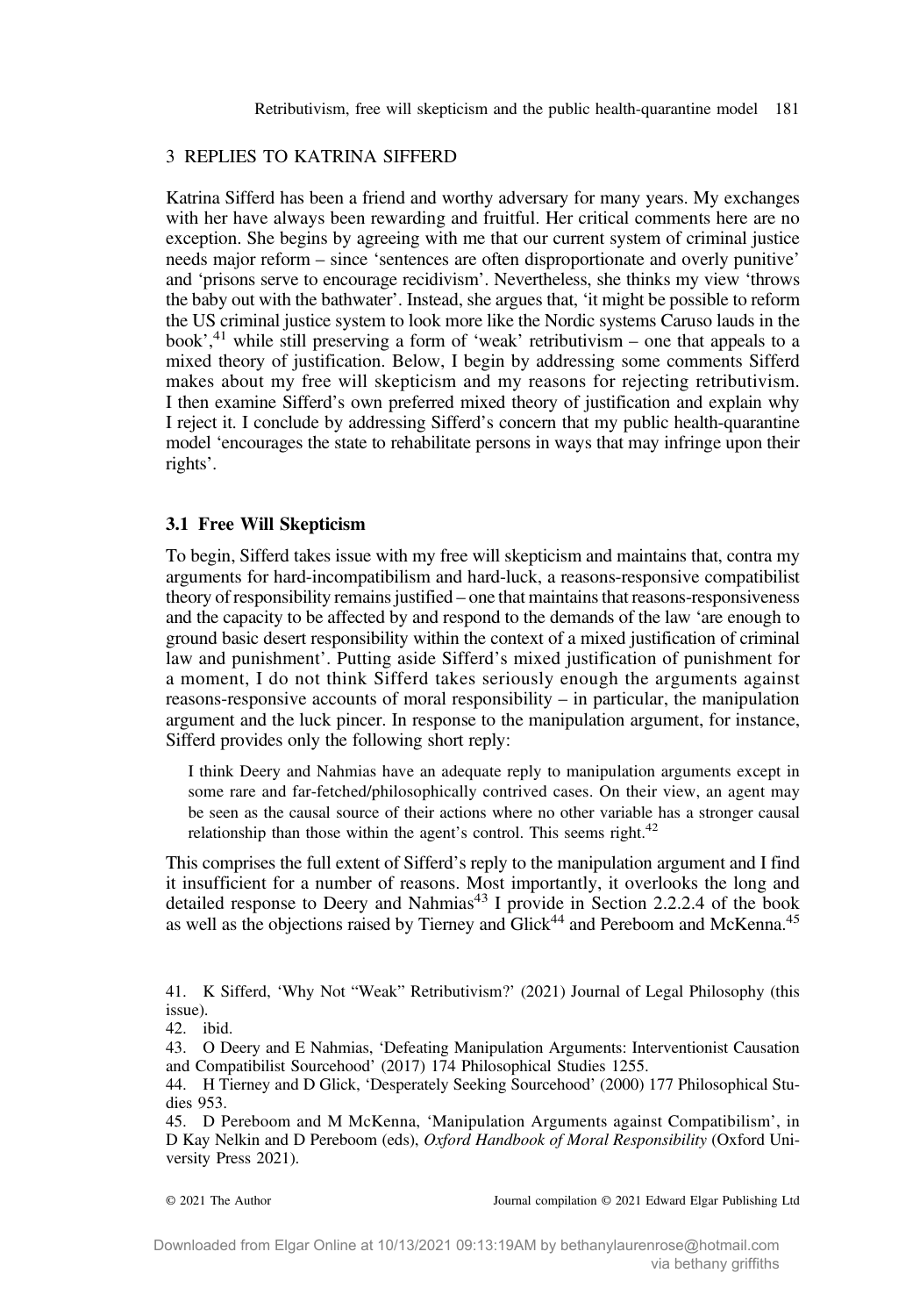The central idea of Deery and Nahmias's account is that causal variables that can result in an outcome by more than one means – that is, in response to a wider range of changes to the background conditions – bear stronger causal invariable relations to their outcome variables than variables that cannot, or than variables that only result in the outcome across a narrower range of changes to the background conditions.<sup>46</sup> In the case of natural determinism, Deery and Nahmias argue that the output of deliberative activity within the agent's compatibilist agential structure bears a stronger causal invariance relation to their actions than any other variable – that is, the output of the compatibilist agential structure will cause the action across a wider range of circumstances. In manipulation cases, on the other hand, Deery and Nahmias argue that this is not the case. Instead, they contend, the strongest causal invariable relation exists between the decision of the manipulator(s) to manipulate the agent. In this way, Deery and Nahmias claim to have isolated a relevant difference between naturally determined agents and manipulated agents.

While this reply to manipulation cases may be a slight improvement over previous replies, the account still faces significant problems. First and foremost, it does not take into account the fact that both the nature of manipulation and the nature of the manipulated agent can be made to vary, with the result that the two can be made to match in degrees and kinds of invariance. For Deery and Nahmias, in manipulation cases it is important that the external manipulator(s) both intend for a particular action or decision to occur and are able to *ensure* that it occurs. It is the combination of these two factors that allow Deery and Nahmias to claim that the strongest causal invariance relation exists between the manipulators' intention/decision and the agent's action. The problem with this reply, however, is that manipulation cases need not assume such invariance, nor must they require manipulators to be able to 'ensure' specific outcomes. In fact, manipulation cases can be devised where the manipulation is neither intended not ensured. My *Brain-Implant Malfunction Case* is just such a counterexample:<sup>47</sup>

Imagine that Plum has a device implanted in his brain for medical purposes (e.g., to control seizures or trembling due to Parkinson's disease), not for the purpose of manipulation. When operating normally, the device does not affect Plum's reasoning. One day the device malfunctions and ends up triggering in Plum a strong egoistic reasoning process that deterministically results in his decision to kill White. And it does so in a way that satisfies all the prominent compatibilist conditions (e.g., Plum is moderately reasons-responsive, approves of his decision to kill White, is able to grasp, apply, and regulate his actions by moral reasons, etc.). Here we have a case of accidental manipulation due to a malfunctioning device implanted in Plum's brain.

Here the manipulated agent is determined to commit a criminal action without external agents acting as intentional manipulators. And it would not aid the soft-liner to reply that since the device was intentionally implanted the case fails, since the fact that the device was intentionally implanted (for medical purposes) in no way undermines the main philosophical point: the malfunctioning of the device, and the subsequent manipulation, was not the result of external agents acting as intentional manipulators. Hence, the presence of intentional manipulation by external agents cannot be the relevant difference soft-line theorists are after. Furthermore, the responsibilityundermining manipulation would *not* provide the strongest causal invariance relation

47. Caruso (n 1) 85.

<sup>46.</sup> Deery and Nahmias, 'Defeating Manipulation Arguments' (n 43) 1263.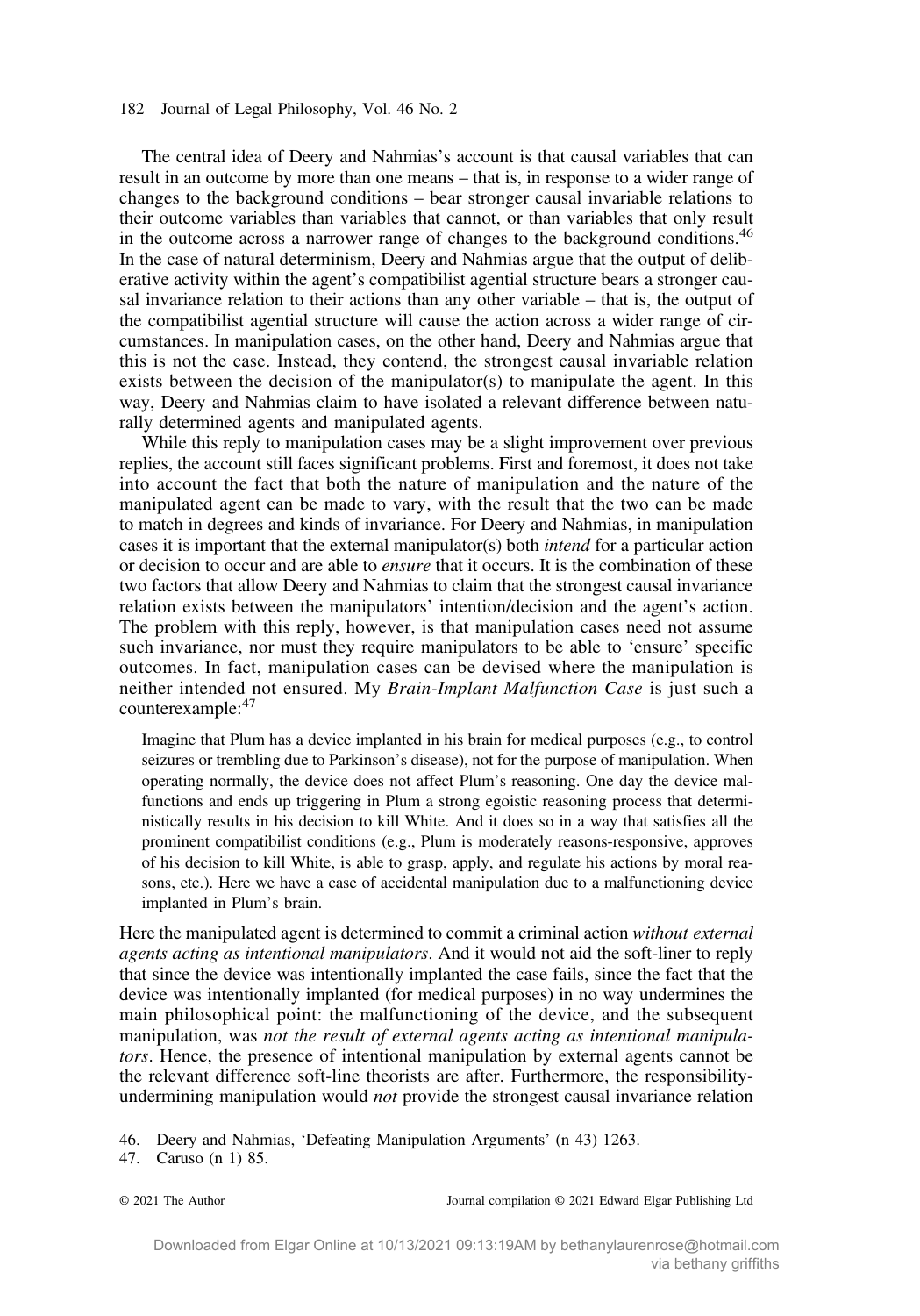to the agent's action, since small changes in the background conditions would not result in the same output. Since it is *false*, then, that in this case there are very few changes in background circumstance that could break the causal connection between the malfunctioning of the brain-implant and the manipulated action, my Brain-Implant Malfunction Case provides a counterexample to Deery and Nahmias's analysis.

Sifferd does not address this or other recent replies to Deery and Nahmias.<sup>48</sup> She also unceremoniously dismisses the other main argument against compatibilism defended in the book: Neil Levy's luck pincer.<sup>49</sup> At the heart of the argument is the following dilemma: either actions are subject to present luck (luck around the time of action), or they are subject to *constitutive luck* (luck that causes relevant properties of agents, such as their desires, beliefs, values and circumstances), or both. Either way, it is argued, luck undermines moral responsibility since it undermines responsibility-level control. Robert Hartman<sup>50</sup> summarizes this argument as follows:

Universal Luck Premise: Every morally significant act is either constitutively lucky, presently lucky, or both.

Responsibility Negation Premise: Constitutive and present luck each negate moral responsibility.

Conclusion: An agent is not morally responsible for any morally significant acts.

While I consider the arguments for hard indeterminism to be sufficient on their own for concluding that agents are never morally responsible in the basic desert sense, I think the same for the luck pincer. That is, I consider it a second, independent argument for free will skepticism. Hence, defenders of free will, as well as retributivists who ground their justification for punishment in the notion of *just deserts*, must overcome both sets of arguments. It's not enough to argue that one of these routes to free will skepticism fails, since if the right hand doesn't get you, the left hand will.

Consider, for instance, the problem constitutive luck raises for the compatibilist. Since our genes, parents, peers and other environmental influences all contribute to making us who we are, and since we have no control over these, it seems that who we are is largely a matter of luck. And since how we act is partly a function of who we are, the existence of constitutive luck entails that what actions we perform depends on luck. A compatibilist could respond, as they often do, that as long as an agent takes responsibility for her endowments, dispositions and values, over time she will become morally responsible for them. The problem with this reply, however, is that the series of actions through which agents shape and modify their endowments, dispositions and values are themselves subject to luck – and as Levy puts it, 'we cannot undo the effects of luck with more luck.'<sup>51</sup> Hence, the very actions to which compatibilists point, the actions whereby agents take responsibility for their endowments, either express that endowment (when they are explained by constitutive luck) or reflect the agent's present luck, or both. Hence, the luck pincer.

<sup>48.</sup> For a counterexample similar to my own, see Pereboom and McKenna, 'Manipulation Arguments against Compatibilism' (n 45). For a completely different type of objection to Deery and Nahmias, see Tierney and Glick, 'Desperately Seeking Sourcehood' (n 44).

<sup>49.</sup> Neil Levy, Hard Luck: How Luck Undermines Free Will and Moral Responsibility (Oxford University Press 2011).

<sup>50.</sup> Robert Hartman, In Defense of Moral Luck: Why Luck Often Affects Praiseworthiness and Blameworthiness (Routledge 2017).

<sup>51.</sup> Levy, Hard Luck: How Luck Undermines Free Will and Moral Responsibility (n 49) 244.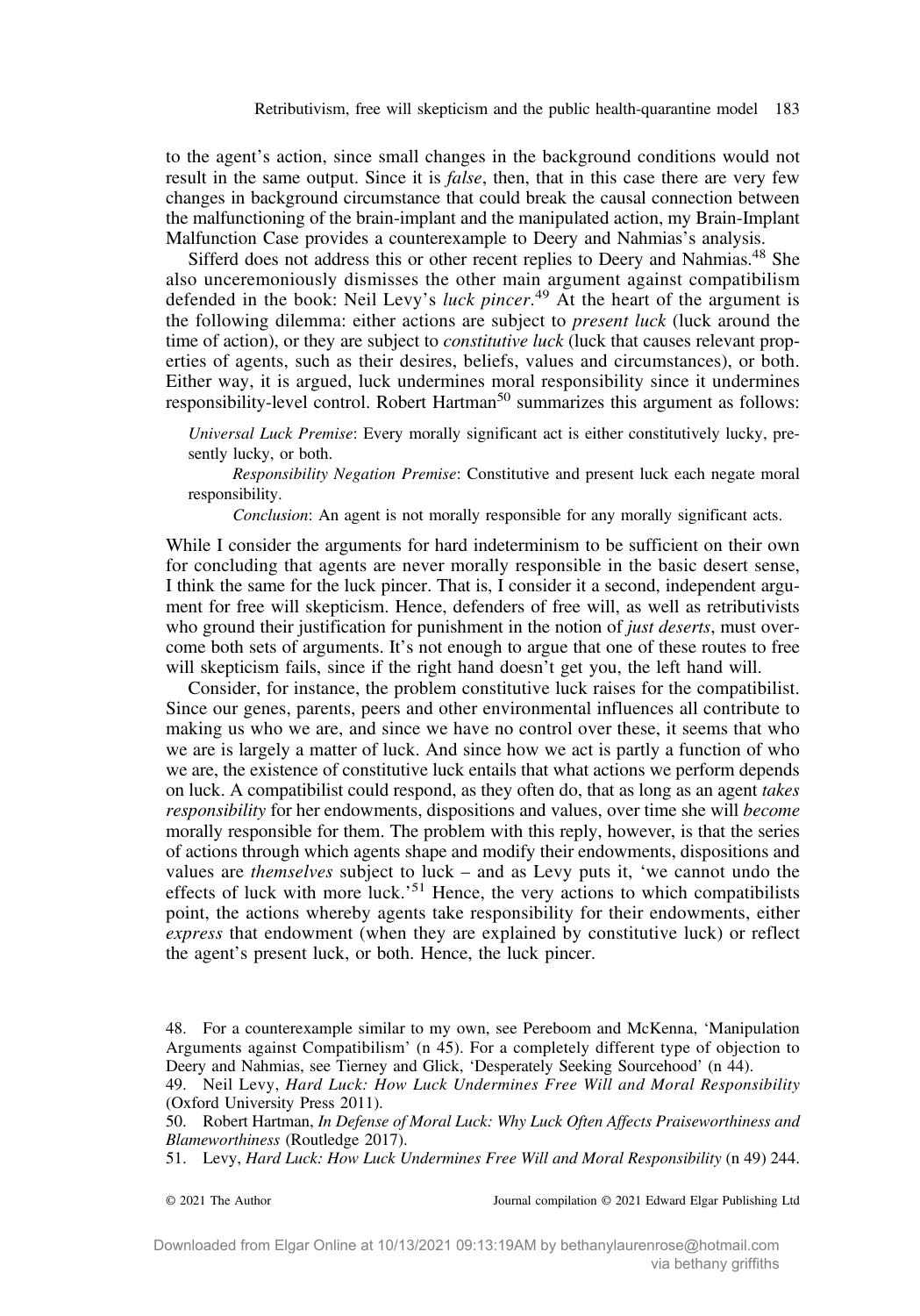In response to this argument, Sifferd simply points to the fact that 'several … prominent philosophers' disagree with its conclusion. She cites in particular Robert Hartman.<sup>52</sup> This appeal to Hartman, however, is unconvincing (at least without further argument) since I dedicate an entire section of the book to responding to Hartman's objections, concluding that each can be satisfactorily dealt with and as a result we should conclude that the skeptical view remains the most justified position to adopt since the pervasiveness of luck undermines free will and basic desert moral responsibility.<sup>53</sup> Without further argument, then, I see no reason for thinking that a reasons-responsive compatibilist account can overcome the arguments I present in chapter 2 of the book.

# 3.2 Sifferd's Mixed Theory

Moving on, then, to Sifferd's own positive proposals, she defends a form of 'weak' retributivism according to which, 'desert is necessary, but not sufficient, for punishment'. She writes: 'According to my preferred theory, persons who commit crimes forfeit their right not be punished; however, there are other important justifications for criminal punishment based upon its effects; and if these justifications did not hold, then institutional punishment by the state may not be justified'. She also defends a forward-looking account of backward-looking moral responsibility similar to that of Manuel Vargas, Daniel Dennett and Victoria McGeer.<sup>54</sup> On this account, the practices involved in holding agents morally responsible in the desert sense are justified by 'pointing to these practices' forward-looking effects on morally sensitive agency and reasons-responsiveness'. More specifically, 'the reactive attitudes, including moral blame, are justified [on forward-looking grounds] if they appropriate practices to violations of society's norms because these norms are crucial to the responsibility practices that enhance us as moral agents'. For Sifferd, then, 'the law may be justified instrumentally because it provides important support to responsible agency by encouraging diachronic management of decision-making, dispositions and environment such that an agent is more likely to meet the law's expectations'.

Before explaining why I reject Sifferd's proposals, let me first note that Sifferd's weak retributivism and her mixed account of moral responsibility are two distinct theses and should be judged independently of each other. One could, for instance, embrace weak retributivism while subscribing to a purely backward-looking account of desert – i.e., one could reject Sifferd's mixed account of moral responsibility and still be a weak retributivist. On the other hand, one could appeal to an instrumentalist account of desert in an attempt to justify *more than* just weak retributivism. There are, for instance, mixed views and two-tiered systems that appeal to both forward- and backward-looking considerations but nonetheless embrace more robust forms of retributivism. I think it best, then, to evaluate Sifferd's proposals separately, beginning with her weak retributivism.

52. Hartman, In Defense of Moral Luck: Why Luck Often Affects Praiseworthiness and Blameworthiness (n 50).

54. M Vargas, Building Better Beings: A Theory of Moral Responsibility (Oxford University Press 2013); D Dennett, Elbow Room: Varieties of Free Will Worth Wanting (MIT Press 1984); D Dennett and GD Caruso, Just Deserts: Debating Free Will (Polity Books 2021); V McGeer, 'Building a Better Theory of Responsibility' (2015) 172 Philosophical Studies 2635.

<sup>53.</sup> Caruso (n 1) Sect. 2.3.2.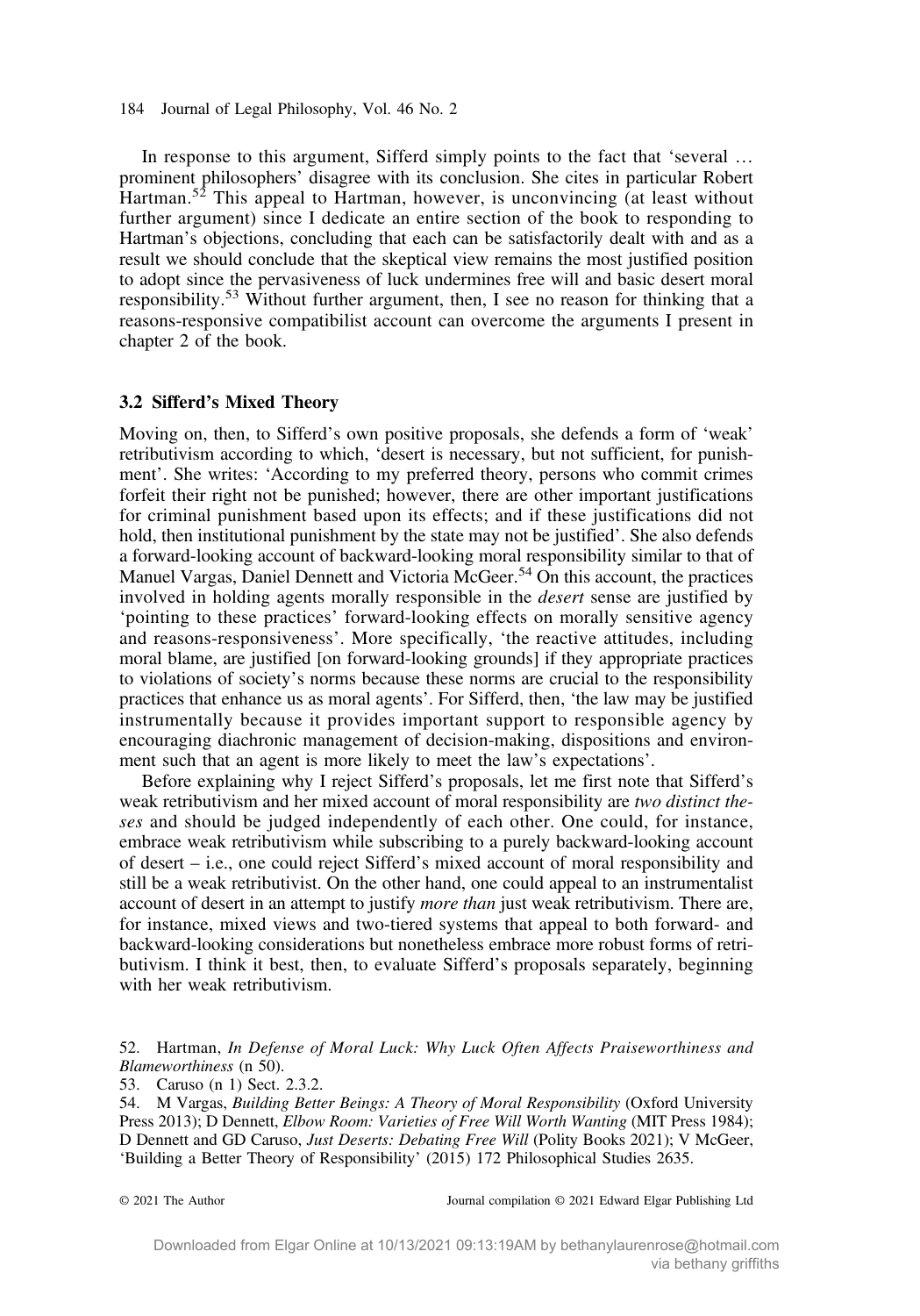Sifferd is correct that I do not dedicate much space to discussing weak retributivism in the book, choosing instead to focus on moderate and strong retributivism. There are, however, several good reasons for this. First, most leading retributivists defend either moderate or strong versions of retributivism<sup>55</sup> and it was my desire in the book to address the dominant view, not a subordinate view held by few. Second, the weight the criminal law gives desert and the way retributivism is practically implemented in the law (especially in the United States) indicate that the desert of offenders is typically seen as sufficient for punishment. The revised Model Penal Code, for instance, makes this point rather clear.<sup>56</sup>

Third, weak retributivism is considered by many retributivists to be 'too weak to guide the criminal law' and as amounting to nothing more than 'desert-free consequentialism side-constrained by negative desert'.<sup>57</sup> In fact, some theorists simply define retributivism in a way that excludes weak retributivism from consideration altogether. David Boonin, for example, defines retributivism as the claim that 'committing an offense in the past is *sufficient* to justify punishment now, whether or not this will produce any beneficial consequences in the future'. <sup>58</sup> Retributivist Mitchell Berman maintains that the 'core retributivist thesis' is that:

[t]he goodness or rightness of satisfying a wrongdoer's negative desert morally justifies [i.e., is sufficient for] the infliction of criminal punishment, without regard for any further good consequences that might be realized as a contingent result of satisfying the wrongdoer's desert.59

And Alec Walen in his Stanford Encyclopedia of Philosophy entry on 'Retributive Justice'<sup>60</sup> defines retributivism as committed to the following three principles: (1) that those who commit certain kinds of wrongful acts, paradigmatically serious crimes, morally deserve a proportionate punishment; (2) that it is intrinsically morally good – good without reference to any other goods that might arise – if some legitimate punisher gives them the punishment they deserve; and (3) that it is morally

56. See Caruso (n 1) 7–8.

57. Alexander, Ferzan and Morse, Crime and Culpability: A Theory of Criminal Law (n 55) 7.

58. Boonin, The Problem of Punishment (n 25) 86 (emphasis added).

59. M Berman, 'Modest Retributivism', in K Kessler and SJ Morse (eds), Legal, Moral, and Metaphysical Truths: The Philosophy of Michael S. Moore (Oxford University Press 2016). 60. A Walen, 'Retributive justice' Stanford Encyclopedia of Philosophy' (2014) available at: [<https://plato.stanford.edu/entries/justice-retributive/](https://plato.stanford.edu/entries/justice-retributive/)>.

<sup>55.</sup> See, for example, M Moore, Placing Blame (Oxford University Press 1997); M Moore, 'The Moral Worth of Retribution', in JG Murphy (ed), Punishment and Rehabilitation (Wadsworth Publishing Company); M Moore, Act and Crime: The Philosophy of Action and Its Implications for Criminal Law (Oxford University Press 1993); S Kershnar, 'A Defense of Retribution' (2000) 14 International Journal of Applied Philosophy 97; S Kershnar, Desert, Retribution, and Torture (University Press of America 2001); D Husak, 'Holistic Retributivism' (2000) 88 California Law Review 991; M Berman, 'Punishment and Justification' (2008) 18 Ethics 258; M Berman, 'Two Kinds of Retributivism', in RA Duff and S Green (eds), Philosophical Foundations of Criminal Law (Oxford University Press 2011); A Von Hirsch, Doing Justice: The Choice of Punishment (Northeastern University Press 1976); A Von Hirsch, 'The "Desert" Model for Sentencing: Its Influence, Prospects, and Alternatives' (2007) 74 Social Research 413; A Von Hirsch, Deserving Criminal Sentences: An Overview (Hart Publishing 2017); L Alexander, 'You Got What You Deserved' (2013) 7 Criminal Law and Philosophy 309; L Alexander, K Ferzan and S Morse, Crime and Culpability: A Theory of Criminal Law (Cambridge University Press 2009).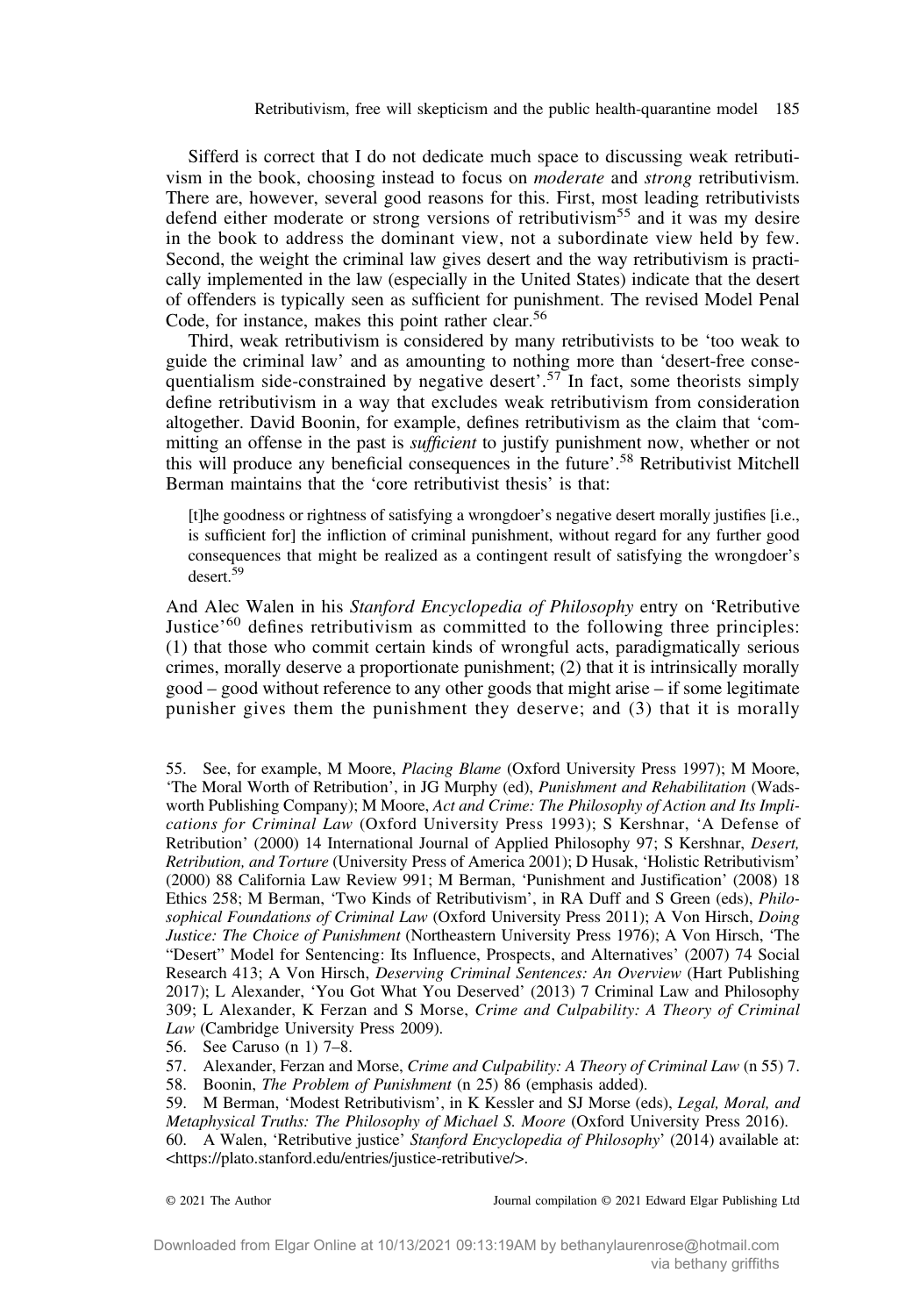impermissible to intentionally punish the innocent or to inflict disproportionately large punishments on wrongdoers. Given that this is how most philosophers understand retributivism, I thought it best to target the claim that the desert of offenders provides sufficient grounds for punishment and that we are therefore justified in sometimes punishing wrongdoers for no purpose other than to see the guilty get what they deserve.

Fourth, since weak retributivism is unable to justify legal punishment on its own, it requires an appeal to additional, usually consequentialist, justifications. Since I dedicate an entire chapter to independently evaluating and arguing against these additional non-retributive justifications of punishment, weak retributivism is already sufficiently, though indirectly, dealt with. Defenders of weak retributivism would not only need to defend the notion of desert but they would also need to overcome the objections I and others have presented against consequentialist and other nonretributive justifications.

Lastly, and perhaps most important given Sifferd's own reformist proclivities, I don't see much advantage in defending a limited form of retributivism that preserves only the notion of *negative desert*.<sup>61</sup> Mario DeCaro, for instance, defends such an account and maintains that we should abandon the notion of positive desert for the kind of skeptical reasons I defend in the book.<sup>62</sup> DeCaro accepts, for instance, the basic conclusion of the Epistemic Argument and thinks doubts about the existence of free will are sufficient to reject positive retributivism. Nevertheless, he proposes that we maintain the protections of negative desert. While I am sympathetic to this position and think it is a marked improvement over traditional retributivism, it is important to recognize that it has much more in common with my free will skepticism than it does with most traditional forms of retributivism. Such a view would likely be unacceptable to most retributivists. Furthermore, I think the preservation of negative desert is unnecessary since there are other resources the skeptic can appeal to that provide the same level of protection against punishing innocent people that negative desert does. For instance, on my account, competent and reasons-responsive agents would need to be causally responsible for committing a particular criminal offense before incapacitation could be justified for all the reasons explained in my reply to Corrado.

Turning now to Sifferd's mixed account of moral responsibility, I would first reiterate that the kind of moral responsibility I deny – and the kind I contend is of central philosophical and practical importance when it comes to our interpersonal, moral and legal desert-based practices, attitudes and judgments – is *basic desert* 

61. Negative desert can be contrasted with positive desert, which has to do with an agent deserving praise or reward for good actions. It's important to note that there is another conception of 'negative desert' that is widespread in the literature. This latter notion refers to the negative component of the retributivist thesis. As Walen examples, 'Retributivism … involves both positive and negative desert claims. The positive desert claim holds that wrongdoers morally deserve punishment for their wrongful acts.' On the other hand, '[t]his positive desert claim is complemented by a negative one: Those who have done no wrong may not be punished. This prohibits both punishing those not guilty of wrongdoing (who deserve no punishment), and punishing the guilty more than they deserve (i.e., inflicting disproportional punishment)' (Walen, 'Retributive justice' (n 60) sec. 3.1). Having two different notions of negative desert can potentially be confusing, but I will try my best to make clear which conception is at play in different contexts.

62. M DeCaro, 'The Indispensability of the Manifest Image' (2020) 46 Philosophy and Social Criticism 113.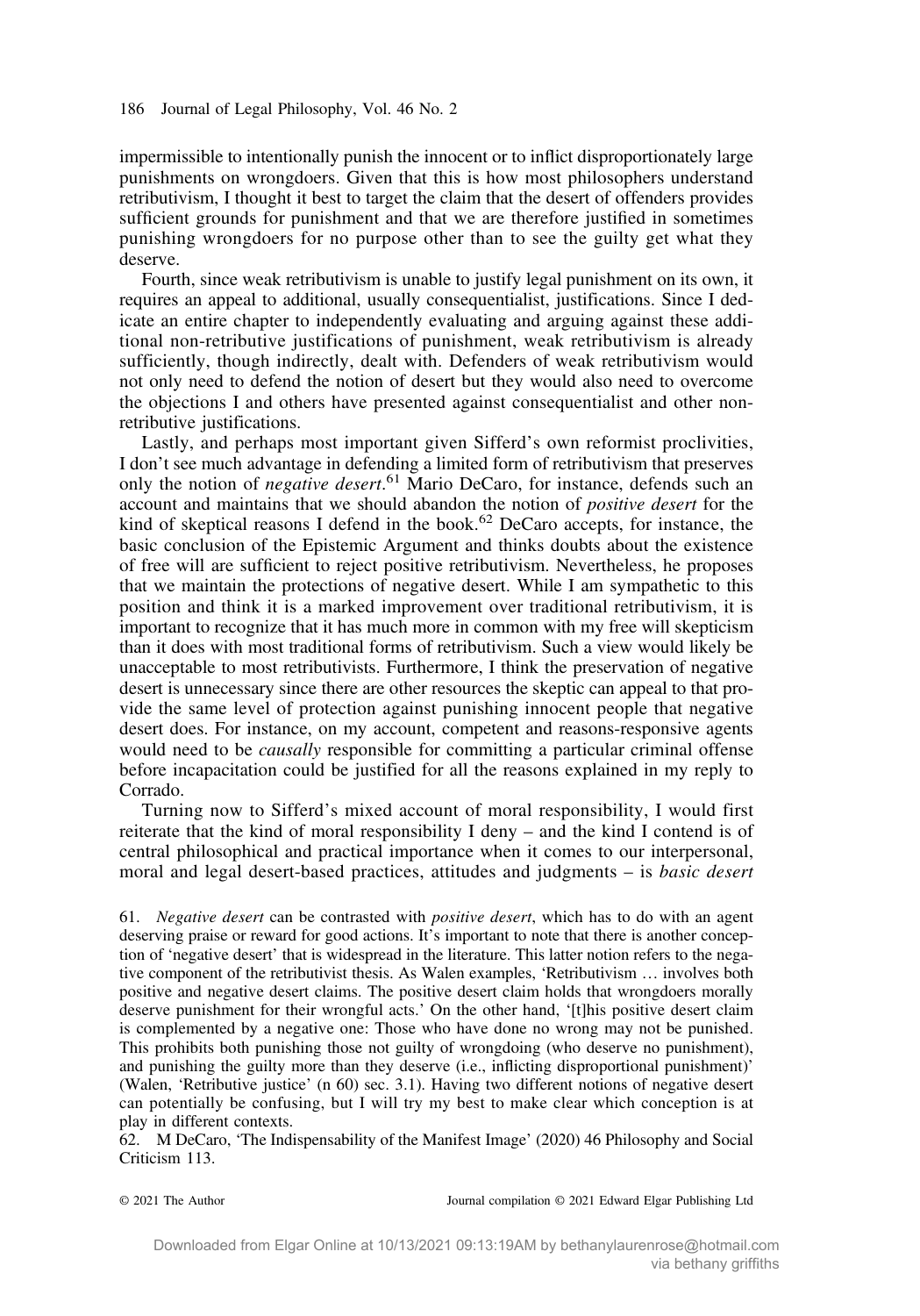moral responsibility. It is important to distinguish *basic desert* from those accounts of non-basic desert that attempt to justify the moral responsibility system or system of desert on consequentialist grounds. On such forward-looking accounts of moral responsibility, practice-level justifications for blame and punishment invoke considerations of desert, while that desert is not basic because at a higher level the practice is justified by good anticipated consequences, such as deterrence of wrongdoing and moral formation of wrongdoers. According to such accounts, our practice of holding agents morally responsible in this non-basic desert sense should be retained because doing so would have the best overall consequences relative to alternative practices.

Against such views I have offered three main replies. First, I have argued that penalties and rewards justified by anticipated consequences do not really qualify as genuinely *deserved* since on such a view they ultimately function as incentives.<sup>63</sup> Second, it remains an open question whether preserving the moral responsibility system and 'system of desert' has the forward-looking benefits Sifferd, Vargas, Dennett and McGeer maintain. The notion of *just desert*, for instance, is too often used to justify punitive excess in criminal justice, to encourage treating people in severe and demeaning ways, and to excuse and perpetuate social and economic inequalities. Additionally, resentment, indignation, moral anger and blame are often counterproductive on the interpersonal level when it comes to the goals of safety, moral formation and reconciliation. In fact, there is growing empirical evidence that free will beliefs are themselves motivated by the desire to punish others and to justify holding them morally responsible.<sup>64</sup> Researchers have also found that free will beliefs correlate with increased punitiveness.<sup>65</sup> If this is correct, then leaving the concepts of free will and desert unchallenged increases the likelihood that our practices and policies will remain focused on individual responsibility and punitive responses to wrongdoing. This, in turn, will stand in the way of adopting the kind of reform I recommend (and Sifferd seems open to), which shifts the focus to prevention, rehabilitation and addressing the social determinants of criminal behaviour.

Lastly, such accounts of moral responsibility do not allow us to understand the substantive disputes that drive the free will debate. Some philosophers, for instance, identify themselves as compatibilists because they hold that some non-basic-desert notion of moral responsibility, often one they regard as sufficient for the moral life, is compatible with determinism.<sup>66</sup> But if 'compatibilism' is defined so that such a position turns out to be compatibilist, virtually everyone in the debate stands to be a compatibilist. Daniel Dennett, for instance, specifies that his compatibilist notion of free will can 'play all of the valuable roles free will has been traditionally invoked

63. See Dennett and Caruso, Just Deserts: Debating Free Will (n 54).

64. See, e.g., CJ Clark, JB Luguri, PH Ditto, J Knobe, AF Shariff and RF Baumeister, 'Free to Punish: A Motivated Account of Free Will' (2014) 106 Journal of Personal and Social Psychology 501.

65. JM Carey and DL Paulhus, 'Worldview Implication of Believing in Free Will and/or Determinism: Politics, Morality, and Punitiveness' (2013) 81 Journal of Personality 131; T Nadelhoffer and DG Tocchetto, 'The Potential Dark Side of Believing in Free Will (and Related Concepts): Some Preliminary Findings', in GD Caruso (ed), Exploring the Illusion of Free Will and Moral Responsibility (Lexington Books 2013); AF Shariff, JD Greene, JC Karremans, J Luguri, CJ Clark, JW Schooler, RF Baumesiter and KD Vohs, 'Free Will and Punishment: A Mechanistic View of Human Nature Reduces Retribution' (2014) Psychological Science.

66. Dennett, Elbow Room (n 54); D. Dennett, Freedom Evolves (Penguin Books 2004); Vargas, Building Better Beings: A Theory of Moral Responsibility (n 54).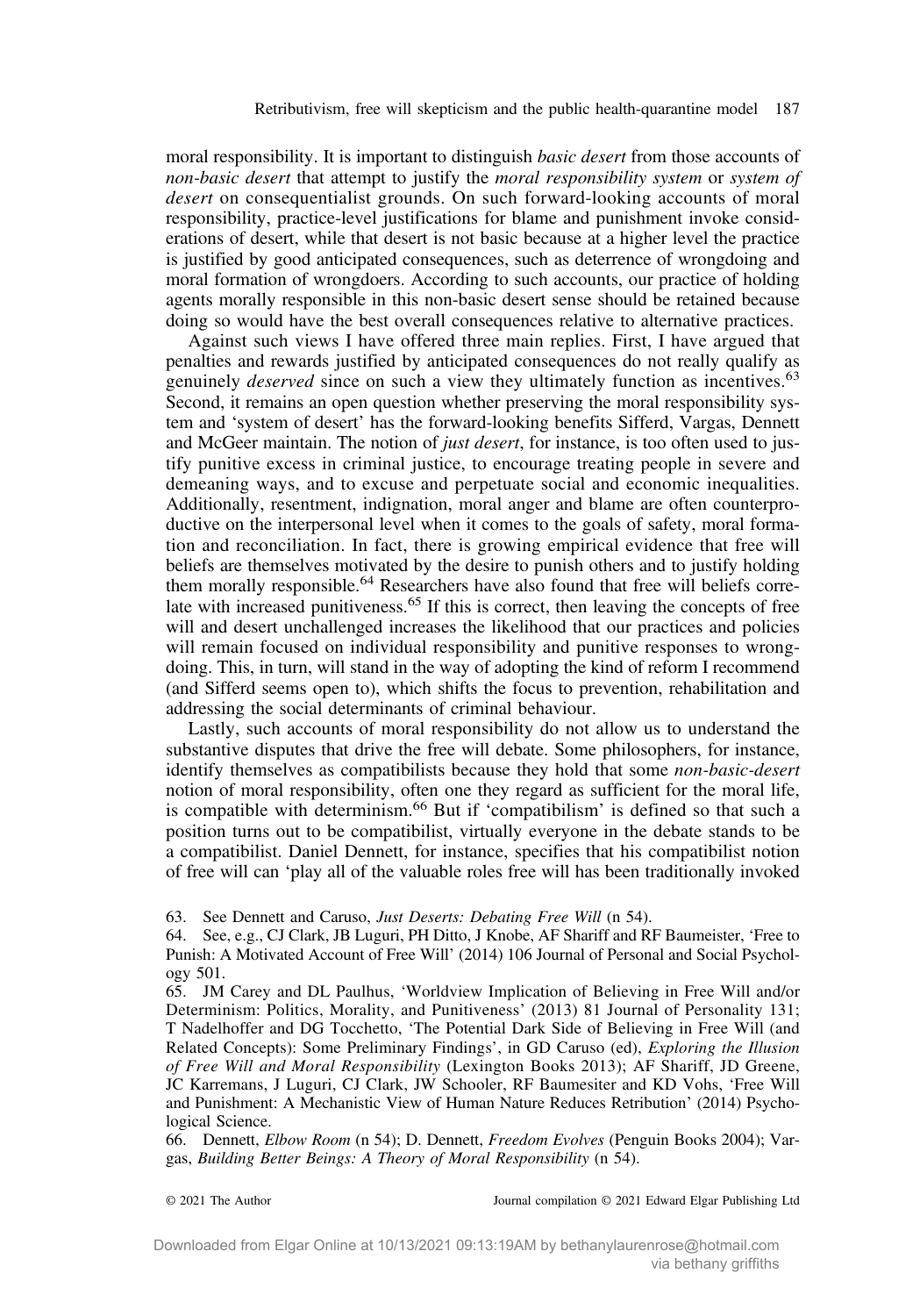to play'.<sup>67</sup> Stephen Morris, however, aptly complains that Dennett 'has defined the conceptions of "free will" and "moral responsibility" in such a way to eliminate any substantive differences between the 'compatibilist' position he defends and the hard determinist position that philosophers typically understand as being substantively different from compatibilism'. I stress this same point repeatedly in my debate with Dennett.<sup>68</sup> Since free will skeptics can defend a forward-looking account of moral responsibility – one grounded not in basic desert, but in *three non-desert-invoking* desiderata: future protection, future reconciliation and future moral formation – the compatibilist must have something more controversial in mind, otherwise the free will debate becomes purely semantic with no substantive disagreement between the skeptic and compatibilist.

By way of remedy, Pereboom and I have both contended that the compatibilist/ incompatibilist terminology should reflect the lines of division in the debate, and thus it would be best to use the term 'compatibilism' to designate a view in which an agent's having the sort of free will required for moral responsibility in the basic desert sense is compatible with her actions being causally determined by factors beyond her control.<sup>69</sup> Straying from this characterization threatens to make the terminology valueless for characterizing core opposing positions in the debate, and to give rise to merely verbal disputes.

## 3.3 Rehabilitation and Restraint in Public Quarantine

Sifferd's final objection is that a system of criminal justice that preserves, on instrumentalist grounds, moral responsibility and weak retributivism is 'more likely to respect the dignity and autonomy of offenders than Caruso's system of public quarantine'. While I take this concern seriously, I maintain that it is wrong to think that free will skeptics cannot preserve respect for human dignity or protect against harsh and inhumane treatment without the notion of basic desert.

In response, I offer three main replies. First, I contend that the retributive principle of proportionality, in actual practice, does not guarantee respect for persons any better than the alternatives. This is because measurements of gravity and proportionality are hypersensitive to cultural biases, prejudices and power relations, and there remain serious problems for both cardinal and ordinal ways of measuring proportionality. Second, the public health-quarantine model, has a non-desert-based principle of proportionality of its own, one which is capable of securing respect for persons and protecting innocent people from being used as a means to an end. Lastly, respecting human dignity, I argue, is not about giving wrongdoers their just deserts. Rather, it demands that the capabilities and well-being of wrongdoers be taken into consideration, that we avoid punishments that dehumanize and disenfranchise individuals, and that we do everything we can to rehabilitate and reintegrate offenders back into the

67. S Morris, 'The Impact of Neuroscience on the Free Will Debate' (2009) 9 Florida Philosophical Review 69.

69. See, e.g., Pereboom, Living Without Free Will (Cambridge University Press 2011); Pereboom, Free Will, Agency, and Meaning in Life (n 40); GD Caruso and S Morris, 'Compatibilism and Retributive Desert Moral Responsibility: On What Is of Central Philosophical and Practical Importance' (2017) 82 Erkenntnis 837; GD Caruso and D Pereboom, Moral Responsibility Skepticism (Cambridge University Press, forthcoming).

<sup>68.</sup> Dennett and Caruso, Just Deserts: Debating Free Will (n 54).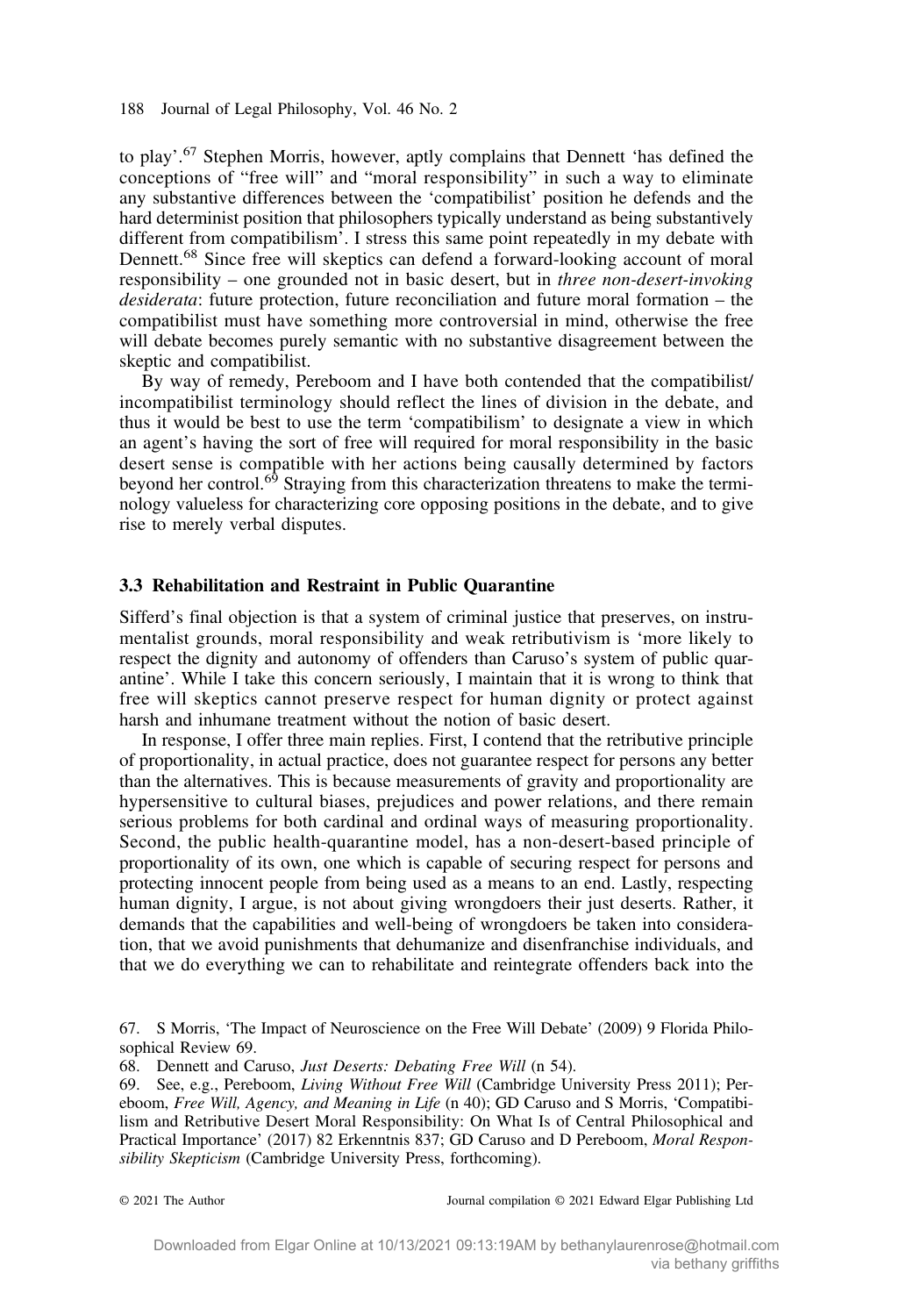community. The public health-quarantine model does a better job at respecting human dignity in this sense than does retributivism.

Consider, for instance, the fact that while the public health-quarantine model rejects the retributivist principle of proportionality, it has a proportionality principle of its own. This is because the public health-quarantine model maintains that legal sanctions should be proportionate to the danger posed by an individual, and any sanctions that exceed this upper bound will be unjustified. This is coupled with the principle of least infringement and the conflict resolution principle. These principles set strict limits on how individuals can and should be treated. They prohibit, for instance, the incapacitation of innocent people who pose no threat to society.<sup>70</sup> On the public health-quarantine model, the justification for incapacitation should not be understood in a strict consequentialist theoretical context. Rather, the model justifies incapacitation on the ground of the right to self-defence and defence of others. That right does not extend to people who are non-threats. It would therefore be wrong to incapacitate someone who is innocent since they are not a serious threat to society.

The right of self-defence can only justify limiting one's liberty when that individual's actions seriously threaten another's life, liberty, property, or physical wellbeing. Since innocent people do not pose such a threat, it would be a violation of the conflict resolution principle to incapacitate them. Hence, the public health-quarantine model, just like retributivism, is able to prohibit the punishment/incapacitation of innocent people. The principle of least infringement would also prohibit legal sanctions that exceed what is needed to protect public health and safety. As a result, it would oppose using individuals simply as a means to deter others by ratcheting up various punitive responses to crime, as three strikes laws did. For this reason, the public health-quarantine model also has certain advantages over consequentialist theories of punishment. I therefore contend that the public health-quarantine model is able to provide the kinds of protections needed to protect innocent people from legal sanctions and prohibit excessively punitive forms of punishment.

I also maintain that the public health-quarantine model does a better job respecting human dignity than does retributivism. Consider, for instance, the following hypothetical scenario used by Shariff and colleagues. The fictional case involves an offender who beat a man to death but after serving two years in prison was nearly 100 percent effectively rehabilitated. The case further stipulates that 'the prosecution and defence had agreed that the rehabilitation would prevent recidivism and that any further detention after rehabilitation would offer no additional deterrence of other potential criminals'. <sup>71</sup> While this is clearly a contrived scenario, we can use it here as a test case. On my model, it would be unjust to continue to incapacitate this individual. Retributivists, on the other hand, will generally feel that this person deserves more than two years in prison (though they will likely disagree on how much more). I wonder which of these views better respects human dignity. I contend that punishing someone who is no longer a threat to society, and in a way that exceeds effectiveness, is not the proper way to respect human dignity. Instead, I maintain that the public healthquarantine model actually respects human dignity more since it specifies that (a) individuals who are not a serious threat to society should not be incapacitated, (b) no one should be incapacitated longer than is absolutely necessary (where this is determined by the continued threat the individual poses to society), and (c) when it is necessary to

70. See again my reply to Corrado on this point.

71. Shariff et al., 'Free Will and Punishment: A Mechanistic View of Human Nature Reduces Retribution' (n 65) 4.

© 2021 The Author Journal compilation © 2021 Edward Elgar Publishing Ltd

Downloaded from Elgar Online at 10/13/2021 09:13:19AM by bethanylaurenrose@hotmail.com via bethany griffiths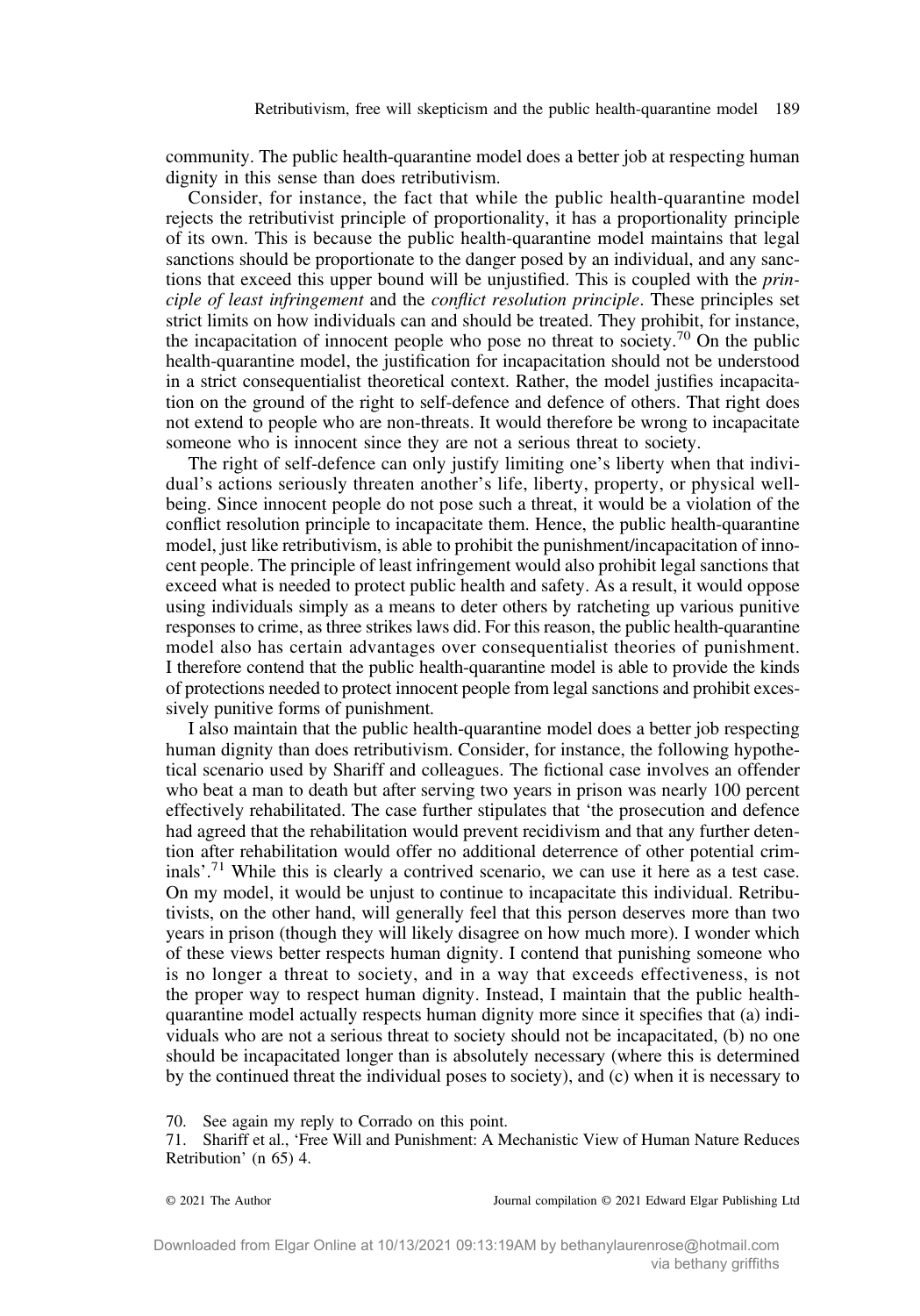incapacitate an individual, we must do so in a way that treats them humanely, with respect and dignity, and with rehabilitation as our goal.

Furthermore, the *capabilities approach* to social justice, which I use to ground my public health framework, demands that we take into consideration the well-being of wrongdoers, that we avoid punishments that dehumanize and disenfranchise individuals, and that we do everything we can to rehabilitate and reintegrate offenders back into the community. In Chapter 6 of the book, I argued that respect is one of the six dimensions of human well-being that it is the job of justice to secure a sufficient level of, and that it is completely compatible with free will skepticism. Unlike retributivists, I do not think respect for persons or concern for their well-being ends at the point of wrongdoing. Retributivists, however, appear to have a limited technical understanding of respect for human dignity in mind, one which focuses on giving wrongdoers their just deserts. They see this as the proper way to respect individuals as morally responsible agents. My account, on the other hand, is informed by the capabilities approach to justice and the public health approach to criminal behaviour, both of which view respect more holistically. Respect, as I conceive it, is an essential element of human flourishing. Well-being is therefore set back whenever individuals are perceived as being of lesser value because of membership in a particular group or because they are judged by their worst act and not their humanity. This is easy to see when invidious judgments are made about people based on race, gender, or economic class. But I also contend that the retributivist tendency to view offenders as simply 'criminals' or 'felons', and therefore deserving of punishment, stigmatization and disenfranchisement, is also a form of disrespect and harmful to human flourishing.

While retributivists like to see themselves as the champions of human dignity, in actual fact the practices they permit, and the violations of human dignity they encourage, are often paradigmatic examples of disrespect. Individuals are wronged and their well-being diminished when they are subject to punitive practices that dehumanize, stigmatize and disenfranchise them. On any neutral understanding of dignity and respect, such punitive practices would be considered textbook violations of human dignity.

On my model, all individuals are worthy of respect, including those we incapacitate. My model provides no justification for dehumanizing, disenfranchising or treating cruelly the individuals we must incapacitate. In fact, my model requires that we consider the well-being of those individuals and do everything we can to rehabilitate and reintegrate them back into society. The public health-quarantine model also endorses Norway's principle of normality,<sup>72</sup> which maintains that:

- Incapacitation is the restriction of liberty, but no other rights have been removed by the sentencing court. Therefore, the sentenced offender has all the same rights as all other citizens.
- No-one shall serve their sentence under stricter circumstances than necessary for the security in the community. Therefore, offenders shall be placed in the lowest possible security regime.
- During the serving of a sentence, life inside will resemble life outside as much as possible.

I view the principle of normality as a form of respect for human dignity, one that the retributivist fails to acknowledge or extend to criminal wrongdoers. Instead, the

72. For an official statement of the principle, see: [<www.kriminalomsorgen.no/information-in](http://www.kriminalomsorgen.no/information-in-english.265199.no.html)[english.265199.no.html>](http://www.kriminalomsorgen.no/information-in-english.265199.no.html).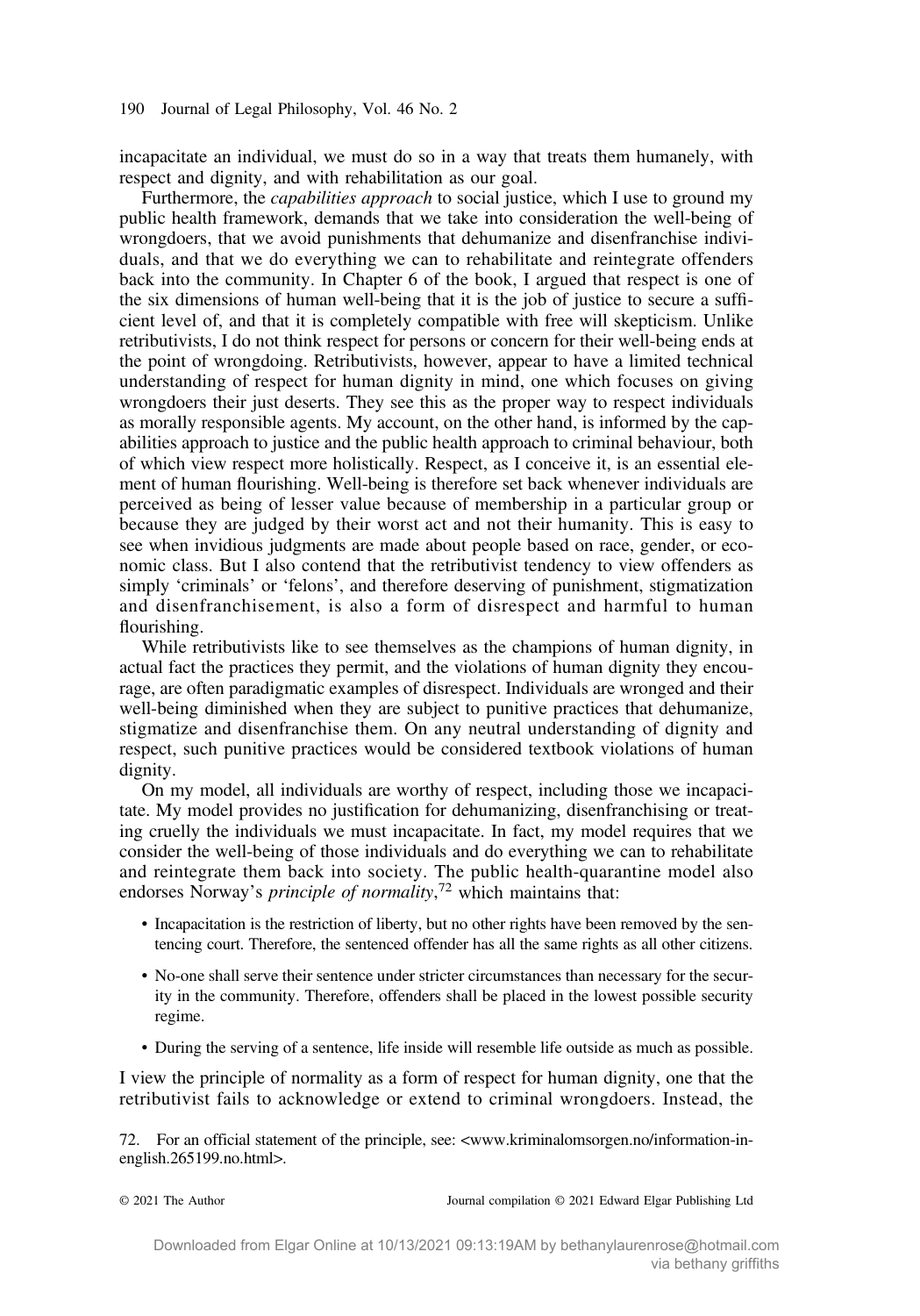retributivist conception of human dignity is like a parent who, while spanking their child, says: 'I'm not doing this for my own sake, I'm doing it to respect you as a morally responsible agent by giving you your just desert'. Hogwash! This is a perverse notion of human dignity and should have never gained traction in the first place.

Lastly, I contend that free will skeptics can additionally justify the safeguards needed to protect the rights of offenders and accused people in virtue of the fact that they are persons. In Chapter 6, I argue that there is no inconsistency in accepting a Kantian regard for respect, dignity, and treating individuals as ends-in-themselves, without accepting Kant's particular attitudes on free will.<sup>73</sup> This is because the capabilities account of social justice maintains that respect is something of independent moral significance regardless of whether individuals possess free will, since it matters centrally to everyone, whatever the particular life plans and aims each has. Appealing to Darwall's<sup>74</sup> distinction between 'appraisal respect' and 'recognition respect', and Vilhauer's distinction between 'action-based' desert claims and 'personhood-based' desert claims,<sup>75</sup> I argued that free will skeptics are able to preserve the latter of each pair even if they must reject the former. This is because action-based desert claims may presuppose the existence of free will, while personhood-based desert claims arguably do not. As Vilhauer explains, free will skeptics 'can make such dignity and respect for persons a central moral principle if they respect people as rational agents rather than as free agents, and if they regard agents as autonomous not with respect of the laws of nature, but instead with respect to the undue influence of other agents'. <sup>76</sup> I also argued that respect for persons simply follows from the fact that it is an essential dimension of well-being. As Nussbaum states, 'Governments must treat all people respectfully and should refuse to humiliate them'. <sup>77</sup> This is because of the 'centrality of notions of dignity and respect in generating the entire capabilities list'. <sup>78</sup> On the capabilities approach, respect and dignity are centrally important for establishing political principles that can provide the grounding for constitutional law and public policy in a nation aspiring to social justice. Hence, the public health-quarantine model maintains that 'human dignity, from the start, is equal to all who are agents in the first place.'<sup>79</sup>

The public health-quarantine model need not limit itself, then, to the safeguards provided by the principle of least infringement, the conflict resolution principle, and the non-retributive principle of proportionality discussed earlier. It can also appeal to a robust notion of respect for persons in arguing for various safeguards since this is perfectly consistent with the rejection of basic desert moral responsibility. There is no reason to think, then, that giving up on basic desert moral responsibility will lead to

74. S Darwall, 'Internalism and Agency' (1992) 6 Philosophical Perspectives 155.

- 75. See references in n 72.
- 76. Vilhauer, 'The People Problem' (n 73) 148.

<sup>73.</sup> See Pereboom, Living Without Free Will (n 69) 150–52; B Vilhauer, 'Free Will Skepticism and Personhood as a Desert Base' (2009) 39 Canadian Journal of Philosophy 489; B Vilhauer, 'The People Problem', in GD Caruso (ed), Exploring the Illusion of Free Will and Moral Responsibility (Lexington Book 2013); B Vilhauer, 'Persons, Punishment, and Free Will Skepticism' (2013) 162 Philosophical Studies 143; E Shaw, 'The Implications of Free Will Skepticism for Establishing Criminal Liability', in E Shaw, D Pereboom and GD Caruso (eds), Free Will Skepticism in Law and Society: Challenging Retributive Justice (Cambridge University Press 2019).

<sup>77.</sup> M Nussbaum, Creating Capabilities: The Human Development Approach (Harvard University Press 2011) 26.

<sup>78.</sup> ibid.

<sup>79.</sup> ibid 31.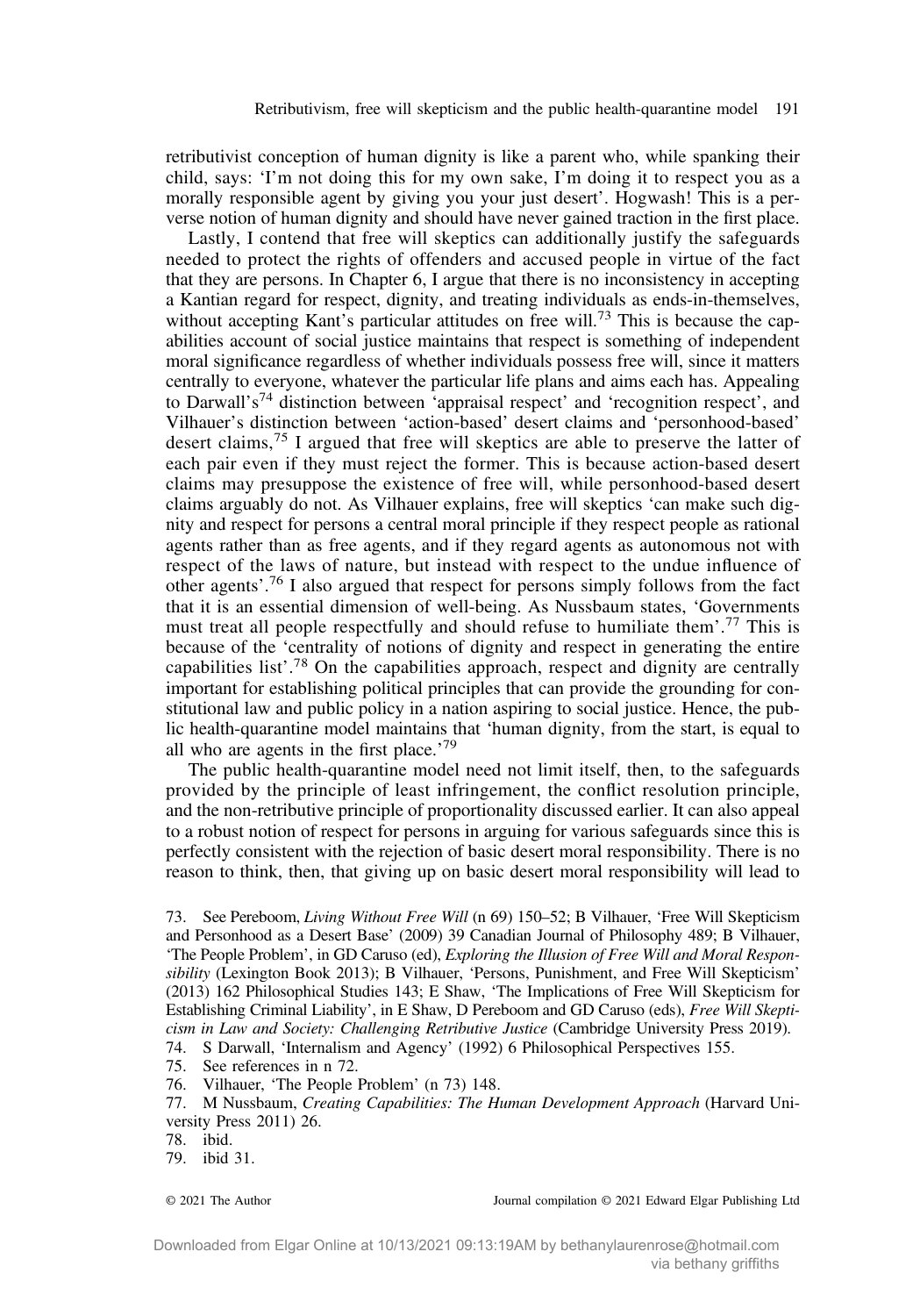abuses of human dignity, disproportionate punishment, or the absence of due process safeguards. The public health-quarantine model has the resources needed to protect against these concerns.

One final point. Sifferd also raises concerns about rehabilitation and autonomy – and provides the forced chemical castration of sex offenders as a potential problem-case for my account. In reply, I would direct readers to Section 8.3 of the book, where I address concerns about reasons-responsiveness, rehabilitation and autonomy at length. In particular, I argue against the forced chemical castration of sex offenders – but do leave open the option on a voluntary basis, 'especially if it is carried out in a way that respects autonomy by leaving the decision up to the individual'. <sup>80</sup> I also propose, along with Pereboom, 'that rehabilitative methods that directly appeal to a criminal's rational capacities should be preferred and attempted first'.<sup>81</sup> When these fail, we contend that

it is sometimes acceptable to employ therapies that mechanically increase an agent's capacities for reasons-responsiveness, but that these therapies should involve the participation of the subjects to the greatest extent possible (e.g., talking therapies in conjunction with other forms of treatment), should involve the consent of the subject, and should be ordered such that noninvasive methods are prioritized.<sup>82</sup>

A common example of the latter includes the use of medication to counteract addiction or depression. It would seem mistaken to claim that such a mode of treatment is illegitimate because it circumvents capacities for rational and autonomous response. In fact, this sort of treatment often produces responsiveness to reasons where it was previously absent.<sup>83</sup> The approach to rehabilitation I advocate therefore has more in common with Sifferd's than she acknowledges, since both stress the need for consent, respect for autonomy, and the importance of restoring and appealing to an agent's reasons-responsive capacities.

## 4 ALEC WALEN

Alec Walen is a well-known retributivist and the author of the Stanford Encyclopedia of Philosophy entry on 'Retributive Justice'. In his comments here, however, he chooses not to defend the retributive account of punitive hard treatment but instead focuses his attention on my Skeptical Argument against retributivism. In fact, he's the only one of the six participants to seriously and directly address my skeptical arguments. In particular, he (a) sets out to defend compatibilism against the manipulation argument. He also objects that my argument against retributivism (b) 'proves too much' and that (c) I am operating with a 'misguided conception of the basis for blame'. As with the other participants, Walen's objections are both challenging and insightful. I thank him for engaging so thoroughly with my view and will try my best to respond to each of his objections below, beginning with his defence of compatibilism.

83. See Pereboom, Living Without Free Will (n 69).

<sup>80.</sup> Caruso, Rejecting Retributivism: Free Will, Punishment, and Criminal Justice (n 1) 291. 81. ibid. See also Pereboom and Caruso, 'Hard-Incompatibilist Existentialism: Neuroscience, Punishment, and Meaning in Life' (n 5).

<sup>82.</sup> Caruso, Rejecting Retributivism: Free Will, Punishment, and Criminal Justice (n 1) 291.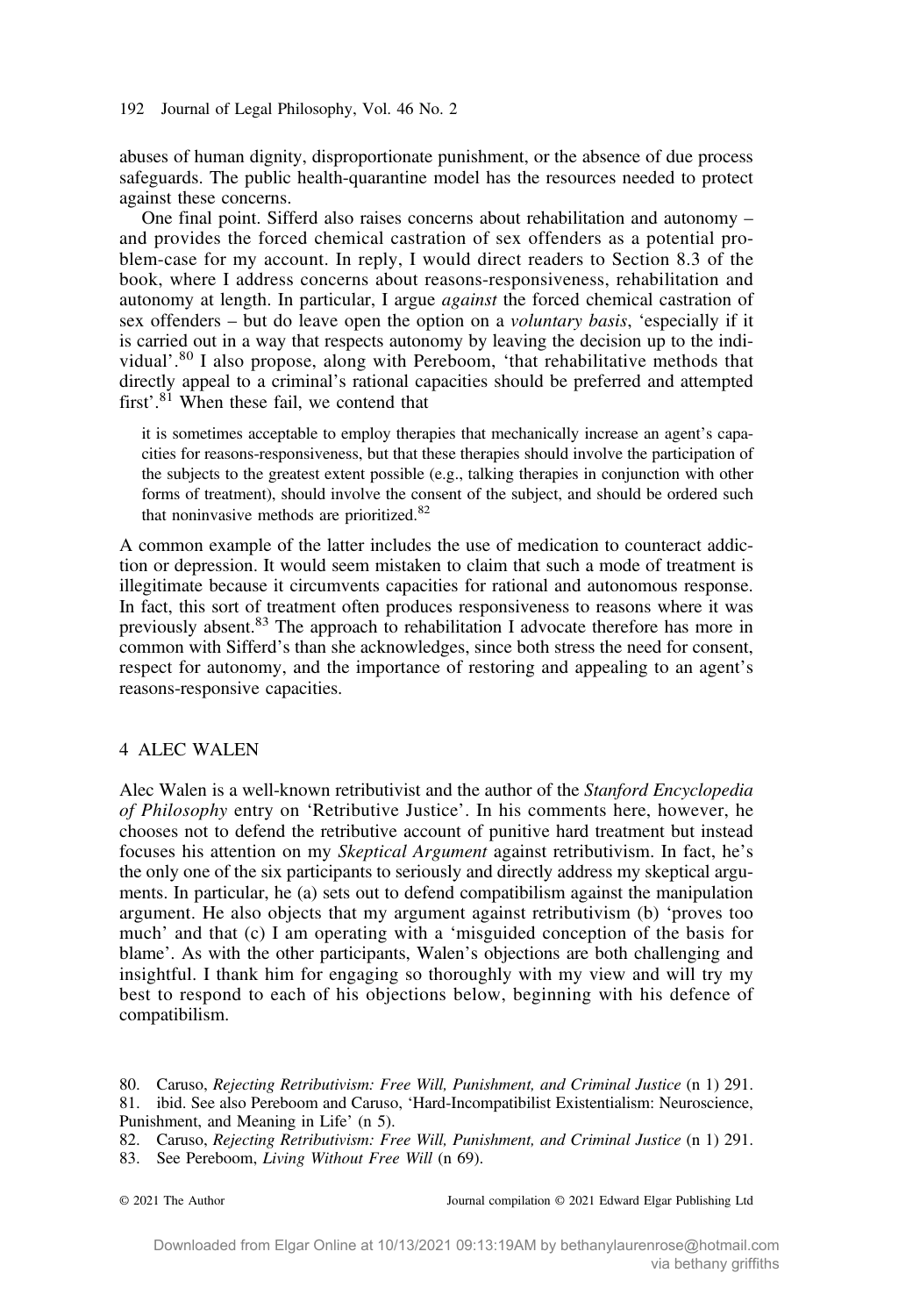## 4.1 Walen's Compatibilist Response

Walen acknowledges that 'Caruso's objections to libertarianism are thoroughly convincing', <sup>84</sup> and instead sets out to defend a version of compatibilism according to which 'we are free in the relevant sense if we can control our actions in the right way'. He correctly notes that I am a *source incompatibilist* and that my core argument in support of this view is the manipulation argument (although he overlooks my other main argument against compatibilism – the luck pincer). He begins by summarizing the argument using Pereboom's famous four-case version, which sets out three examples of actions that involve manipulation.<sup>85</sup> The first features the most radical sort of manipulation consistent with the proposed compatibilist conditions and with intuitive conditions on agency, each progressively more like the fourth, which is a case of ordinary determinism where the agent's action is causally determined in a natural way. The argument maintains that just as manipulated agents are not morally responsible in the basic desert sense, since their actions are ultimately the result of factors beyond their control, neither are agents in the ordinary case of determinism. All four cases involve Professor Plum who decides to murder White for the sake of some personal advantage and succeeds in doing so. The challenge for the compatibilist is to point out a relevant and principled difference between any two adjacent cases that would show why Plum might be morally responsible in the latter example but not in the earlier one. Proponents of the manipulation argument maintain that this cannot be done.

Walen's replies to this argument by offering what is known as a *hard-line* reply,<sup>86</sup> which maintains that 'it is not so clear that Plum should not be held responsible for the murder even in Case 1'. In support of this claim, he introduces Case 1\*, 'in which Plum is wavering and unready to kill White, and then Jones encourages him to kill White, telling him that he'd be a coward if he didn't'. Walen maintains that, '[t]he law would take that to be no excuse', and adds that 'the problem for Plum is that he was willing to murder with such a small nudge'. He goes on to claim that, '[t]he same holds, however, in Case 1, and that invites the thought that he is equally culpable in Case 1'. In the end, he concludes that 'Plum is culpable in Case 1 because when the motive to murder was triggered in him he did not have a sufficiently robust commitment to avoid acting on it'. He acknowledges that 'it is tempting to excuse him in this case', but thinks 'the temptation is not compelling'.

While this is an interesting and novel way of responding to the manipulation argument, I do not think it succeeds. First, I would say that hard-line approaches in general conflict too deeply with our intuitions about *sourcehood* and the relevant class of manipulations. Many people find it highly implausible that Plum, say in Case 1 – where a team of neuroscientists directly manipulate Plum by producing in him a neural state that realizes a strongly egoistic reasoning process that deterministically results in his decision to kill White – could be morally responsible in the basic desert sense for his action given how it came about. And it is not just a matter of intuition that leads us to conclude this.

<sup>84.</sup> A Walen, 'Determinism, Compatibilism, and Basic Desert' (2021) Journal of Legal Philosophy (this issue), n 4.

<sup>85.</sup> See Pereboom, Living Without Free Will (n 69); and Pereboom, Free Will, Agency, and Meaning in Life (n 40).

<sup>86.</sup> See M McKenna, 'A Hard-Line Reply to Pereboom's Four-Case Manipulation Argument' (2008) 77 Philosophy and Phenomenological Research 142.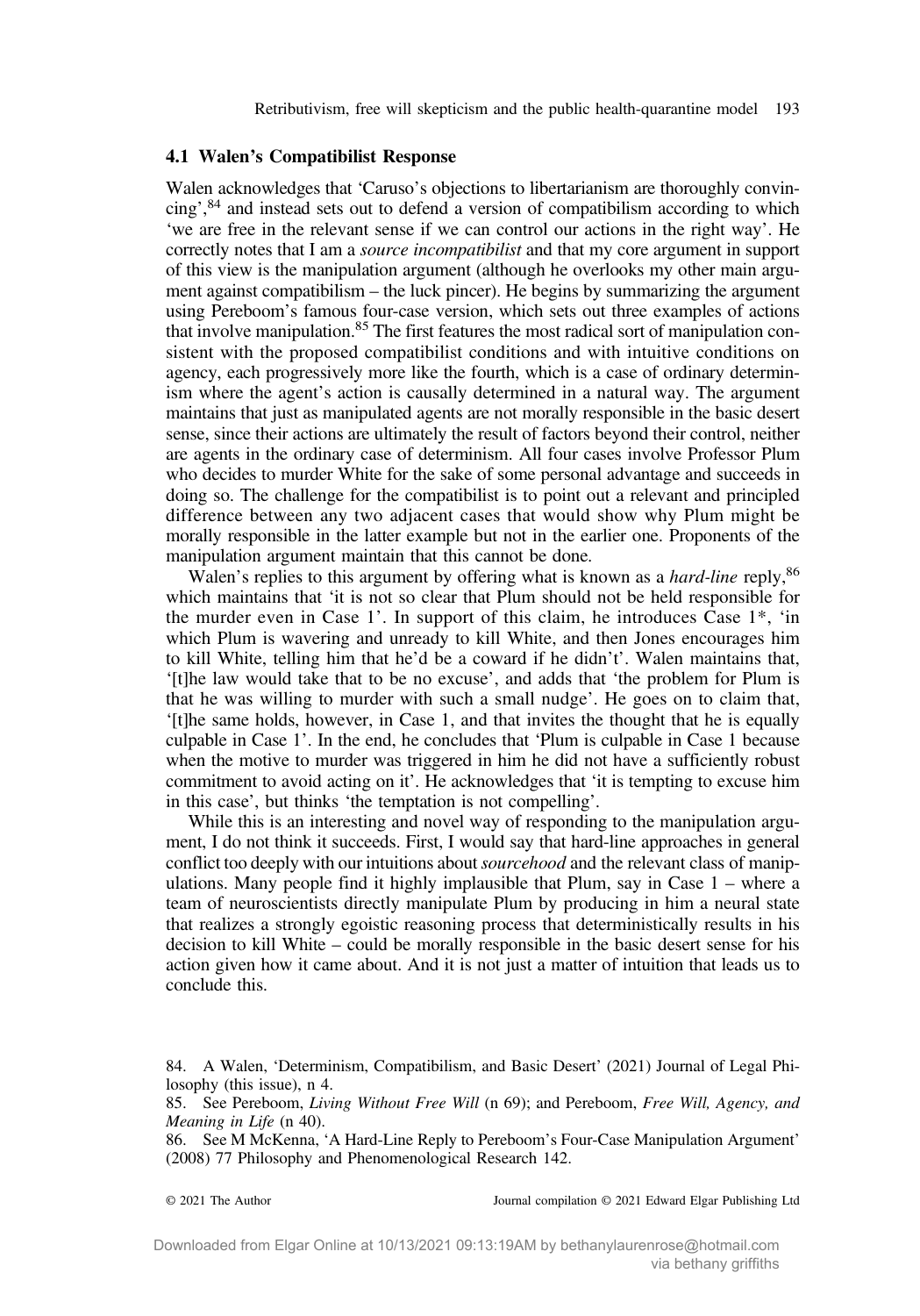The incompatibilist can argue, as Neal Tognazzini suggests, that 'far from presupposing an incompatibilist conception of sourcehood, the manipulation argument is meant to give us reason to adopt that conception'.<sup>87</sup> According to Tognazzini, the dialectic of such an argument runs as follows:

The incompatibilist presents an allegedly disturbing manipulation scenario [or a series of scenarios], and then says: 'Whatever sourcehood is at the end of the day, this guy clearly doesn't have it, and since sourcehood is required for moral responsibility, this guy ain't morally responsible either.' It's this thought which gets regimented as [the first premise in manipulation arguments], the claim that the manipulated agent is not morally responsible for acting on his implanted psychological states.

Then the incompatibilist points out that there seems to be no difference between the manipulated scenario and a plain old deterministic world, at least as far as responsibility is concerned.

The incompatibilist then concludes that since the agent in the manipulated scenario isn't responsible for his action, and since a plain old deterministic world isn't relevantly different, the merely determined agent isn't responsible for his action either. And since the problem with the manipulated agent was a lack of sourcehood, that must also be the problem with the merely determined agent. Thus, the proper understanding of sourcehood must be one that is incompatible with determinism.<sup>88</sup>

I agree with Tognazzini that the judgment of non-responsibility in the first premise is not inferred from the question-begging premise that sourcehood is incompatible with determinism; rather it is inferred from the intuition that, whatever sourcehood requires, it cannot be had by the agent in the manipulated scenario (together with the claim that sourcehood, whatever it requires, is itself required for moral responsibility). In other words,

the proponent of the manipulation argument wants to stay neutral, at first, on the correct conception of sourcehood, and the manipulation scenario is supposed to serve up a desideratum of any adequate conception of sourcehood: 'I think we'd all agree', the incompatibilist says, 'that this guy isn't the source of his action'.<sup>89</sup>

Second, the hard-line approach generally adopts an initial attitude toward Case 4, the case of natural determinism, and then proceeds to argue in the opposite direction that manipulation cases are no threat to free will and moral responsibility. There are, however, a number of different initial attitudes one can bring to the ordinary deterministic example. As Pereboom identifies them, the *resolute compatibilist* response is to 'deny that under these circumstances causal determination poses even a prima facie threat to our everyday assumption, and that it is rational to refuse to take seriously any further consideration for there being such a threat'.<sup>90</sup> A distinct approach affirms that causal determination provides a reason for giving up the responsibility assumption but claims that so far the issue has not been settled. This is the neutral inquiring response. 'By this response it is initially epistemically rational not to believe that the agent in an ordinary deterministic example is morally responsible in the basic desert sense, and not to believe that he isn't, but to be open to clarifying considerations that would

<sup>87.</sup> Neil Tognazzini, 'The Structure of a Manipulation Argument' (2014) 124 Ethics 358.

<sup>88.</sup> ibid.

<sup>89.</sup> ibid.

<sup>90.</sup> Pereboom, Free Will, Agency, and Meaning in Life (n 40) 93.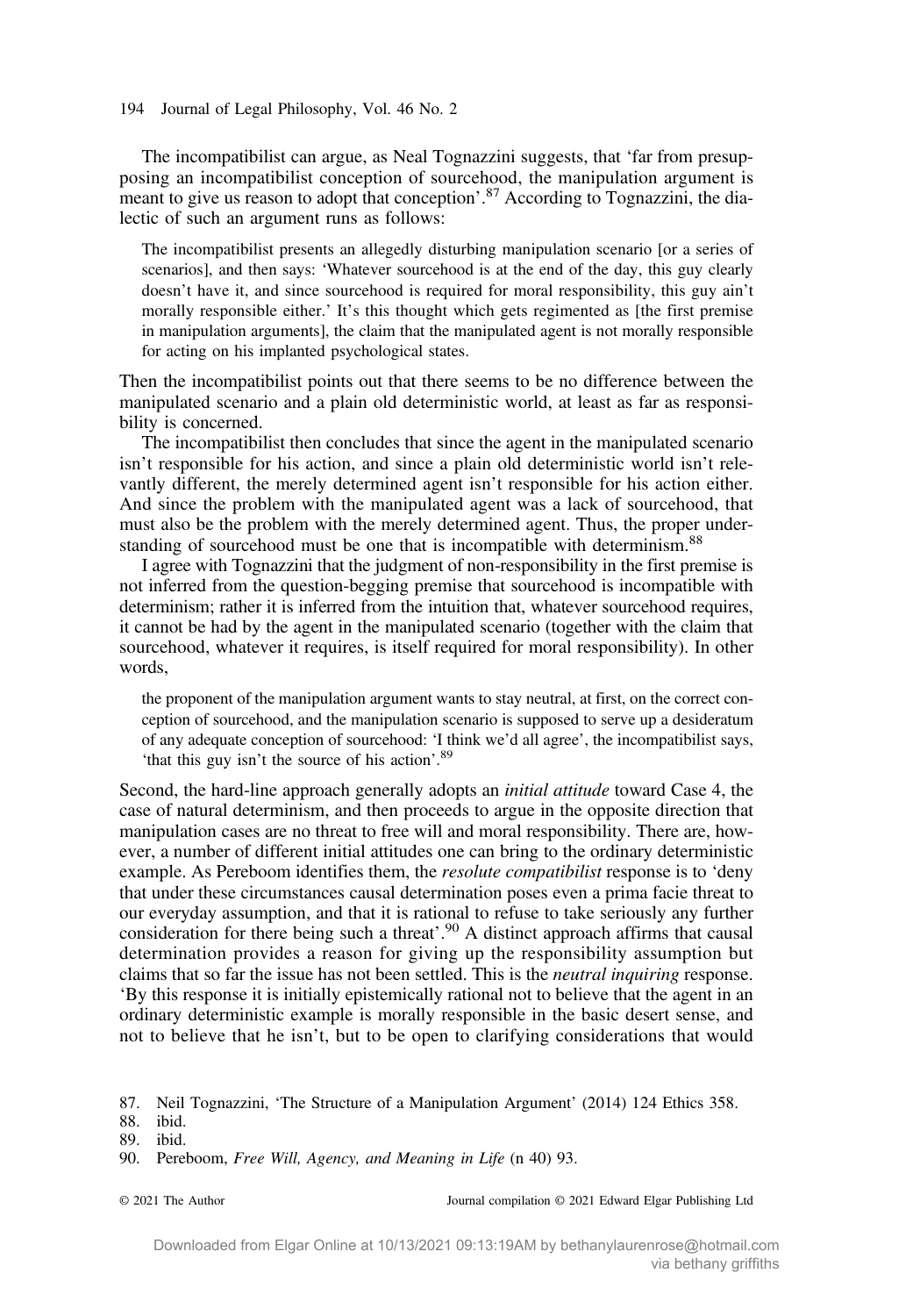make one or other of these beliefs rational'.<sup>91</sup> It is crucial to note that the neutral inquiring attitude differs significantly from that of the *confirmed agnostic*. The confirmed agnostic claims that it is not clear that the ordinary causally determined agent is morally responsible in the sense at issue, and that it is not clear that he is not, but, like the resolute compatibilist, maintains that it is rational to consider enquiry into the issue closed, 'and for this reason it is not open to further clarifying considerations'.<sup>92</sup>

I agree with Pereboom that the confirmed agnostic response, the response that generates the hard-line conclusion, is not the appropriate response to take. Instead, the most attractive way of conceiving manipulation arguments involves supposing that the neutral inquiring attitude about ordinary determined agents is initially epistemically rational. The reason the neutral inquiring attitude is the appropriate attitude to adopt is that it allows for clarifying considerations to alter our thinking and 'it's the best one for the opposing parties in the debate to make if there is to be a productive engagement'.<sup>93</sup> But once we adopt the neutral inquiring attitude, we can see how an analogous manipulation case functions as a clarifying consideration that makes rational the belief that the ordinary causally determined agent is not morally responsible.

Now, Walen could argue that he does, in fact, adopt the neutral inquiring attitude but that his Case 1\* provides its own 'clarifying considerations' and countervailing reasons for concluding that Plum should be considered morally responsible even in Pereboom's Case 1, where the team of neuroscientists directly manipulate Plum's neural states. But I see at least two problems with this reply. First, Case 1\* is nothing like the direct manipulation involved in Case 1 of Pereboom's four-case manipulation argument. As a result, whatever intuitions it generates would not carry over. Instead, Case 1\* is more akin to Pereboom's Case 4, the case of ordinary determinism. The only real difference is that Walen has spelled out one relevant antecedent determinant of Plum's decision, the encouragement and taunting of Jones. On the assumption of determinism, however, all of our decisions and actions would be causally determined by antecedent event, whether those events include the nudging of a friend, the advice of a doctor, or the circumstances and experiences of one's past.

Let's say, for instance, I'm addicted to chocolate, and so whenever there's chocolate in the house, I end up eating it all. My desire for chocolate, we can say, is due to various neural, psychological and social determinants. One day, however, I decide to join Chocoholics Anonymous and after attending a bunch of Chocoholics' meetings I eventually gain the ability to resist my desire for chocolate. Since compatibilists retain the assumption of determinism in order to reconcile it with free will, they would have to admit that the desire to stop desiring chocolate, which resulted in my decision to join Chocoholics Anonymous, was itself causally determined by factors beyond my control  $-e.g.,$  the cumulative effects of advice from my doctor, comments made by my wife about my weight, things I read in the newspaper, and the like. I see Jones's nudging of Plum in Case 1\* as akin to my doctor telling me that I need to give up chocolate or my wife encouraging me to give up sweets because I'm gaining weight – each of these antecedent determinants are part of a causal chain that, under the assumption of determinism, result in whatever action I end up doing. Walen's example therefore begs the question against the incompatibilist by simply assuming that ordinary determinism is no threat to basic desert moral responsibility. In fact,

<sup>91.</sup> ibid.

<sup>92.</sup> ibid.

<sup>93.</sup> ibid.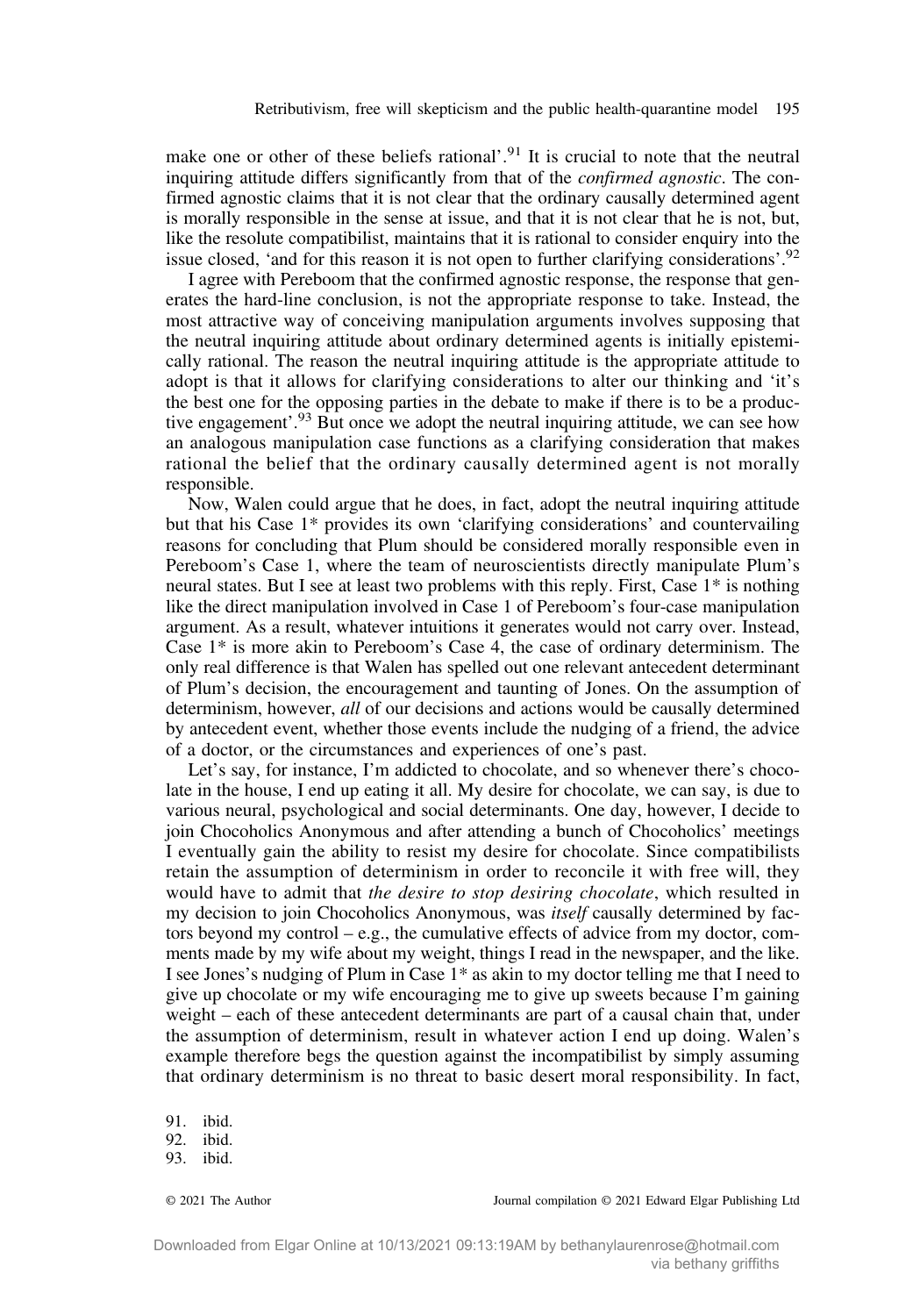Walen's position seems more akin to the *resolute compatibilist* that adopts an unapologetic hard-line approach than someone who adopts the attitude of a neutral inquiring. Since Case 1\* is actually analogous to Pereboom's Case 4, it does not help to reason in the opposite direction and argue that since Plum is morally responsible in the case of natural determinism, Plum's responsibility must transfer to Case 1 since there is no relevant difference between agents in Cases 4 and 3, 3 and 2, and 2 and 1. Such reasoning is clearly question begging.

Second, Walen's defence of compatibilism fails to consider the luck pincer and how the pervasiveness of luck undermines free will and basic desert moral responsibility. I mention it here, not to knock Walen for failing to address it in the extremely limited space he had, but because it further reveals a weakness in his response to the manipulation argument. When Walen points to the fact that Plum, in Case 1\*, was 'willing to murder with such a small nudge' as the relevant feature that makes him morally responsible – and similarly that, 'Plum is culpable in Case 1 [of Pereboom's four-case manipulation argument] because when the motive to murder was triggered in him he did not have a sufficiently robust commitment to avoid acting on it'  $-$ I would argue that he's overlooking the importance of constitutive and present luck. This is because one's susceptibility to influence and manipulation is itself the by-product of constitutive luck, present luck, or both. For Walen's response to the manipulation argument to succeed, then, he would need to overcome not only my first objection but also the luck pincer.

#### 4.2 Proving Too Much

Walen's second objection is that my skeptical argument proves too much. In particular, he argues that I cannot preserve the forward-looking answerability account of responsibility I endorse, nor can I hang on to the idea that it is hard to justify 'using people merely as a means'. The problem, he maintains, with a purely forward-looking account of responsibility grounded in future protection, future reconciliation, and future moral formation is that, 'if the calling [to account of wrongdoers] isn't tied to what is fair given what the agent has done, then there's no inherent constraint on doing it only for wrongdoers'. Furthermore, he maintains that on my account, 'one can never be bound by a contract'. Let me address each of these concerns in turn.

With regard to the irrelevance of wrongdoing, I would first point out that free will skeptics need not reject *axiological judgments* of right and wrong, good and bad, behaviour. Even if we came to hold that a serial killer was not blameworthy due, let's say, to a degenerative brain disease, skeptics contend that we could still justifiably agree that his actions are morally bad. Judgments of moral goodness and badness need not require an agent who is blameworthy or praiseworthy, they simply require grounds by which we can differentiate between the two types of judgments. If one were a Calvinist, for example, they could point the transcendent moral law as a way to judge while simultaneously rejecting all moral responsibility.<sup>94</sup> Less exalted moral systems, such as utilitarianism or Kantianism, provide alternative ways of grounding moral judgments. Of course, if one were to adopt a Kantian test of universalizability while rejecting the rest of Kant's moral views (which do presuppose

<sup>94.</sup> See Bruce N Waller, 'Virtue Unrewarded: Morality without Moral Responsibility' (2004) 31 Philosophia 3.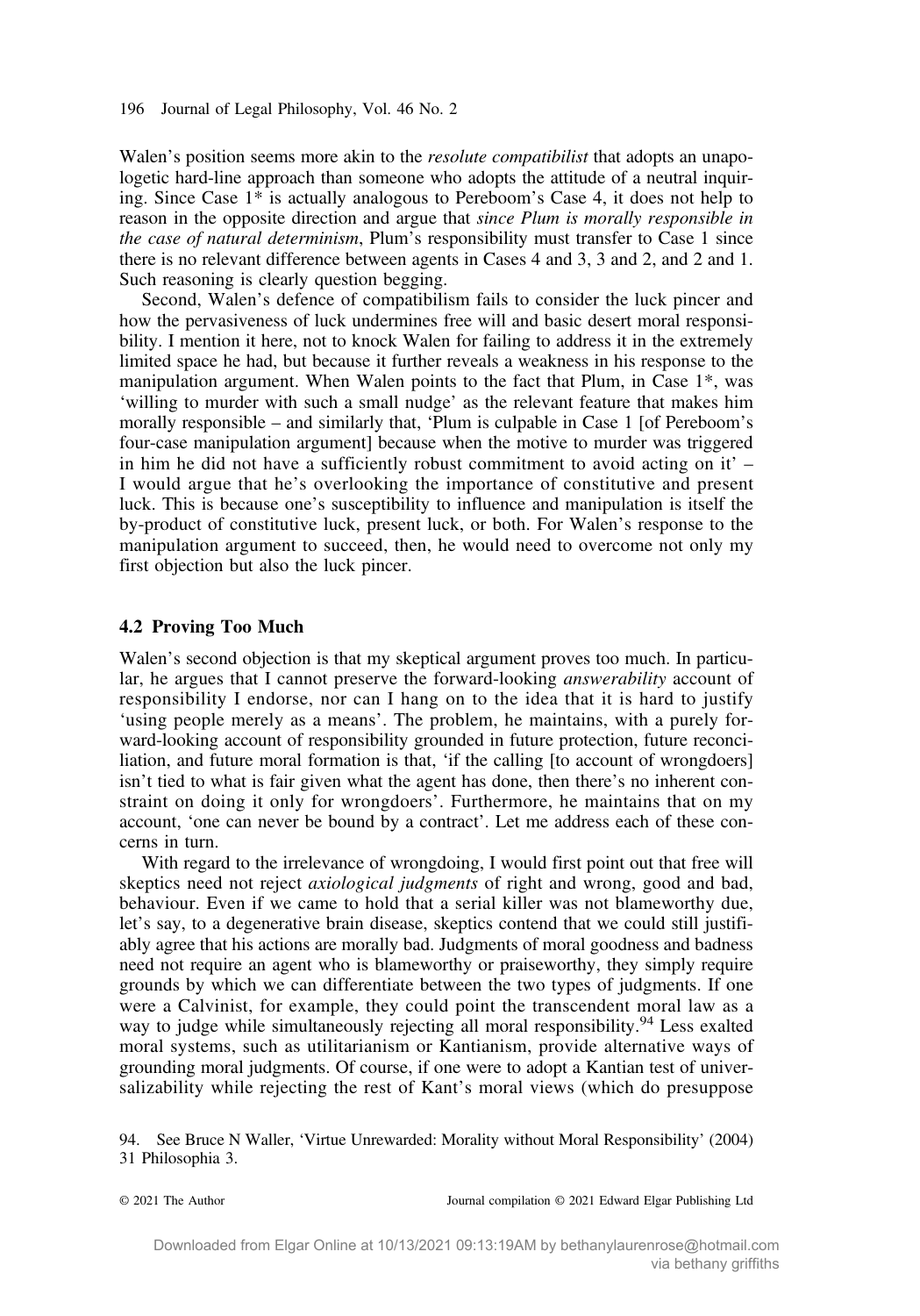agents are morally responsible), it would hardly be an orthodox Kantian view. But, as several skeptics have noted, the denial of moral responsibility is not inconsistent with the principles of Kantian moral rationalism.<sup>95</sup> It is arguable, then, that axiological judgments of moral goodness and badness would not be affected by moral responsibility skepticism, and this may be sufficient for moral practice.

Second, I would point out that, while Pereboom's answerability/conversational account of moral responsibility is, in fact, forward-looking, it does retain at least one important, but uncontroversial, backward-looking feature – i.e., that agents must be causally responsible for doing some bad or wrongful act before they can be appropriate targets of moral protest and exchange. While causal responsibility is backwardlooking, since it requires us to look back to identify the cause of some effect, it is in no way predicated on the notion of basic desert and is completely compatible with the rejection of free will. This is important since the kind of moral exchange licensed by the forward-looking account of moral responsibility would only seem appropriate when some agent is causally responsible for some wrongdoing, since it is only then that calling her to account would benefit future protection, reconciliation and/or moral formation. If Jack, for instance, is the one who steals his neighbour's newspaper every morning, it would be wrong on this account to invite Jill to 'evaluate critically what her actions indicate about her intentions and character, to demand an apology, or request reform<sup>, 96</sup> since doing so would not aid future safety, reconciliation or moral formation – the reason being that Jill was *in no way* causally involved in the wrongdoing. Hence, Walen is mistaken that on the forward-looking account of moral responsibility there is 'no inherent constraint' on only calling wrongdoers to account.

With regard to contracts, Walen provides the following example:

Suppose A signs a contract with B to deliver 100 widgets, and then A discovers that it is hard to get widgets and wants out of the contract, so she breaches. B sues for breach. Now imagine A brings a Case 1 defense: 'I signed the contract, it's true, but I was manipulated by neuroscientists to do so'. Just as a court would be tempted to give Plum a Case-1 defense to a murder charge, so too a court would be tempted to give A 'lack of capacity' or 'undue influence' defense in Case 1 contract cases. But if Case 1 and normal life are on par, as Caruso thinks, then one can never be bound by a contract. $97$ 

I find this example odd for two reasons. The first has to do with nature of contract law and how it differs from criminal law, and the second has to do with the specifics of the example.

First, contract law, much like tort law, could demand restitution for breach of contract or provide for the damages to the injured party without invoking basic desert moral responsibility. This is because retributive punishment, in the context of criminal law, requires a notion of basic desert, whereas contract law and tort law need not. Some wrongful conduct can be a tort but not a crime, and vice versa. A tort is something that occurs when one person's negligence directly causes property or personal damage to another individual – and it need not be intentional. An example of an unintentional tort would be someone being injured by a faulty product or someone's pet. A crime, on the other hand, is generally an intentional, planned wrongdoing. As general rule, in tort

95. See Vilhauer, 'The People Problem' (n 73); Vilhauer, 'Persons, Punishment, and Free Will Skepticism' (n 73); Pereboom, Free Will, Agency, and Meaning in Life (n 40).

96. Caruso, Rejecting Retributivism: Free Will, Punishment, and Criminal Justice (n 1) 38.

97. Walen, 'Determinism, Compatibilism, and Basic Desert' (n 84).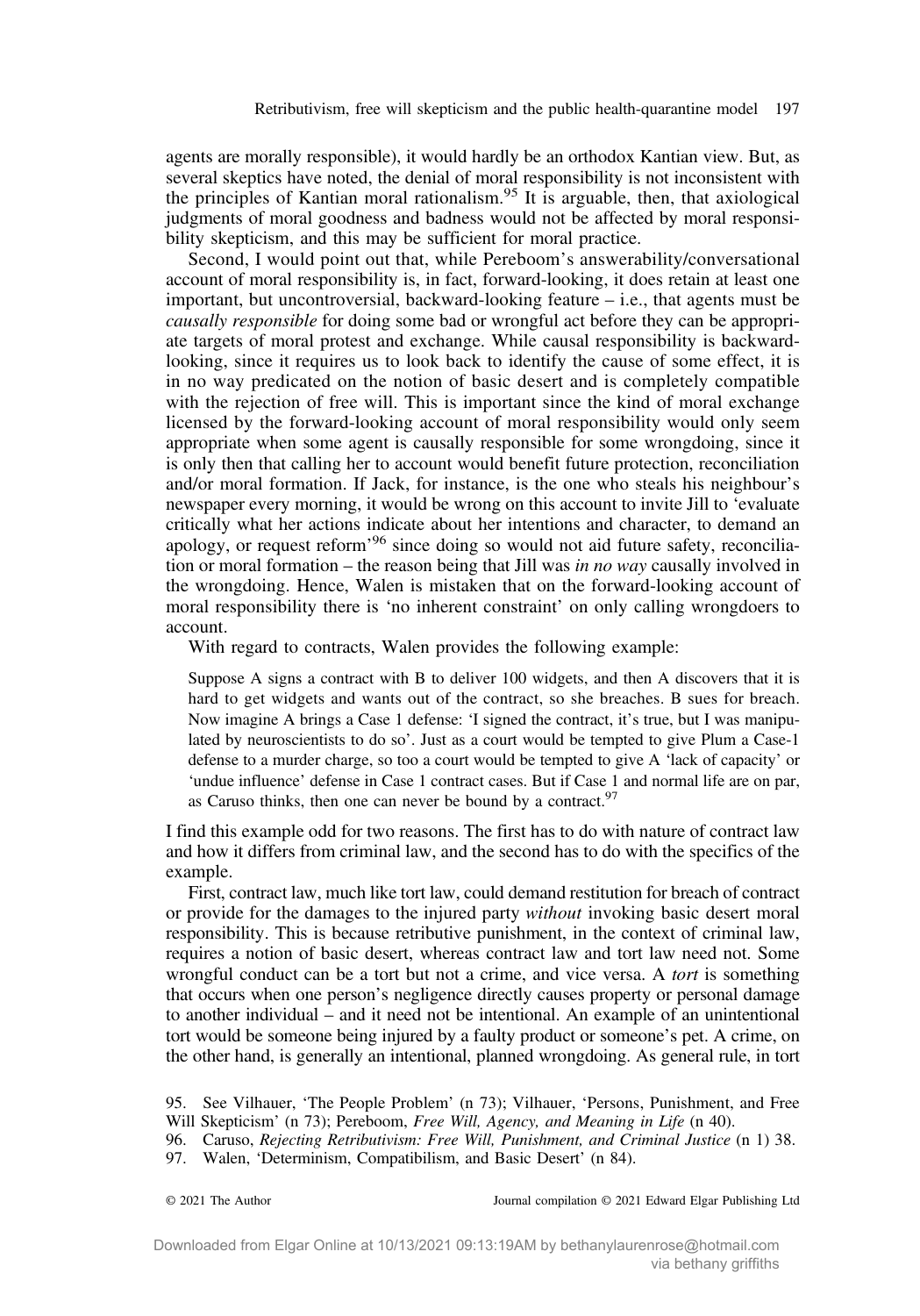law, the financial harm suffered by the victim as a result of a tort is the only issue. The same is generally the case in contract law, which governs making contracts, carrying them out, and fashioning a fair remedy when there's a breach. Tort and contract law both attempt to adjust for harms done by awarding damages to a successful plaintiff who demonstrates that the defendant was the cause of the plaintiff's losses. Criminal law, on the other hand, is concerned with more than the mere restitution and compensation of victims. It is also concerned with punishing wrongdoers for their criminal acts, not just as an act of restitution but as an expression of the state's disapproval of both the offense and the offender. As a free will skeptic, I maintain that contract law and tort law are consistent with the rejection of basic desert moral responsibility, since the restitution and compensation of victims can be justified by appealing to the rights of those harmed and notions of responsibility available to the skeptic. That is, contract law and tort law need not assume agents are blameworthy and morally responsible in the basic desert sense, only that they are causally responsible for some breach of contract or negligent act that caused harm and are therefore responsible, in the civil liability sense, for compensating the victim(s).

Second, I think Walen's example is faulty because the conditions necessary for entering a valid contract are different from the conditions necessary for free will and basic desert moral responsibility. Note that if Plum's defence in Case 1 succeeds in absolving him of criminal guilt, and the manipulation argument is correct, then in the case of ordinary determinism  $no$  one is truly deserving of punishment since no one is morally responsible in the required sense. The same is not the case with contracts. A's defence in Case 1, even if successful, would not entail that 'one can never be bound by a contract' – it would only entail that those individuals manipulated into entering a contract by a team of neuroscientists would not be bound to that contract. Determinism does not threaten the binding power of a contract – nor for that matter does indeterminism or luck – since contracts do not presuppose the existence of free will or basic desert moral responsibility in the same way that criminal law does.<sup>98</sup> Legally binding contracts require only that capable parties mutually, consensually and voluntarily assent to the terms of the agreement, not that they have the control in action required for basic desert moral responsibility. I'll leave it to others, then, to decide whether external manipulation by neuroscientists in cases where the agent

98. The criminal law is clearly founded on the idea that persons can be held morally responsible for their actions because they have freely chosen them. The US Supreme Court, for instance, has asserted: 'A "universal and persistent" foundation stone in our system of law, and particularly in our approach to punishment, sentencing, and incarceration, is the "belief in freedom of the human will and a consequent ability and duty of the normal individual to choose between good and evil"' (United States v Grayson, 438 U.S. 41 at 52 (1978), quoting Morissette v United States, 342 U.S. 246, 250 (1952)). Indeed, the US courts have observed that '[t]he whole presupposition of the criminal law is that most people, most of time, have free will within broad limits' (Smith v Amontrout, 865, F.2d 1502, 1506 (8th Cir. 1988), and that 'the law has been guided by a robust common sense which assumes the freedom of will as a working hypothesis in the solution of its problems' (Steward Machine Co. v Davis, 301 U.S. 548, 590 (1937)). The US Supreme Court, in fact, has gone so far as to suggest that 'a deterministic view of human conduct … is inconsistent with the underlying precepts of our criminal justice system' (United States v Grayson, 438 U.S. 41 at 52 (1979)). While this last claim in controversial, since some legal scholars claim that the criminal law only requires compatibilist free will, one thing is clear: If human beings lack the control in action, that is, the free will, required for basic desert moral responsibility, then our current conception of the criminal law will need to be revised.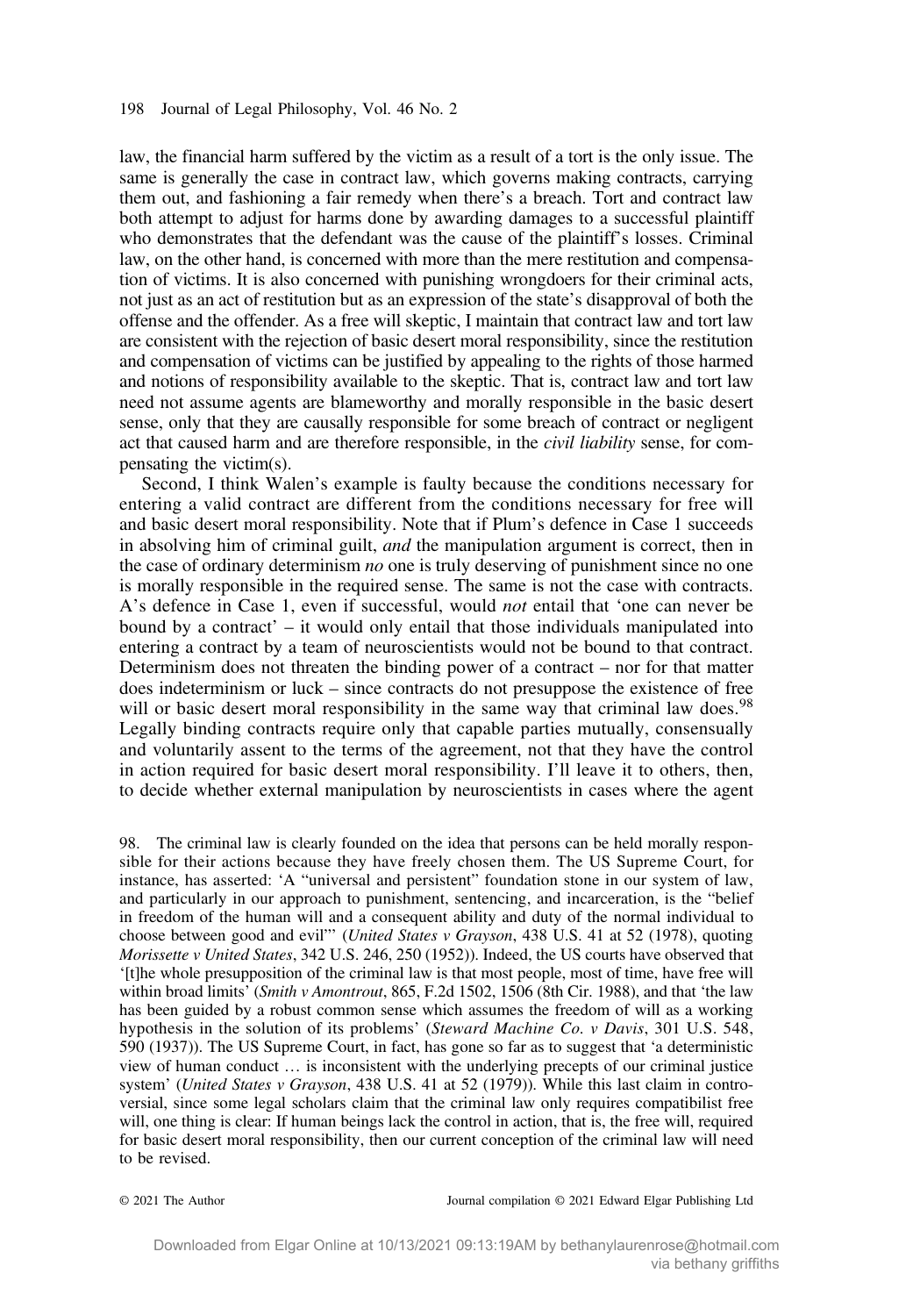approves of their own motivational states, is reasons-responsive, etc., undermines the consent needed for contracts.<sup>99</sup> Whether or not it does,  $\overline{I}$  maintain that there are relevant differences between the conditions necessary for free will and those for entering valid contracts such that the former, but not the latter, is inconsistent with ordinary determinism. If this is correct, then under normal conditions individuals can be, and usually are, bound by the contracts they mutually and consensually enter into.<sup>100</sup>

## 4.3 Conceptions of Blame

Turning now to Walen's final objection, he takes issue with my claim that retributivism presupposes that wrongdoers deserve punishment because they 'have knowingly done wrong'. He claims that this view naturally raises the question: Why would anyone knowingly do wrong? According to Walen, '[t]his is a problem that goes back to Plato's Protagoras, and I think it has no good answer'. Instead, he argues that 'the better account of blameworthiness bases it on doing wrong because one lacked sufficient care for the rights of others'. This analysis, he claims, turns on a very particular counterfactual: 'if one had sufficient care for the rights of others, would one have acted appropriately given what one knew and given one's ability to resist psychological pressure to do otherwise'. If so, he claims 'one's failure is a culpable manifestation of insufficient moral concern for others'. Walen's account is therefore a version of a quality of will conception of blameworthiness.

In general, I have no issue with Walen's account of blameworthiness. Grounding blameworthiness in insufficient moral concern is a plausible and common move for compatibilists. The core philosophical question, however, remains: Are we justified in blaming someone for expressing insufficient moral concern if that lack of concern was itself the result of factors beyond the control of the agent (e.g., determinism, indeterminism, or luck)? The skeptic says 'no' (because of either the manipulation argument, luck pincer, consequence argument, no-forking-paths argument, or some combination), while the compatibilist says 'yes'. Providing an account of blameworthiness grounded in concern for the rights of others, does not *itself* answer that question. For a compatibilist account of blameworthiness to succeed, it would need to overcome the various incompatibilist arguments – and I have argued that Walen has not successfully defeated the manipulation argument, let alone the luck pincer, which he fails to address. I therefore wholeheartedly disagree with Walen that all we 'need for basic desert of censure or blame' is the 'ability to appreciate that others have claims on one, that one has reasons to respect those claims, and that if one fails to do so, one is not the sort of person one should want to be and should feel guilty for what one has done'.

99. One could, for instance, defend a hard-line reply in case of contracts, while still rejecting the hard-line reply in the case of free will, by pointing to the different requirements of each. 100. Walen also claims that my skeptical argument proves too much with regard to my prohibition on manipulative use, writing: 'Caruso is even mistaken that he can hang onto the idea that it is hard to justify "using people merely as a means"' (Walen, 'Determinism, Compatibilism, and Basic Desert' (n 84)). He claims: 'The problem is that that notion is tied to the thought that people can waive or forfeit their rights not to be used as a means. Get rid of the relevance of past acts, and that sort of qualification of the claim not be used as a means is gone. But without it, the restriction is implausibly strong' (ibid). It's simply wrong, however, to claim that my view dismisses the relevance of past acts. I see no reason for thinking that adopting the skeptical perspective entails that prior consent becomes irrelevant. And since Walen himself fails to provide me with such a reason, I will simply set this objection aside.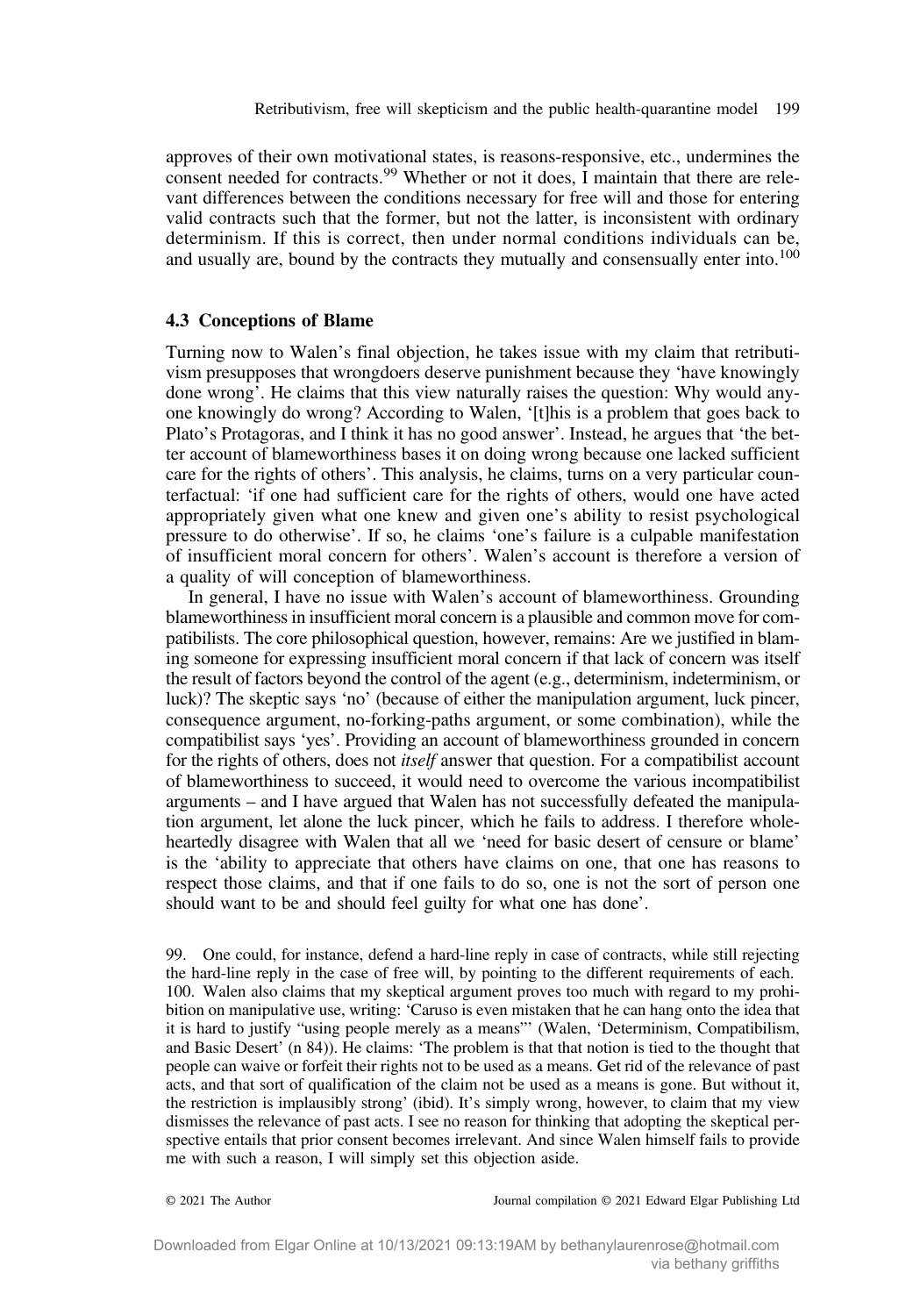# 5 DERK PEREBOOM

Derk Pereboom has been my inspiration and partner in developing the public healthquarantine model<sup>101</sup> and has influenced my arguments for free will skepticism more than any other philosopher. Generally, there is very little daylight between our positions, so when Pereboom disagrees with me, I tend to get concerned. Recently, Pereboom has departed slightly from the core of the public health-quarantine model in response to criticisms from general deterrence theorists.<sup>102</sup> In this section, I will explain why I do not follow Pereboom in that departure and instead prefer to keep the model free of any justificatory appeals to general deterrence. Largely in response to considerations raised by Victor Tadros,  $103$  who has argued that concerns about manipulative use can sometimes be overridden,<sup>104</sup> Pereboom has conceded that perhaps a greater level of general deterrence might be desired than what is permitted by the right of self-defence. In particular, he has argued that with regard to 'monetary fines and short prison terms<sup>'105</sup> it might sometimes be justified to 'use unfree wrongdoers in ways that involve such penalties to subserve general deterrence'.<sup>106</sup>

# 5.1 Specific and General Deterrence

Before explaining why I disagree with Pereboom's recent acceptance of limited punitive measures, we need to take a step back and recall the distinction between *special* deterrence and general deterrence. General deterrence is the deterrence achieved from the threat of legal punishment on the public at large. Special deterrence, on the other hand, is aimed at previous offenders in order to reduce the likelihood of their re-offending. Pereboom argues that it is significantly easier to ground a limited form of special deterrence in the right to harm in self-defence and defence of others than is general deterrence. This is because the use of incapacitation qualifies as a case

101. Pereboom, Living Without Free Will (n 69); Pereboom, Free Will, Agency, and Meaning in Life (n 40); Pereboom and Caruso, 'Hard-Incompatibilist Existentialism: Neuroscience, Punishment, and Meaning in Life' (n 5); G Caruso and D Pereboom, 'A Non-Punitive Alternative to Punishment', in F Focquaert, B Waller and E Shaw (eds), Routledge Handbook of the Philosophy and Science of Punishment (Routledge 2020).

102. D Pereboom, 'A Defense of Free Will Skepticism: Replies to Commentaries by Victor Tadros, Saul Smilansky, Michael McKenna, and Alfred R. Mele' (2017) 11 Criminal Law and Philosophy 617; D Pereboom, 'Free Will Skepticism and Preventions of Crime', in E Shaw, D Pereboom and GD Caruso (eds), Free Will Skepticism in Law and Society: Challenging Retributive Justice (Cambridge University Press 2019); D Pereboom, 'Incapacitation, Reintegration, and Limited General Deterrence' (2020) 31 Neuroethics 87.

103. V Tadros, The End of Harm (n 24); and V Tadros, 'Doing without Desert' (2017) 11 Criminal Law and Philosophy 605.

104. Tadros has argued that while there are a wide range of cases where it is intuitively objectionable to use someone manipulatively, there are also exceptional cases where the prohibition on manipulative use can be overweighed. Tadros rejects basic desert but nevertheless aims to justify certain forms of punishment that are more severe than those that are justified on the grounds of self-defense. To justify these additional measures, he develops a theory that claims that the manipulative use objection can be answered by invoking duties that wrongdoers owe to victims (see Tadros, The End of Harm: The Moral Foundations of Criminal Law (n 24)). 105. Pereboom, 'Free Will Skepticism and Preventions of Crime' (n 102) 104.

106. Pereboom, 'Incapacitation, Reintegration, and Limited General Deterrence' (n 102) 7.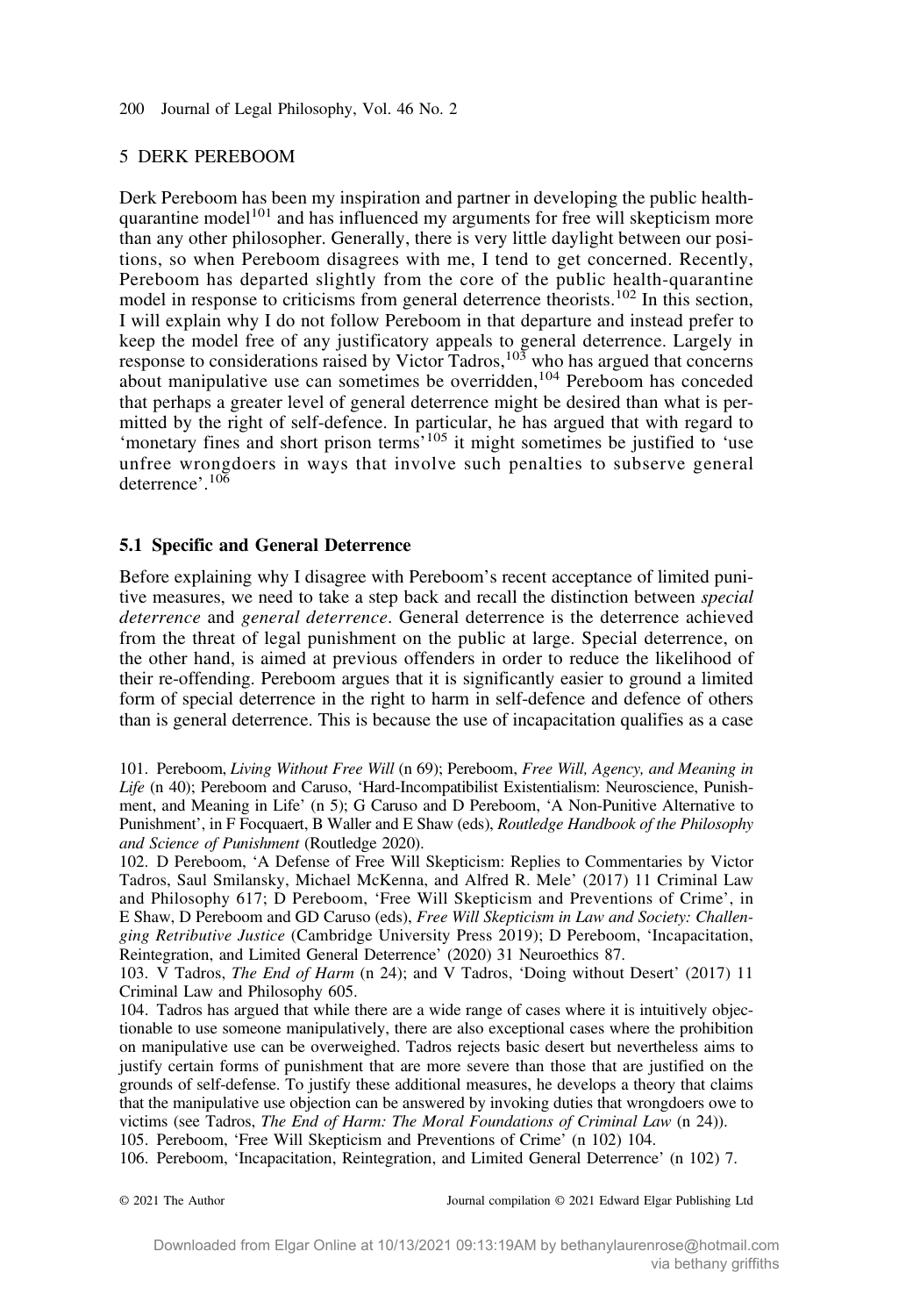of threat-elimination (or eliminative harming) and not as manipulative use.<sup>107</sup> Pereboom argues that the use of preventive detention is justified 'as special deterrence on the ground of the right to self-defence', <sup>108</sup> as long as it is in accordance with the principle of least infringement and the minimum harm required to protect ourselves and others. In this way, Pereboom justifies special deterrence, understood not as a form of punishment but as the right to use preventive detention and eliminative harming, by appealing to the right of self-defence and defence of others.

But what about general deterrence? Even if incapacitation and eliminative harming can be justified as special deterrence on the ground of the right to self-defence, does not general deterrence violate the prohibition on manipulative use? Here, Pereboom provides two separate answers – the first that I accept, and think is sufficient, and the second that I reject. Pereboom first correctly notes that a significant level of general deterrence will result as a natural side effect of a system based on incapacitation. He calls this 'free general deterrence'. Free general deterrence follows from the state's requirement to be transparent about its practices regarding the incapacitation of the seriously dangerous. Importantly, though, it comes with 'a significant limitation on how much harm can legitimately be inflicted – only the minimum harm required to protect against an aggressor can be justified'.<sup>109</sup> Since it does not extend beyond the minimum harm required to eliminate a threat on the right of self-defence, it does not violate the prohibition on manipulative use.

While I agree with Pereboom that incapacitation justified on the right of self-defence will naturally produce free general deterrence, I contend that this is *all* we should seek to justify. I therefore disagree with Pereboom that we should seek to go beyond free general deterrence and justify 'more exacting general-deterrence-subserving penalties'. <sup>110</sup> But before explaining why I disagree, we should first get clear on Pereboom's position. In a series of recent papers,<sup>111</sup> Pereboom has proposed a way to justify a 'limited degree' of general deterrence that surpasses free general deterrence. As he describes it:

First, I've argued that it's plausibly the right to life, liberty, and physical security of the person that have a key role in making the use objection to general deterrence intuitive. Those rights are grounded in the more general right to a life in which one's capacity for flourishing is not compromised in the long term. There is a heavily weighted presumption against punishment as use where that involves intentional killing, long-term confinement, and infliction of severe physical or psychological harm. But if the proposed penalties are significantly less extreme, such as monetary fines and short prison terms, it would be permissible to use unfree wrongdoers in ways that involve such penalties to subserve general deterrence.<sup>112</sup>

According to Pereboom, there 'may well be many circumstances in which effective general deterrence would require modest penalties of these sorts' – that is, penalties that 'involve the imposition of more harm than can be justified on special deterrence grounds; that is, as free general deterrence'. <sup>113</sup> In such circumstances, Pereboom argues that it would be permissible to increase the severity of the penalty since

107. ibid 4. 108. Pereboom, 'Free Will Skepticism and Preventions of Crime' (n 102) 103. 109. ibid. 110. ibid. 111. See n 103. 112. Pereboom, 'Free Will Skepticism and Preventions of Crime' (n 102) 104. 113. ibid.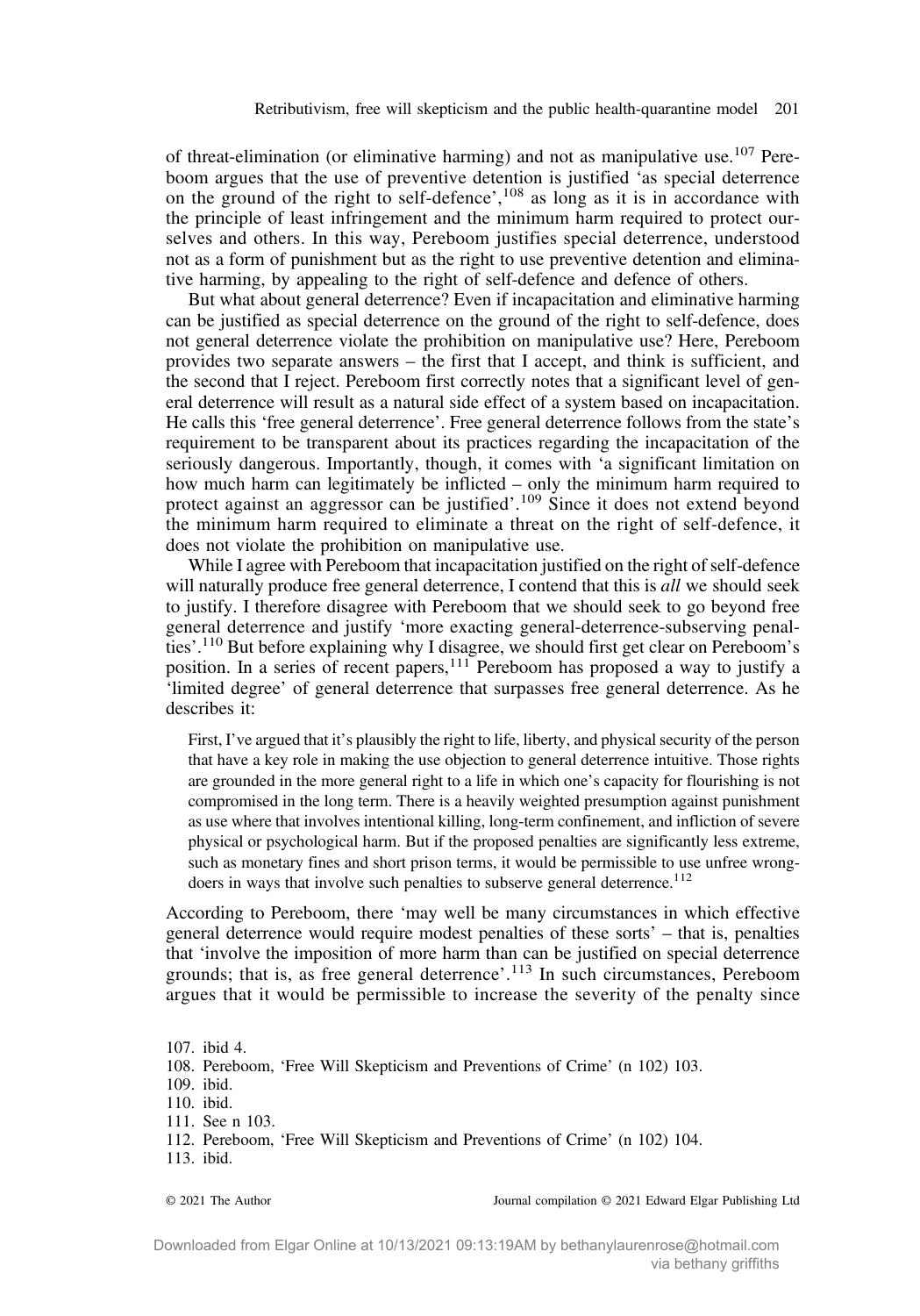'monetary fines … don't hinder the prospects for a life lived at [a] reasonable level of flourishing'. <sup>114</sup> On Pereboom's proposal, general deterrence not justified on special deterrence grounds is 'plausibly justified if it substantially increases general deterrence value, and/or it substantially lowers the cost of deterrence, provided that the more exacting measure doesn't hinder the prospects for a life lived at a reasonable level of flourishing'. 115

While I acknowledge that Pereboom's proposal is an attractive option for those free will skeptics who wish to justify more exacting measures that go beyond what is permitted by the public health-quarantine model, I resist it for three main reasons.

## 5.2 Initial Replies

My first reason for resisting Pereboom's proposal is that I think supplementing the public health-quarantine model with a limited form of general deterrence unnecessarily muddies the waters and sacrifices some of the distinct advantages the model has over rival accounts, including consequentialist deterrence theories. In my estimate, two of the most distinct features of the public health-quarantine model are that (a) it offers a nonpunitive approach to addressing criminal behaviour, not just a non-retributive one, and (b) it does not run afoul of the prohibition on manipulative use. But in one fell swoop, Pereboom's proposal sacrifices both of these features. By allowing in limited general deterrence as a justification for monetary fines and short prison terms, Pereboom has introduced a punitive component. As a result, his newly expanded theory must squarely face the problem of punishment presented by David Boonin, Michael Zimmerman, and others, who argue that all forms of punishment are uniustified. $116$ 

My version of the public health-quarantine model remains pure and free of any punitive components and is therefore compatible with the complete rejection of all justifications of punishment. I see this as an advantage, since the problem of punishment is a serious one and Boonin and Zimmerman may well be right that punishment is never justified. Pereboom's proposal also requires defending exceptions to the prohibition on manipulative use, even if only in limited cases, since general deterrence involves manipulative use. The version of the public health-quarantine model I defend, on the other hand, is consistent with an absolute prohibition of manipulative use, which, again, I see as an advantage.

Second, I think Pereboom underestimates the extent to which monetary fines and short prison sentences can, and often do, 'hinder the prospects for a life lived at a reasonable level of flourishing'.<sup>117</sup> Short prison sentences, for instance, can be extremely disruptive to the lives of those incarcerated as well as their family and friends. We know, for example, that prison sentences have a long-term and negative impact on a person's employment prospects<sup>118</sup> and even a short prison term will

116. See, e.g., Boonin, The Problem of Punishment (n 25); Zimmerman, The Immorality of Punishment (n 26).

117. For more on this point, see Section 9.2 of my book.

118. See, e.g., Ministry of Justice, 'Compendium of re-offending statistics and analysis' (2013) available at: [<https://assets.publishing.service.gov.uk/government/uploads/system/uploads/](https://assets.publishing.service.gov.uk/government/uploads/system/uploads/attachment_data/file/278133/compendium-reoffending-stats-2013.pdf) [attachment\\_data/file/278133/compendium-reoffending-stats-2013.pdf](https://assets.publishing.service.gov.uk/government/uploads/system/uploads/attachment_data/file/278133/compendium-reoffending-stats-2013.pdf)>.

<sup>114.</sup> ibid 105.

<sup>115.</sup> ibid.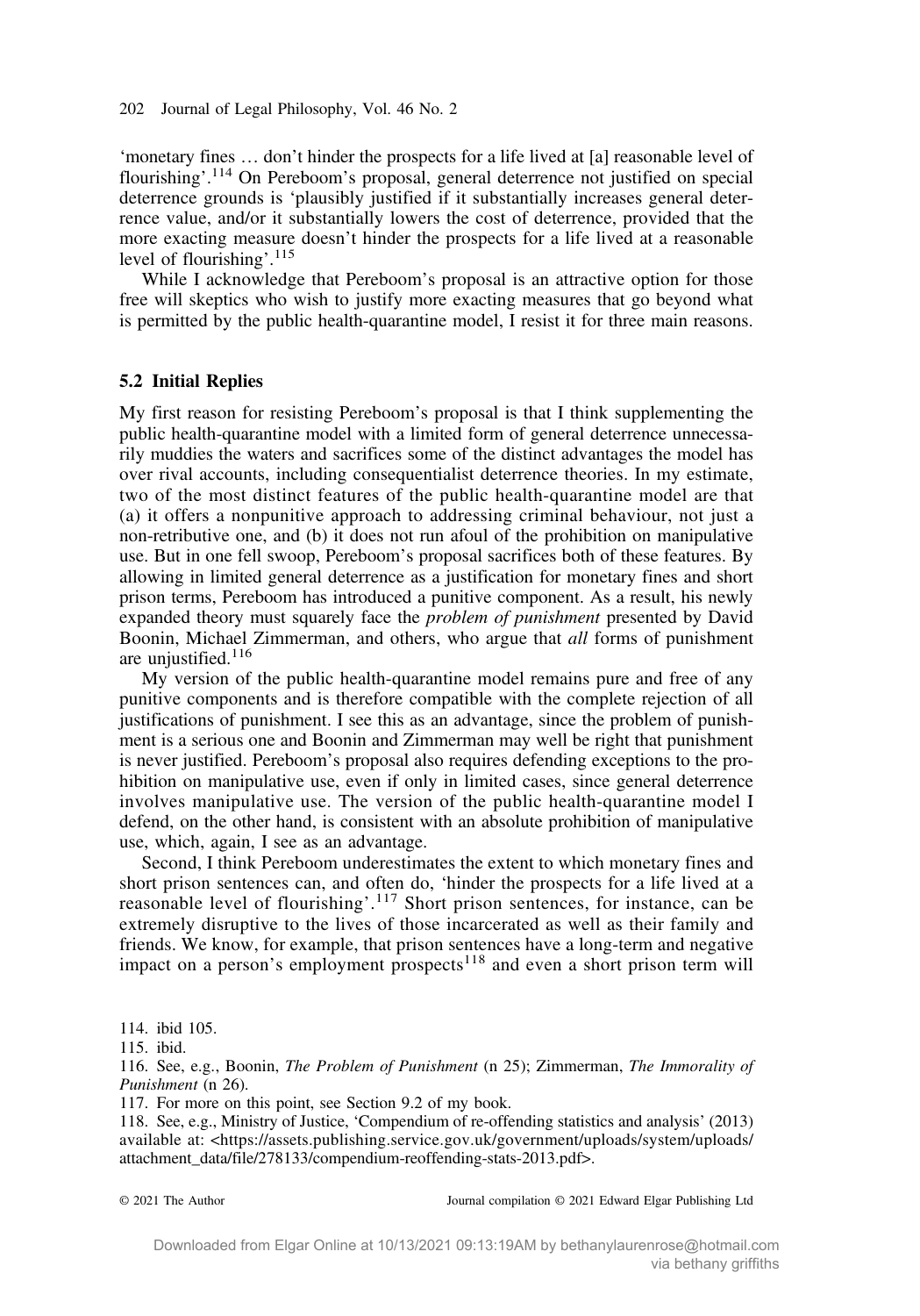cause an interruption in employment and increase the possibility of homelessness, bankruptcy, suicide, loss of healthcare, stigmatization and divorce.<sup>119</sup> Short prison terms also separate parents from children, which disrupts the development of positive relationships, and this can have long-term negative effects on children. Furthermore, short prison sentences are far less effective than community sentences at reducing re-offending.<sup>120</sup> In England and Wales, for instance, the reoffending rates for prison sentences of a year or less were at 65.5 percent in the last three months of 2016, rising to 67 percent for sentences of six months or less.<sup>121</sup> This is much higher than the 38 percent of people who re-offend after being served a court order, such as a community order or suspended sentence. As Christopher Kay correctly notes: 'Reoffending rates from short sentences have been a cause for concern for years.'<sup>122</sup> Meanwhile, 'research has shown the effectiveness of community-based sentences in reducing reoffending – at least compared to short prison sentences – and that community supervision is less likely to have a negative impact on employment and family time'.<sup>123</sup>

For these reasons, many experts now agree that we overuse short prison terms for nonviolent and persistent crime (Ministry of Justice 2018). David Gauke, the former Secretary of State for Justice in the United Kingdom, has, for instance, argued that short prison terms should only be used as a 'last resort'.<sup>124</sup> And Rory Stewart, the new Justice Minister, has called for a drastic reduction in the use of short prison sentences, writing:

In March 2018 we launched our campaign that showed short sentences are short-sighted. We asked the government to review this issue and to consider introducing a new presumption against the use of short custodial sentences of less than six months. We also asked the government to strengthen community sentences so that they command public confidence and are better able to deal effectively with some of the underlying causes of persistent petty offending, including drug or alcohol addiction and mental ill-health.<sup>125</sup>

I endorse these recommendations and suggest that community sentences should be chosen over the use of short prison terms wherever possible. In fact, evidence from Scotland reveals that the presumption against prison terms of less than three months, introduced in 2010, has reduced use of short jail terms by 40 percent and in

122. ibid.

123. ibid.

124. See, for instance: [<www.thetimes.co.uk/article/under-a-year-in-jail-must-be-last-resort](http://www.thetimes.co.uk/article/under-a-year-in-jail-must-be-last-resort-says-justice-chief-david-gauke-msdbmfmbb)[says-justice-chief-david-gauke-msdbmfmbb>](http://www.thetimes.co.uk/article/under-a-year-in-jail-must-be-last-resort-says-justice-chief-david-gauke-msdbmfmbb).

125. R Steward, 'Reducing the use of short prison sentences in favour of a smarter approach' (2019) Revolving Door Agency, available at: <[www.revolving-doors.org.uk/file/2347/download?](http://www.revolving-doors.org.uk/file/2347/download?token=e9wtT41q) [token=e9wtT41q](http://www.revolving-doors.org.uk/file/2347/download?token=e9wtT41q)>.

<sup>119.</sup> Prison Reform Trust, 'Bromley Briefings Prison Factfile, (2018) available at: [<http://](http://www.prisonreformtrust.org.uk/Portals/0/Documents/Bromley%20Briefings/Autumn%202018%20Factfile.pdf) [www.prisonreformtrust.org.uk/Portals/0/Documents/Bromley%20Briefings/Autumn%](http://www.prisonreformtrust.org.uk/Portals/0/Documents/Bromley%20Briefings/Autumn%202018%20Factfile.pdf) [202018%20Factfile.pdf](http://www.prisonreformtrust.org.uk/Portals/0/Documents/Bromley%20Briefings/Autumn%202018%20Factfile.pdf)>.

<sup>120.</sup> Ministry of Justice, 'Compendium of re-offending statistics and analysis'; Ministry of Justice, 'Offender management statistics quarterly: April to June 2018', (2018) available at: [<www.gov.uk/government/statistics/offender-management-statistics-quarterly-april-to-june-](http://www.gov.uk/government/statistics/offender-management-statistics-quarterly-april-to-june-2018)[2018>](http://www.gov.uk/government/statistics/offender-management-statistics-quarterly-april-to-june-2018).

<sup>121.</sup> C Kay, 'Short prison sentences as a last resort won't work unless the probation service is fixed', (2019) The Conversation, available at: [<https://theconversation.com/short-prison](https://theconversation.com/short-prison-sentences-as-a-last-resort-wont-work-unless-the-probation-service-is-fixed-110480)[sentences-as-a-last-resort-wont-work-unless-the-probation-service-is-fixed-110480>](https://theconversation.com/short-prison-sentences-as-a-last-resort-wont-work-unless-the-probation-service-is-fixed-110480).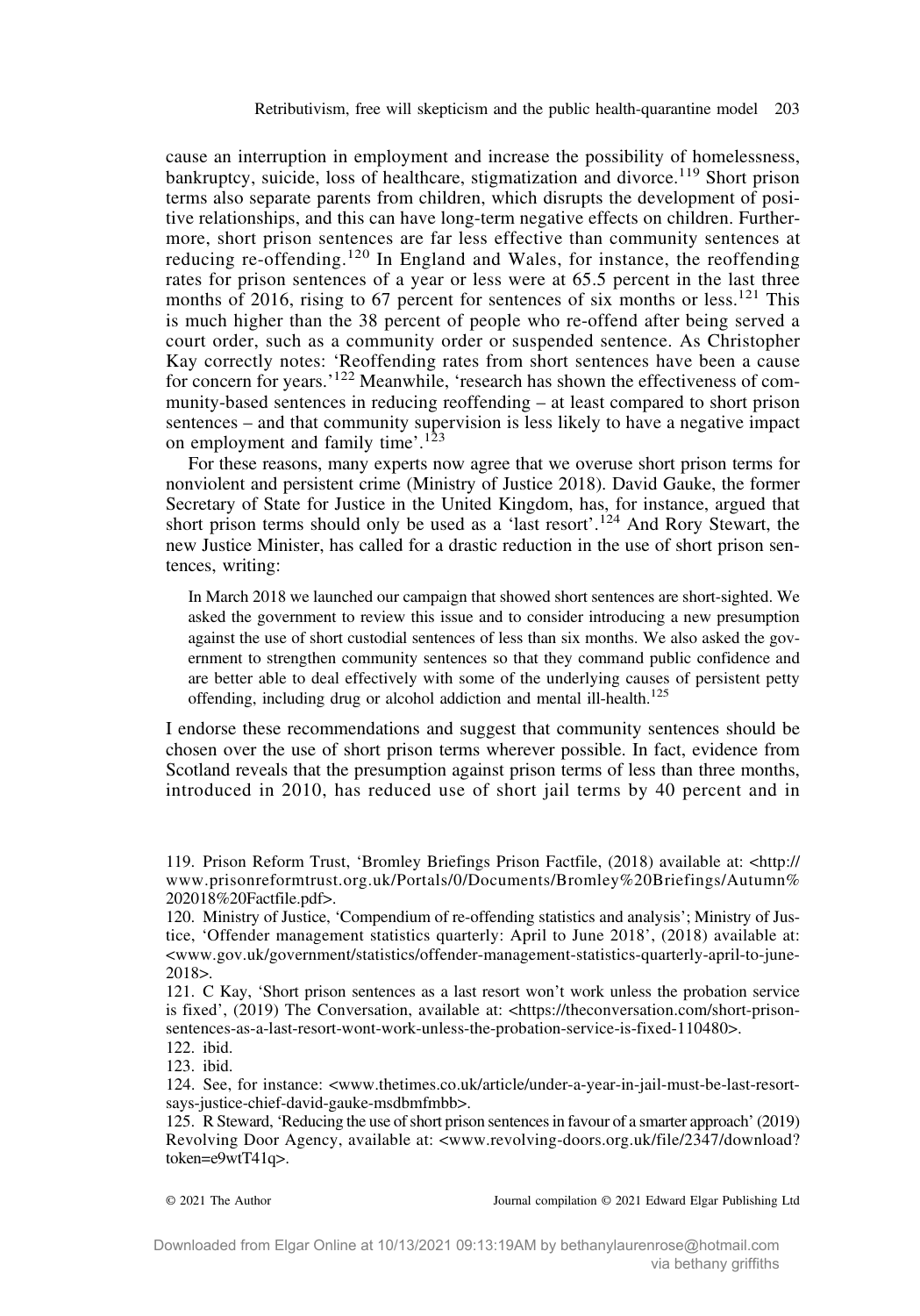2016/2017 crime in Scotland had fallen more than 18 percent with a 26 percent fall in property crime.<sup>126</sup> Results like this have led the Revolving Door Agency to write:

The evidence is clear. Short prison sentences are short-sighted because they disrupt family ties, housing, employment and treatment programmes, but they do not provide any meaningful rehabilitation. These sentences contribute to prison 'chum' and volatility. They are ineffective at tackling petty crime. We can do better and should adopt a smarter approach.<sup>127</sup>

While Pereboom may now be willing to consider the use of short prison terms to subserve general deterrence, I do not think he realizes the extent to which such penalties are ineffective and how they can, and often do, hinder the prospects for a life lived at a reasonable level of flourishing.

My third reason for rejecting Pereboom's proposal is that I think the public health-quarantine model already has the resources needed to deal with low-level, non-violent crime, and as a result there is no reason to sacrifice the principle of least infringement in an effort to accommodate limited general deterrence. We should be content with free general deterrence and only what is permitted by the right of self-defence and defence of others. It is not at all clear that seeking 'more exacting' penalties is either wise or justified. The right of self-defence and defence of others can, for instance, justify various liberty-limiting measures short of incapacitation and these can be used to address a host of nonviolent offenses like speeding, drunk driving and shoplifting. And this can be done without appeal to free will or basic desert. Driving privileges, for example, can be limited, restricted or removed for various reasons, including poor eyesight, age and medical conditions that make driving unsafe. Such restrictions are widely seen as justified on the grounds that they are necessary for the protection of society and the prevention of harm to others – and these measures are not forms of punishment nor are they implemented for the purposes of deterrence. By analogy, the public health-quarantine model can justify liberty-limiting policies for repeat speeders and drunk drivers since their actions manifest a blatant disregard for the safety of those around them. These restrictions can be implemented incrementally or all at once based on the nature of the violation and whether the individual is likely to re-offend.

In fairness to Pereboom, though, the replies I offered in section 9.2 of the book generally focused on specific crimes (like speeding and drunk driving) and cases where financial penalties and short prison sentences *would* 'hinder the prospects for a life lived at a reasonable level of flourishing'. In his comments here, he makes it clear that the kind of cases he has in mind, where the general deterrence prerogative would be justified, include 'manipulation of financial markets, large-scale embezzlement, and illegal use of political influence for gain in personal wealth and power'.<sup>128</sup> Those who commit such crimes, Pereboom writes:

are typically not poor or from disadvantaged backgrounds, and so the public health model, as Caruso sets it out, is not calibrated to prevent crimes of this sort. Those who commit such crimes are often wealthy and well-educated, but willing to free-ride for reasons of self-interest. They are often good at calculating risk, at weighing the probability of detection against the probability of personal gain.

126. Scottish Government, 'Criminal Proceedings in Scotland 2017-18' (2019) available at: [<www.gov.scot/publications/criminal-proceedings-scotland-2017-18/>](http://www.gov.scot/publications/criminal-proceedings-scotland-2017-18/). 127. See, for instance: <[www.revolving-doors.org.uk/file/2347/download?token=e9wtT41q](http://www.revolving-doors.org.uk/file/2347/download?token=e9wtT41q)>.

128. D Pereboom, 'Non-free Deterrence' (2021) Journal of Legal Philosophy (this issue).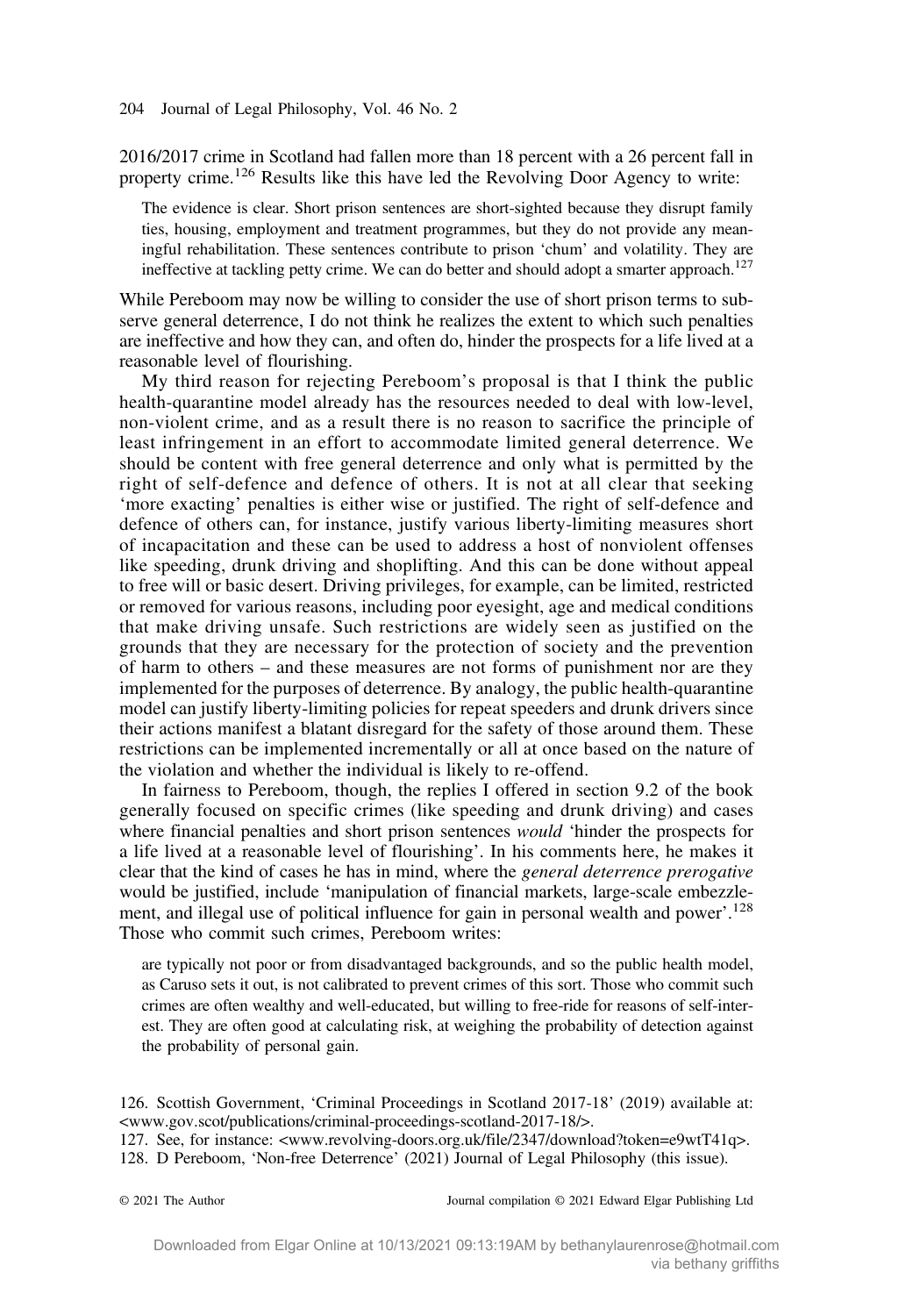He goes on to write:

The incapacitation invoked by free general deterrence would involve the threat of loss of political or professional standing, such as removal from political office or revocation of a license to trade in financial instruments. Whether threats of such incapacitation are sufficient to deter the crimes at issue is an empirical matter, but, in disagreement with Caruso (2021, Chapter 9), I would wager that they are often not. The penalties designed to address such crimes in place in the United States are typically already more severe than what free general deterrence would allow, and yet the incidence of these kinds of political and financial wrongdoing is fairly high. Reducing the strength of the deterrents is apt to increase the incidents of such wrongdoing. As noted, public health policy that aims to reduce poverty and improve access to health care and education is mismatched for crimes of this kind. These considerations motivate a turn to a non-free sort of general deterrence.<sup>129</sup>

In the following section, I will address these more specific concerns of Pereboom and argue that it remains a mistake to increase our punitive responses to white-collar crimes beyond what is permitted by the public health-quarantine model and the principle of least infringement.

## 5.3 White-Collar Crime

First, I agree with Pereboom that political and financial crimes differ in significant ways from violent crime. I acknowledge, for instance, that removal from public office or revocation of, say, a license to trade in financial instruments is often enough to protect society and guard against such offenders reoffending in the future. I also acknowledge that the preventative strategies needed to address such crimes require identifying additional social determinants of criminal behaviour. That said, I strongly caution against ramping up our punitive responses to political and financial crimes. After suffering through four years of the Trump administration, I understand the punitive impulse in such cases – whether it be motivated by a desire for retribution or general deterrence. Nevertheless, the commitments of my view, as well as my own reformist tendencies, recommend that, instead of *ramp up* our punitive responses to white-collar crimes to match those of violent crimes, we should ramp down our punitive responses to both. It's easy to recommend harsher treatment and 'more exacting' penalties for those who manipulate financial markets, embezzle money, commit large-scale tax fraud or illegally use their political influence, since our criminal justice system is already wildly unjust and excessively punitive for those less fortunate members of society, while white-collar criminals seem to be 'getting off easy'. Such thinking, however, only perpetuates injustice and increases our already excessively punitive responses to crime.

One of my main concerns with Pereboom's general deterrence prerogative is that once you allow in some 'limited degree' of general deterrence, it's hard to keep it 'limited' to only those offenders who are 'wealthy and well-educated' and (presumably) can afford some small fine or will not have their prospects for a life lived at a reasonable level of flourishing hindered by a short prison sentence. Several difficulties, I contend, confront Pereboom's proposal. For instance, I don't see how it would be just for the state to adopt a system of fines and short prison sentences that treated 'wealthy and well-educated' offenders more harshly than poor and less educated offenders since

129. ibid.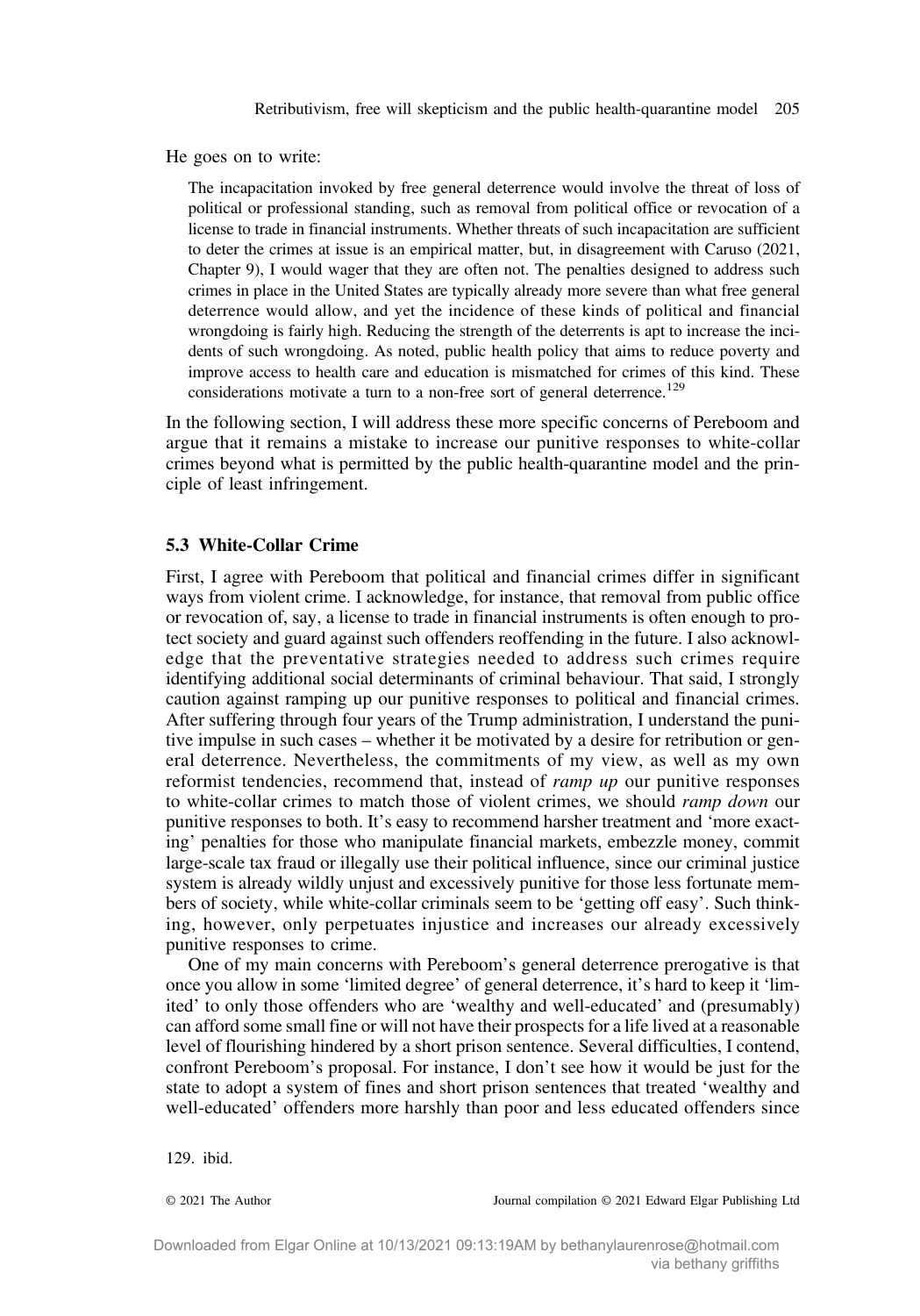the former's ability to flourish would (presumably) not be hindered by such punishments.

Consider, for instance, the use of financial fines. Perhaps Pereboom could more easily argue that fines, unlike short prison terms, can increase general deterrence value without significantly hindering human well-being and flourishing. It is not clear, however, that this is true. To see why, consider the following example. A few years back I received a series of speeding tickets in a short period of time. It is not something I am proud of but I was doing a lot of long-distance travel at the time and I occasionally had a heavy foot on those long stretches of empty highway. Each ticket cost me roughly \$350. The last violation put me in jeopardy of losing my license. The officer who pulled me over told me that I could contact the District Attorney and pay him \$250 and he would petition the court to get the violation reduced or dismissed. So that is what I did. And as promised my speeding violation was reduced to a parking violation, saving me around a \$150, points on my license, an increase in my insurance premiums, and potentially the loss of my driver's license.

Now, let us imagine the same scenario but with one small difference. In this case, let us assume the driver is someone who lives on the poverty line and who makes their living as an Uber or Lyft driver. Since they are unable to pay the District Attorney the \$250, they obviously cannot pay the full \$350 fine. They plead not-guilty and are assigned a court date but they are unable to make it since they cannot afford to take the day off from work. After not paying the fine, the court notifies them that their driver's license has been suspended. Unfortunately, the individual's only source of income comes from being a driver. They could stop driving but that will significantly hinder their 'prospects for a life lived at a reasonable level of flourishing'. So they continue driving with a suspended license. They're careful not to speed again but one day they are pulled over for a front headlight that has gone out. As a result, they are assessed even heavier fines. But being unable to pay the fines, both old and new, the court eventually issues a warrant for their arrest. From here we can easily imagine a series of cascading events that leads to the arrest of the individual – which, in turn, leads to additional lawyer fees, bail costs and possibly even jail time.

Here we have a conceivable, and dare I say common, set of circumstances where an apparently 'small' financial fine ends up hindering an individual's 'prospects for a life lived at a reasonable level of flourishing', since the cumulative costs incurred from the fine go well beyond the initial dollar amount and ultimately result in a significant diminishment in human well-being. As a result of the speeding tickets, this individual may lose their livelihood, their ability to pay their bills, and perhaps even their freedom. Small fines can have significant effects. As a recent article in The Nation explains: 'Debtor's prisons have been illegal in America since 1833. But that doesn't matter. We know about some ways people can languish in jail for being poor – if they cannot pay bail, for example, or if they rack up fines related to imprisonment that must be paid upon release'.<sup>130</sup> Salon magazine further explains:

A symbol of Victorian England's inequitable nature made infamous by Charles Dickens, debtors' prisons were banned in the United States in 1833. The Supreme Court has affirmed the unconstitutionality of jailing those too poor to pay debts on three different occasions in the last century, finding that the 14th Amendment prohibits incarceration for non-payment

<sup>130.</sup> 'Prosecutors and judges have brought back debtors' prisons,' The Nation, 22 February 2018. Available at: <[www.thenation.com/article/archive/prosecutors-and-judges-have](http://www.thenation.com/article/archive/prosecutors-and-judges-have-brought-back-debtors-prisons/)[brought-back-debtors-prisons/>](http://www.thenation.com/article/archive/prosecutors-and-judges-have-brought-back-debtors-prisons/).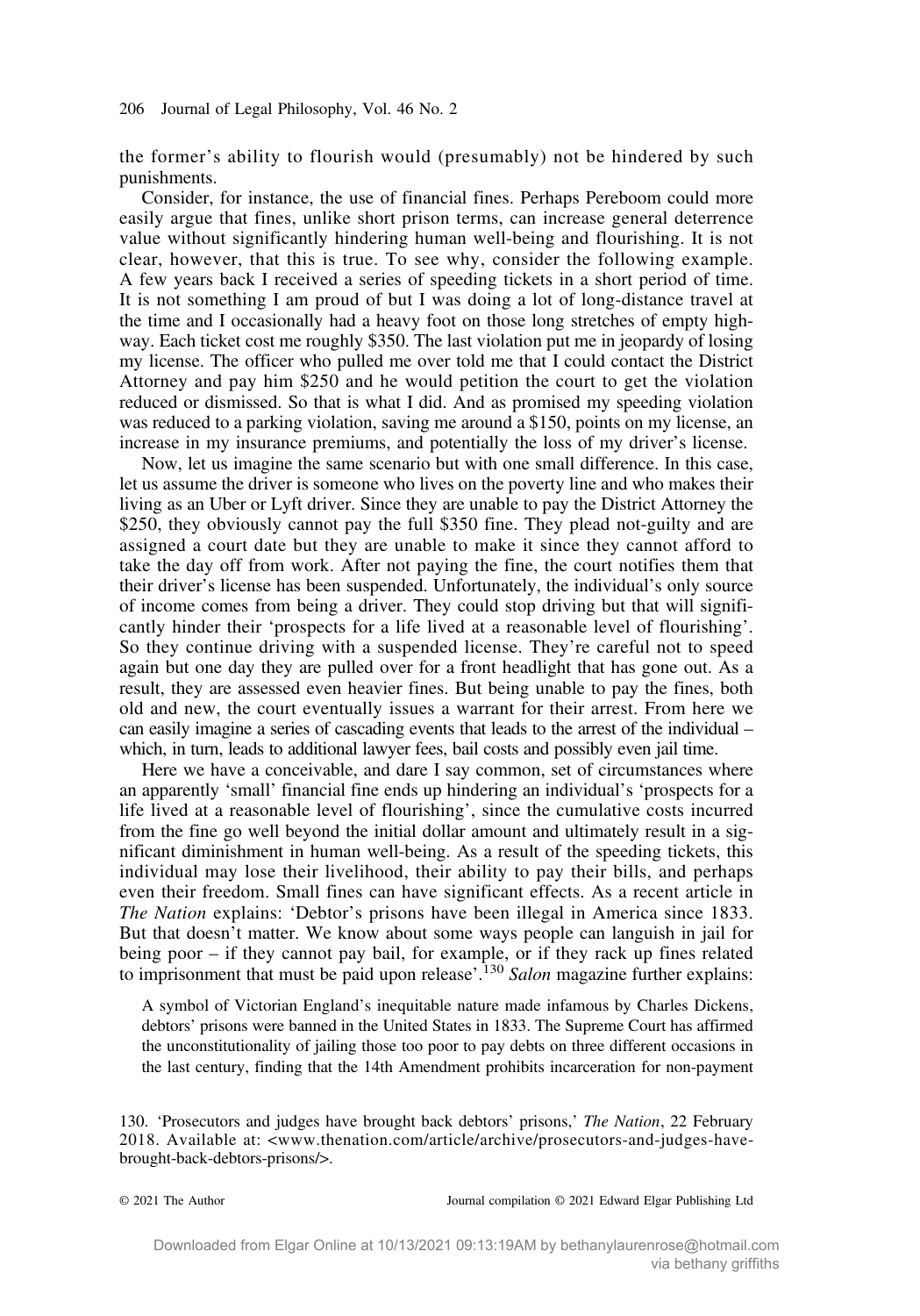of exorbitant court-imposed fines or fees without an assessment of a person's ability to pay and alternatives for those who cannot. 'Punishing a person for his poverty' is illegal, the Court said. Yet in recent years the modern-day equivalent of debtors' prisons have returned, as cities have grown to rely on punishing regimes of fines and fees imposed on their own residents as a major stream of revenue.<sup>131</sup>

The article goes on to write:

Routine traffic tickets or even overdue student loan payments can set off a cycle of debt that also includes the suspension of a driver's license or professional license and, in some cases, jail time. A suspended driver's license makes it nearly impossible to get to work. When a person can't pay, courts add more fines on top of the original. If those fees aren't paid, a iail sentence is imposed.<sup>132</sup>

While I am certain Pereboom would oppose debtors' prisons and the inequalities they reinforce, I do not think he fully appreciates the extent to which fines and short prison sentences can, and often do, interfere with an individual's ability to achieve a reasonable level of flourishing. Financial fines compound other existing social injustices and can have disproportionate effects on the poor. I therefore maintain that we should resist Pereboom's proposal to supplement the public health-quarantine model with 'more exacting general-deterrence-subserving penalties', since these can exacerbate existing social inequalities and negatively impact human well-being.

At this point, Pereboom may fall back on his proviso that fines and short prison sentences *only be used* when it does not hinder the prospects for a life lived at a reasonable level of flourishing, like in those cases where an individual is 'wealthy and well-educated'. But, again, I do not see how it would be just for the state to adopt a two-tiered system of criminal justice, one that prohibited the use of general deterrence in the case of the poor and less educated, and one that permitted its use but only for the wealthy and well-educated. Furthermore, how would such a system be administered, practically speaking, and who would decide whether a particular fine or prison sentence sufficiently 'hindered the prospects for a life lived at a reasonable level of flourishing'? There's also the problem of determining how much wealth should be considered enough to justify general deterrence. Must an individual's income be over \$100,000, \$200,000, or is living above the poverty line sufficient? Lastly, how should we weigh the cost to well-being of spending a few months in jail against a net increase in general deterrence value? These are all serious concerns and I have yet to see how Pereboom's position resolves them.

I would also like to add that, on my theory, the responses available to political and financial wrongdoing are not limited to removing corrupt politicians from office and revoking one's trading license. As I argued in my previous set of replies, free will skepticism and the public health-quarantine model are consistent with tort law, which allows for the restitution and compensation of victims. That means that, without appealing to the justification of general deterrence, individuals like Bernie Madoff may still be required to compensate their victims for the money they stole. Such restitution would not be a matter of criminal law and general deterrence, but civil law and the rights of victims to be compensated for their losses. I therefore think Pereboom

<sup>131.</sup> 'A return of debtors' prisons: Jeff Sessions' war on the poor,' Salon, 29 December 2017. Available at: <[www.salon.com/2017/12/29/a-return-to-debtors-prisons-jeff-sessions-war-on](http://www.salon.com/2017/12/29/a-return-to-debtors-prisons-jeff-sessions-war-on-the-poor/)[the-poor/](http://www.salon.com/2017/12/29/a-return-to-debtors-prisons-jeff-sessions-war-on-the-poor/)>. 132. ibid.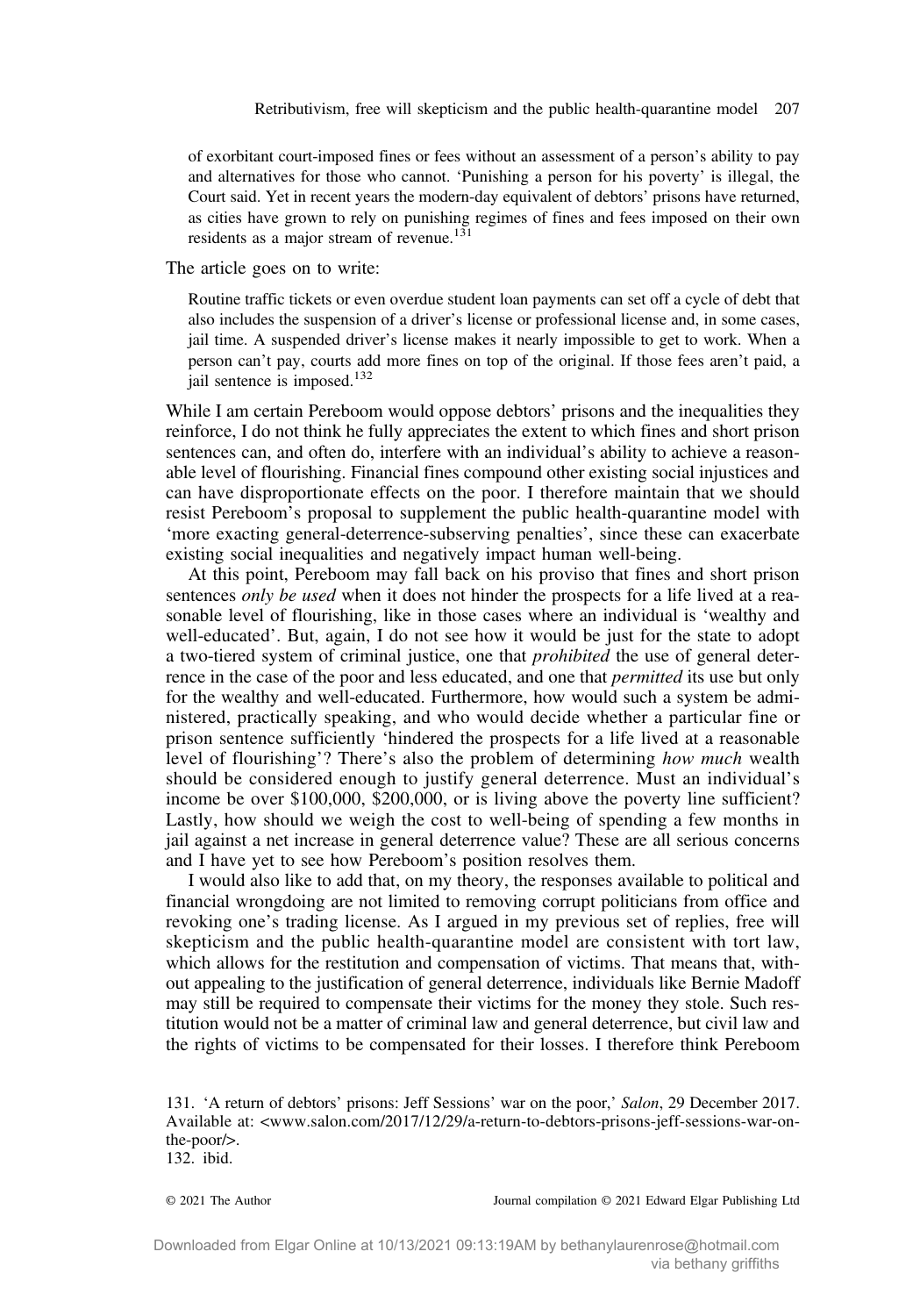underestimates the tools already available to my model to address white-collar crime, as well as the ability of tort law to produce a significant amount of free general deterrence.

My final point has to do with the preventative aspect of my public health-quarantine model and how it can help obviate the need for general deterrence. Pereboom is correct that 'public health policy that aims to reduce poverty and improve access to health care and education is mismatched for crime of this kind [i.e., political and financial crime committed by wealthy and well-educated individuals]'.<sup>133</sup> That does *not* mean, however, that public health policies aimed at reducing the social determinants of whitecollar crime would not prove effective. I acknowledge that in the book I focus on the social determinants of violence rather than, say, insider trading and embezzlement. That does not mean, however, that there are not common factors that make someone more susceptible to committing white-collar crimes. First off, it's important to note that the demographics of white-collar criminals are fairly consistent. Most tend to be white, married, middle-class, middle-aged men with some level of higher education and moderate to strong ties to their community, family and/or religion.<sup>134</sup> They also tend to commit their first white-collar crime in their late-thirties through mid-forties.<sup>135</sup> Second, white-collar crimes usually result from what is referred to as theory of convenience – a combination of motive, opportunity and willingness.<sup>136</sup>

There are several distinct factors that draw people to white-collar crime.<sup>137</sup> They include workplace acceptance of deviant behaviour; not having much to lose; getting high off risk; attractiveness to convenience (trying to make in five minutes what would normally take five years); a feeling of being wronged (people are more likely to harm others if they have been harmed themselves);<sup>138</sup> and narcissistic personality. Furthermore, convenience theory suggests that the extent of individual convenience orientation determines to what extent a person of respectability and high social status in the course of his/her occupation will make a decision to violate the law whenever alternative decisions are less convenient. For instance, a more stressful and greedy financial motive, and improved organizational opportunity to commit and conceal crime, and a stronger personal willingness for deviant behaviour have been shown to influence the extent of white-collar crime intention.<sup>139</sup>

Understanding the social determinants of white-collar crime provides us with the opportunity to adopt practices and policies that help obviate the need for general deterrence. These may include changing the culture of an institution, providing more workplace training and supervision, employing behavioural nudges that make it more convenient to follow the rules than to break them, screening for narcissistic

133. Pereboom, 'Non-free deterrence' (n 128).

134. See S Van Slyke, ML Benson and FT Cullen (eds), The Oxford Handbook of White-Collar Crime (Oxford University Press 2016).

136. P Gottschalk, 'Convenience Triangle in White-Collar Crime: Case Studies of Relationships between Motive, Opportunity, and Willingness' (2018) 55 International Journal of Law, Crime and Justice 80.

137. See S Sarkis, 'Seven Factors that Draw People to White-Collar Crime' (2019) Forbes, available at: <[www.forbes.com/sites/stephaniesarkis/2019/03/03/seven-factors-that-draw-people-to](http://www.forbes.com/sites/stephaniesarkis/2019/03/03/seven-factors-that-draw-people-to-white-collar-crime/?sh=3ed51d3c78f8)[white-collar-crime/?sh=3ed51d3c78f8](http://www.forbes.com/sites/stephaniesarkis/2019/03/03/seven-factors-that-draw-people-to-white-collar-crime/?sh=3ed51d3c78f8)>.

138. M Tsvetkova and MW Macy, 'The Social Contagion of Antisocial Behavior' (2015) 2 Social Science 36–49.

139. P Gottschalk, 'Theory of Convenience: Determinants of White-Collar Crime Intention' (2019) 41 Deviant Behavior 1431–39.

<sup>135.</sup> ibid.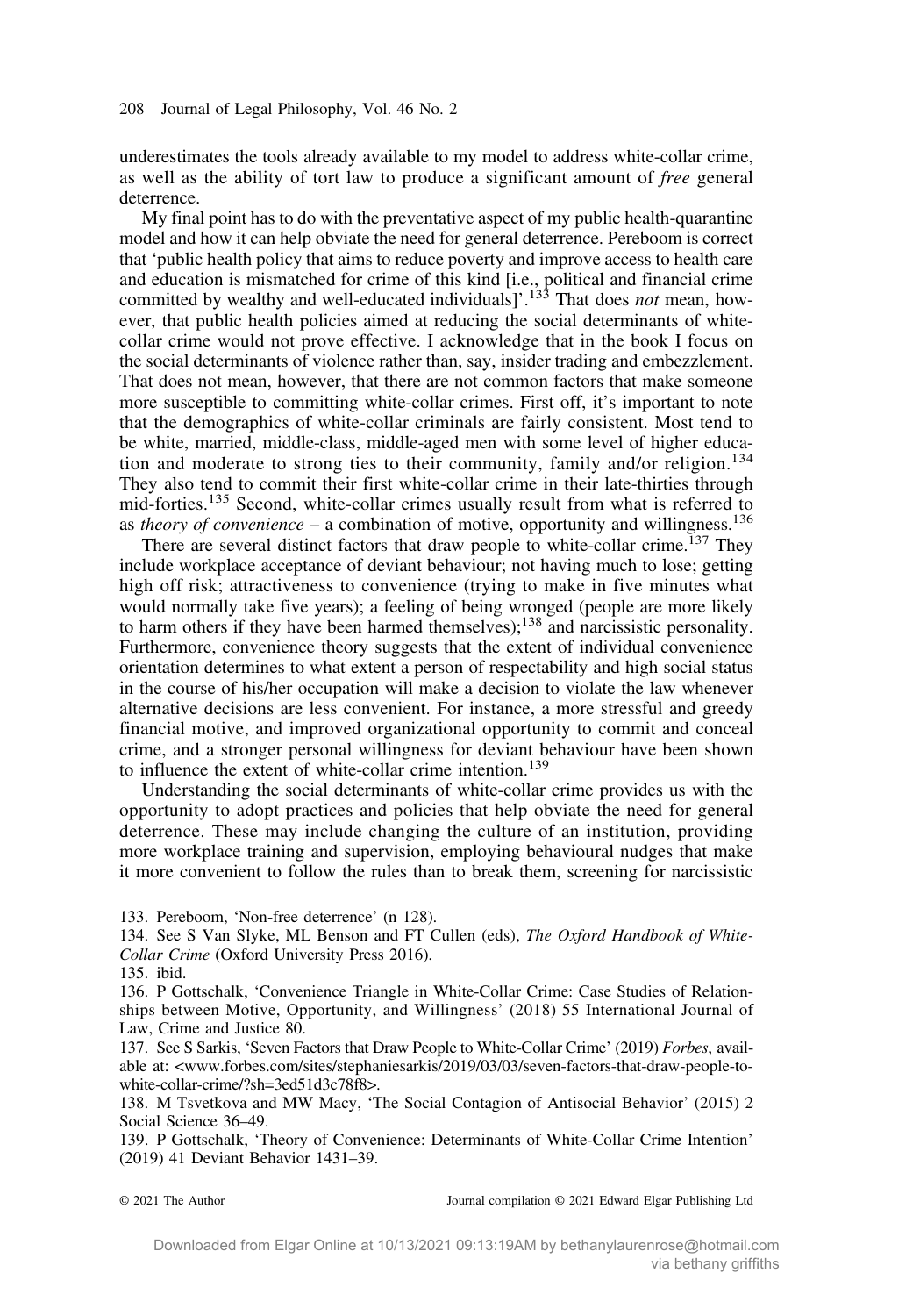personality disorder, etc. I therefore fundamentally disagree with Pereboom when he claims, 'the public health model … is not calibrated to prevent crimes of this sort [i.e., white-collar crimes]'.<sup>140</sup> By focusing on the social determinates of violence and how a public health approach can identify, prioritize and address them, I may have given Pereboom the mistaken impression that my model is unable to successfully deal with white-collar crime. That, however, is not the case. There is no in principle reason why the public health model cannot be extended to include the social determinants of white-collar crime as well. As such, the public health-quarantine model is, in fact, well suited to prevent such crimes.

# 6 ELIZABETH SHAW

Elizabeth Shaw is another fellow free will skeptic and anti-retributivist. She was also an early exponent of the Epistemic Argument against retributivism, which I defend a version of in Chapter 3 of the book.141 Like Derk Pereboom, Shaw and I generally agree on most things when it comes to free will (or the lack thereof) and punishment. In her comments here, however, she maintains that: 'I disagree with Caruso's suggestion that the epistemic argument is not applicable to the Public Health-Quarantine (PHQ) model. However, I argue that this does not undermine Caruso's overall theory, because it is plausible that his theory can satisfy the standard of credibility required by the epistemic argument'.<sup>142</sup> I welcome Shaw's critical comments and see them as providing additional support for my overall view. While Shaw disagrees with me about my use of the punitive/nonpunitive and intentional/nonintentional harming distinctions to exempt the PHQ model, we ultimately end up in the same place  $-$  i.e., concluding that the epistemic argument provides a powerful argument against the retributive justification of legal punishment but not the public health-quarantine model. I wish all my critics were so charitable. Despite our general agreement, though, there are still a few points of disagreement I would like to push back on.

# 6.1 The PHQ Model and the Standard of Proof

Shaw begins by correctly noting that the epistemic argument is based on the plausible idea that it is wrong to (intentionally) inflict serious harm on people, unless there are very strong grounds for believing that harming them is justified. She writes:

there should be a presumption against (intentionally) inflicting serious harm, the burden of proof should lie with the person who is in favour of inflicting serious harm, and the

142. E Shaw, 'The Epistemic Argument against Retributivism' (2021) The Journal of Legal Philosophy (this issue).

<sup>140.</sup> Pereboom, 'Non-free deterrence' (n 128).

<sup>141.</sup> E Shaw, Free Will, Punishment, and Criminal Responsibility (PhD thesis, University of Edinburgh 2014). See also Pereboom, Living Without Free Will (n 69); Pereboom, Free Will, Agency, and Meaning in Life (n 40); R Double, 'The Moral Hardness of Libertarians' (2002) 5 Philo 226; B Vilhauer, 'Free Will and Reasonable Doubt' (2009) 46 American Philosophical Quarterly 131; M Corrado, 'Punishment and Burden of Proof' (2017) UNC Legal Studies Research Paper; GD Caruso, 'Justice Without Retribution: An Epistemic Argument against Retributive Criminal Punishment' (2020) 13 Neuroethics 13; Caruso, Rejecting Retributivism: Free Will, Punishment, and Criminal Justice (n 1) Ch 3.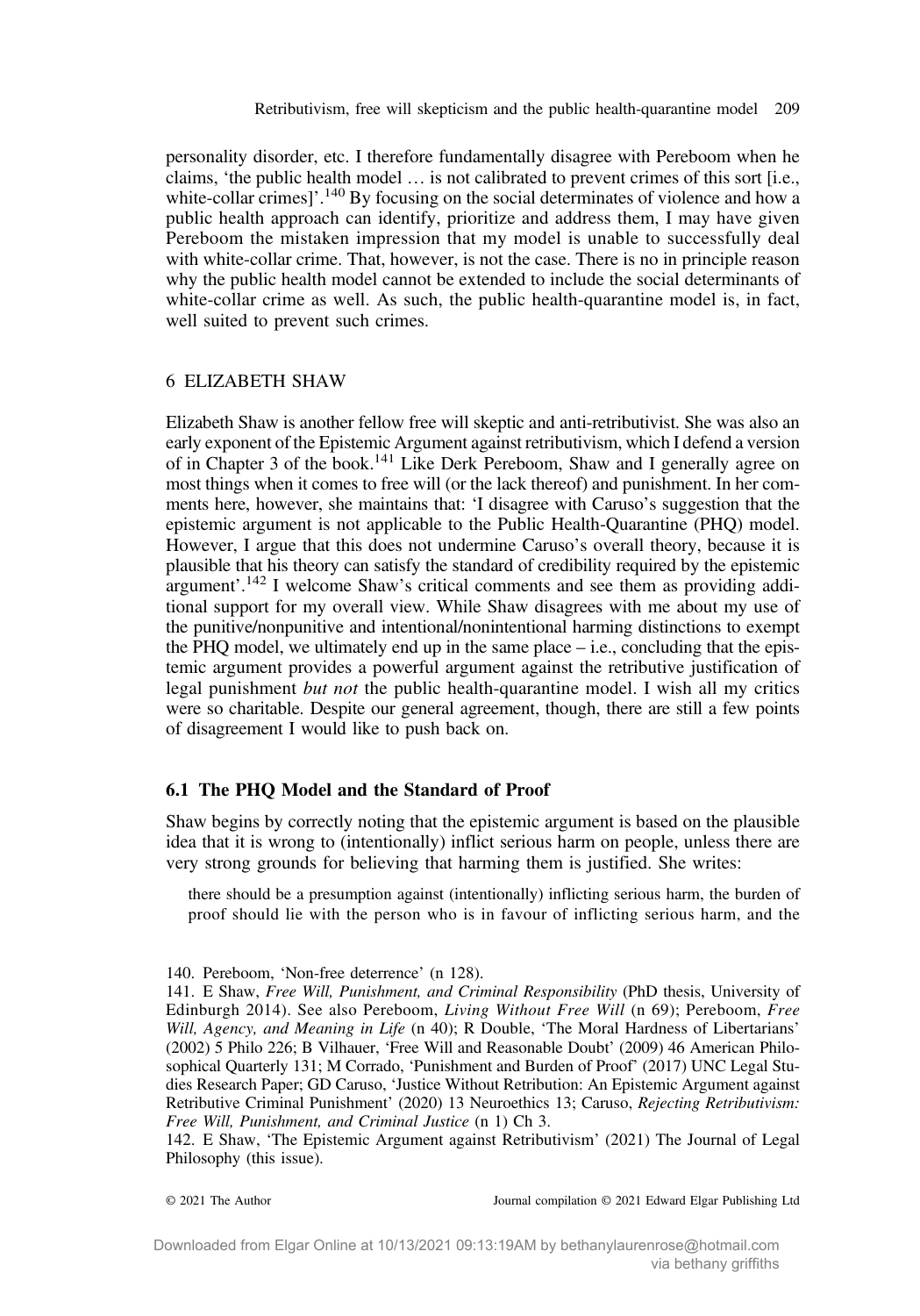argument for inflicting serious harm must be established to a high standard of credibility. Like several other theorists who have applied this epistemic argument to punishment, Caruso persuasively argues that the appropriate standard of credibility for justification of punishment is 'beyond reasonable doubt'.

She goes on, however, to argue that, 'Caruso's case would be stronger if he modified his view about the non-applicability of the epistemic argument to his own PHQ model'.

Shaw's main point of disagreement is with my claim that, while proponents of retributive punishment must bear a heavy burden of proof, the public health-quarantine model need not be held to the beyond a reasonable doubt standard since it is nonpunitive and does not involve harming people intentionally. Against this claim, Shaw presents three main objections. First, she argues that, 'although the PHQ model can legitimately be regarded as nonpunitive, it should be held to the same epistemic standard as penal theories, because the PHQ model resembles punishment in certain relevant respects (and might be called quasi-punitive)'. Second, she argues that, 'the public health-quarantine model does involve inflicting harm intentionally'. Third, she points out that, 'Caruso cites unintentional harms when justifying applying a high epistemic standard of proof to other penal theories, so it would be inconsistent for him to argue that his theory should be exempt from that standard on the basis that his approach (supposedly) does not involve intentional harm'. Despite these objections, however, Shaw goes on to argue that, 'the public health-quarantine model meets the required standard of credibility, or, at least, that it could form a major component of an approach that would satisfy that standard'.

The last of Shaw's points is a welcome one since it maintains that, regardless of Shaw's objections, the public health-quarantine mode can meet the higher standard of credibility needed to justify the incapacitation of seriously dangerous criminals. In some ways, it makes Shaw's objections a form of 'inside baseball' where the disputing parties agree on the final outcome or conclusion but disagree on how best to reach it. But since I agree with Shaw that how one reaches a particular conclusion is just as important as the conclusion itself, I will now attempt to address some of her key critical points.

## 6.2 Replies to Shaw

With regard to the punitive/nonpunitive distinction, Shaw does not contest the claim that the public health-quarantine model 'can legitimately be classed as non-punitive'. Nevertheless, she maintains that, 'the public health-quarantine model clearly resembles punishment in terms of the seriousness of the harms imposed on offenders and the restrictions on the offender's liberty'. According to Shaw, '[t]hese similarities seem relevant to one of the key intuitions that motivate holding theories of punishment to a high standard of credibility – the intuition that seriously harming people requires strong justification'. While I agree with Shaw that the *methods* used in incapacitation resemble in some way, though importantly not others, those used in punishment, I think the real thing that sets the public health-quarantine model apart is that the justification it provides for incapacitation and other liberty-limiting restrictions appeals to the right of self-defence and defence of others and not a retributive justification that appeals to the assumption that wrongdoers are morally responsible in the basic desert sense and hence justly deserve to suffer for the wrongs they have done (appropriately qualified). Justifying retributive legal punishment is difficult because the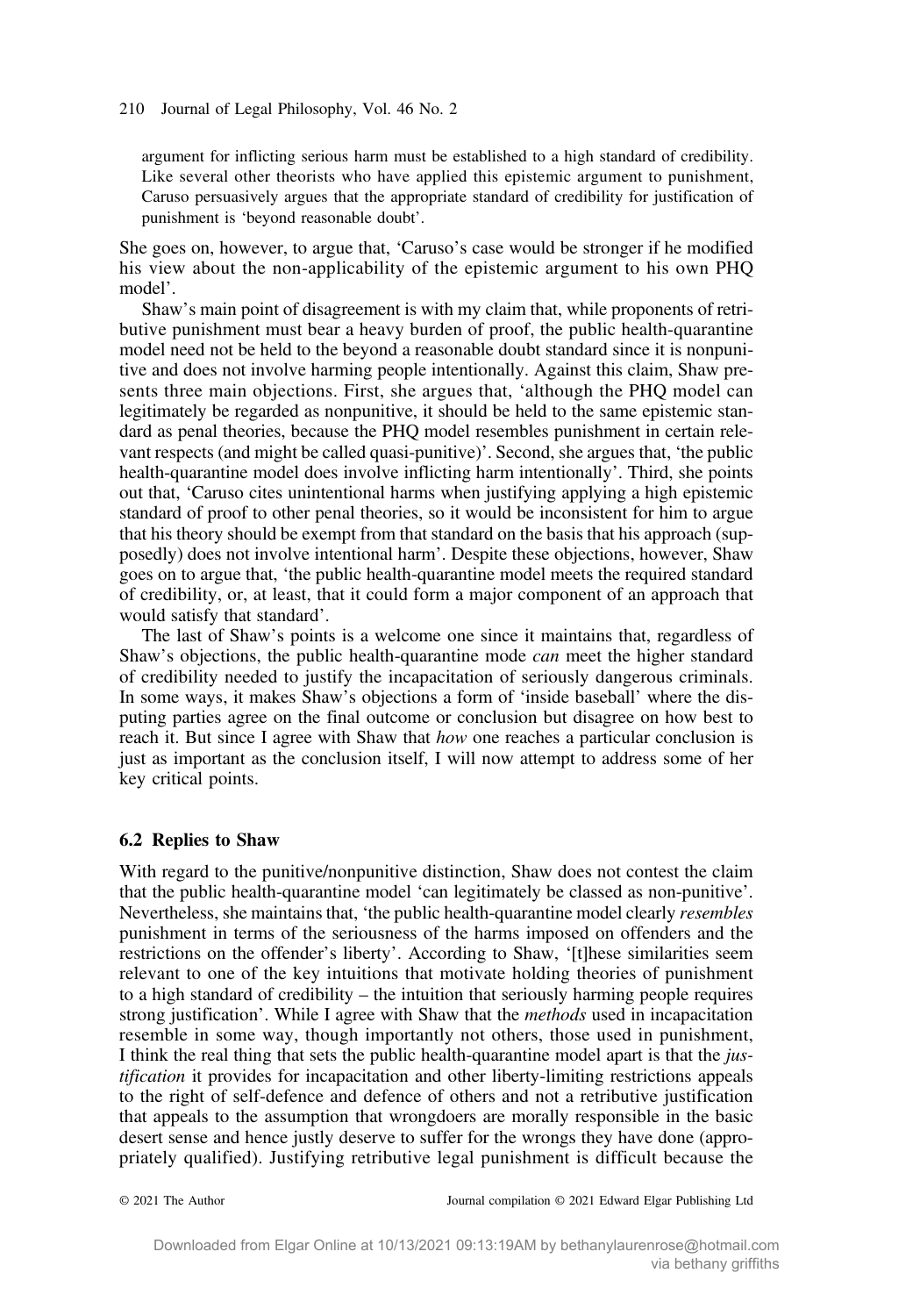claim that agents are morally responsible in the basic desert sense provided by both libertarian and compatibilist accounts faces powerful and unresolved objections and as a result falls far short of the high epistemic bar needed to justify such intentional harms. *Eliminative harming*, on the other hand  $-$  *i.e.*, harming someone to eliminate a threat they pose – is much easier to justify. (More on this in a moment.)

Furthermore, while the liberty-limiting measures the public health-quarantine model permits may resemble punishment in some ways, we must not overlook the many ways it does not. Since legal punishment seeks to make wrongdoers suffer and requires the intentional imposition of a penalty for conduct that is represented as a violation of a law of the state, and since the public health-quarantine model does not involve punishment in this way, it offers a nonpunitive alternative to treatment of criminals. When we quarantine an individual with a communicable disease in order to protect people, we are not intentionally seeking to harm or impose a penalty on them. The same is true when we incapacitate the criminally dangerous in order to protect society. The right of self-defence and prevention of harm to others justifies the limiting or restricting of liberty, but it does not constitute punishment as standardly understood. This is important for several reasons.

First, the model demands that we view individuals holistically and that we adopt a preventive approach – one that understands that individuals are embedded in social systems, that criminal behaviour is often the result of social determinants, and that prevention is always preferable to incapacitation. Second, after a criminal offense has occurred, courts would need to work with mental health experts, drug treatment professionals, and social service agencies to seek *alternatives* to incarceration. Third, for those who must be incapacitated, they would need to be housed in nonpunitive environments designed with the purpose of rehabilitation and reintegration in mind. Since most prisons in the United States, United Kingdom and Australia are inhospitable and unpleasant places designed specifically for punitive purposes, we would need to completely redesign our institutions so that the physical environments and spaces we incapacitate people in better serve the goal of rehabilitation and reintegration.

Additionally, with regard to sentencing, voter disenfranchisement and three strikes laws, the public health-quarantine model would require radical changes to our current, often excessively punitive, system. For one, felony voter disenfranchisement policies would be ended, since they serve no forward-looking benefit and are ultimately a hindrance to the efforts of society to rehabilitate and reintegrate former felons. The sentence of life without parole would also be removed as an option, since it precludes from the outset the possibility of rehabilitation, violates the principle of least infringement, discourages the state from working to improve the well-being of offenders since they are seen as 'lost causes', and prevents the reassessment of individual cases as circumstances change. Three strikes laws would likewise need to be reversed since they prevent individual cases from being judged on their own terms, which would be needed if we are to accurately assess the threat an individual poses to society moving forward. Not all felonies are equal. And the fact that one person has committed three strikes does not mean they represent the same threat to society as another. Three strikes laws also often run afoul of the principle of least infringement.<sup>143</sup> In the book, I also endorse the *principle of normality*,  $144$  which maintains that offenders should have all the same rights as all other citizens and should be placed in the lowest

<sup>143.</sup> See Caruso, Rejecting Retributivism: Free Will, Punishment, and Criminal Justice (n 1) 25. 144. For an official statement of the principle, see: <[www.kriminalomsorgen.no/information](http://www.kriminalomsorgen.no/information-in-english.265199.no.html)[in-english.265199.no.html](http://www.kriminalomsorgen.no/information-in-english.265199.no.html)>.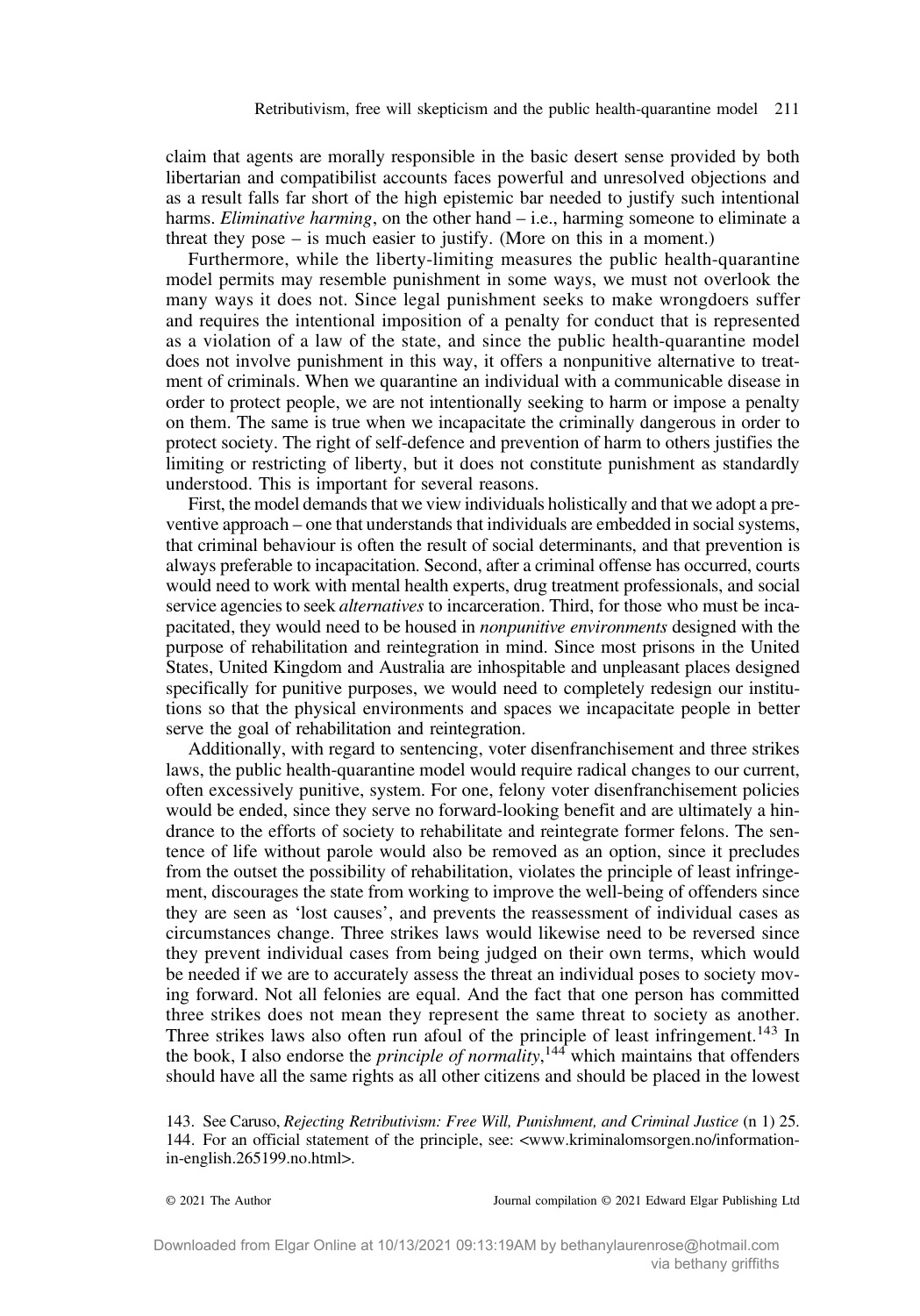possible security regime. These are only a few examples of the many implications the public health-quarantine model would have, but hopefully they provide a sense of the wide-ranging nature of the reforms that would be required and the various ways a non-punitive approach would differ from traditional punishment.

I also maintain that there is an important difference between the state intentionally harming individuals (which is an essential component of punishment) and the state causing unintentional harm (which would apply to any harms caused by my nonpunitive system of incapacitation) – and it is arguable that the former must meet a higher epistemic bar. Shaw challenges this claim by arguing that: 'when the state intentionally imposes severe burdens on an offender, such as detaining him for a very long period in a secure facility, this constitutes harming him. Thus, one cannot claim that one intends to impose these severe burdens on the offender without intending to harm him'. In response, I would offer two replies. First, I would argue that while the distinction between foreseeable-but-unintended harm and intended harm is sometimes difficult to draw, we should not dismiss the importance of the distinction to the epistemic argument or moral issues in general. The *principle of double-effect*, for instance, maintains that if doing something morally good has a morally bad side-effect it's ethically permissible to do it provided the bad side-effect wasn't intended – and this is true even if we foresaw that the bad effect would probably happen.145 Thomas Aquinas is credited with introducing the principle of double effect in his discussion of the permissibility of selfdefence in this Summa Theologica.<sup>146</sup> Killing one's assailant is justified, he argued, provided one does not intend to kill him.

The principle of double effect is now widely accepted among moral theorists, no doubt because the example cited as illustrations of it have considerable intuitive appeal. Here are some examples drawn from the *Stanford Encyclopedia of Philosophy* entry on the principle: $147$ 

The terrorist bomber aims to bring about civilian deaths in order to weaken the resolve of the enemy: when his bombs kill civilians this is a consequence that he intends. The tactical bomber aims at military targets while foreseeing that bombing such targets will cause civilian deaths. When his bombs kill civilians this is a foreseen but unintended consequence of his actions. Even if it is equally certain that the two bombers will cause the same number of civilian deaths, terrorist bombing is impermissible while tactical bombing is permissible.

To kill a person whom you know to be plotting to kill you would be impermissible because it would be a case of intentional killing; however, to strike in self-defense against an aggressor is permissible, even if one foresees that the blow by which one defends oneself will be fatal.

Sacrificing one's own life in order to save the lives of others can be distinguished from suicide by characterizing the agent's intention: a soldier who throws himself on a live grenade intends to shield others from its blast and merely foresees his own death; by contrast, a person who commits suicide intends to bring his or her own life to an end.

I maintain that in accordance with the principle of double effect, it is permissible, morally speaking, to restrict the liberty of those individuals who pose a significant threat to public health and safety, provided the harm caused by such restrictions is not intended. Furthermore, the permissibility of this kind of eliminative harming is

145. See A McIntyre, 'Doctrine of Double Effect', Stanford Encyclopedia of Philosophy (2018) available at: [<https://plato.stanford.edu/entries/double-effect/>](https://plato.stanford.edu/entries/double-effect/).

146. Summa Theologica (II-II, QU. 64, Art.7).

147. See McIntyre, 'Doctrine of Double Effect' (n 145).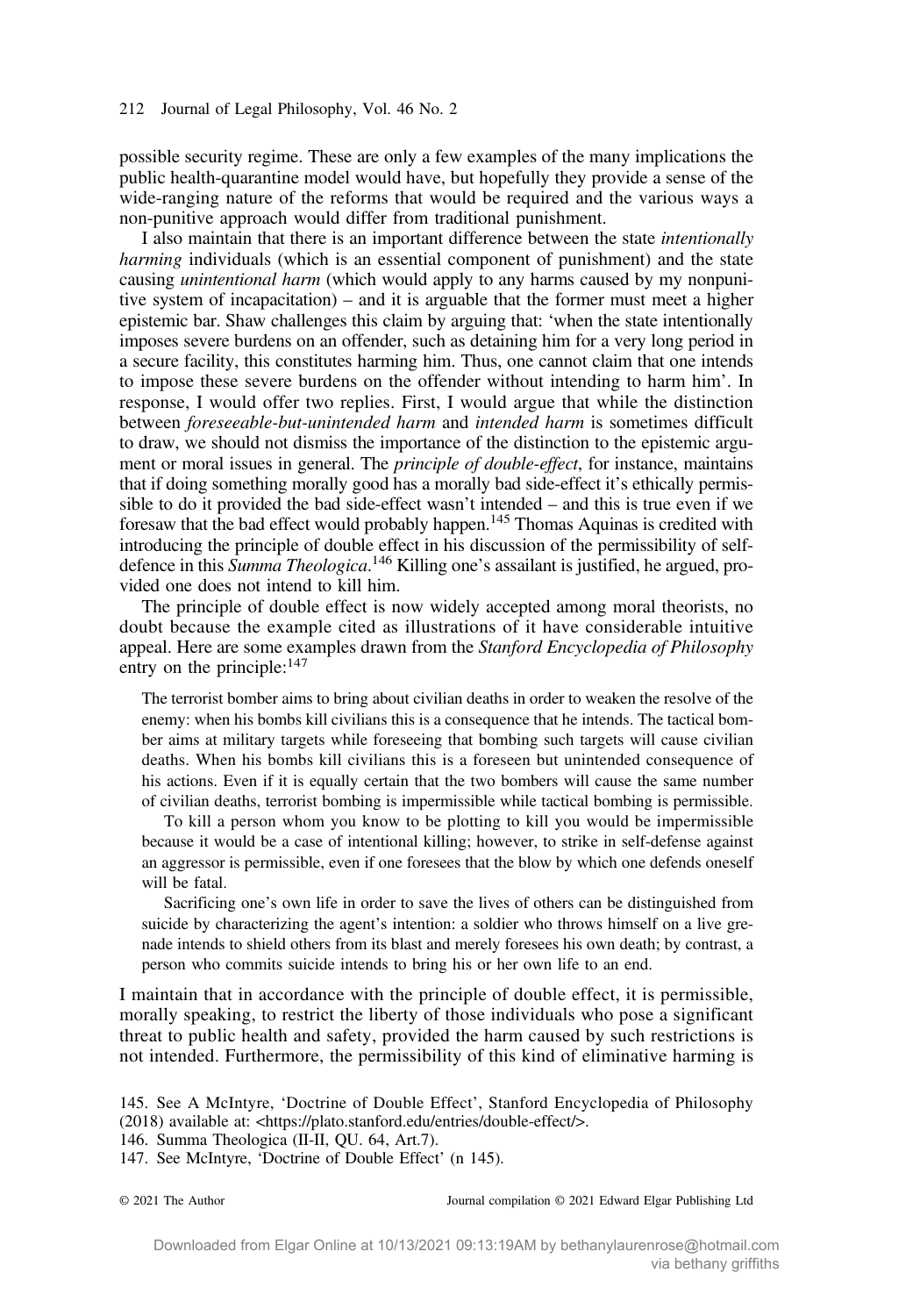significantly different than the kind of harming involved in retributive punishment – which *intentionally* seeks to impose harm or harsh treatment on wrongdoers simply because they deserve it.

This brings me to my second reply. Unlike retributive punishment, the justification of quarantine (in the case of disease) and incapacitation (in the case of dangerous criminals) is grounded in the right of self-defence and defence of others. Since this right in no way depends upon the questionable notions of free will and basic desert moral responsibility, any harms it causes those individuals who are quarantined or incapacitated would be justified on the grounds of self-defence and prevention of harm to others (even if such harms remain regrettable). The right of self-defence and defence of others justifies temporarily limiting one's liberty under certain constraints and restrictions, even if it does not justify punishment in the traditional sense. This means that *even if* we applied the epistemic argument to the public health-quarantine model itself, the burden of proof would *not* be on justifying the harms caused by quarantine or incapacitation – which is a form of eliminative harming that almost everyone agrees is permissible. Rather, the epistemic burden would be on establishing, to a high degree, an individual poses a significant enough threat to public health and safety to justify the right of self-defence. That is, in the case of the public health-quarantine model, the epistemic standard that would need to be satisfied would apply, not to the harms caused by intentional punishment (which is not involved in cases of eliminative harming) or the assumption that wrongdoers are free and morally responsible (which it denies). Instead, one would need to establish that an individual poses a significant enough threat to another's life, liberty or property to justify harming them on the grounds of self-defence, since it is almost universally agreed that in such circumstances eliminative harming would, in fact, be permitted. This is an extremely important point and one that is often overlooked by critics.

For the preceding reasons, I do not think the epistemic argument applies to the public health-quarantine model, at least not in the same way it applies to retributive legal punishment. While both might involve measures that cause harm to those they are imposed on, retributivism seeks to intentionally harm wrongdoers on the epistemically suspect assumption that individuals are free and morally responsible and hence justly deserve to suffer for the wrongs they have done, while the public health-quarantine model only seeks to eliminate the harm posed by an individual. The former, I maintain, requires a much higher burden of proof since it attempts to justify a set of punitive practices and policies that cause a great deal of intentional pain and suffering. The latter is easier to justify, I contend, since it involves only a kind of eliminative harming that seeks a morally good end and is therefore consistent with the principle of double effect. Furthermore, even if the public health-quarantine model was required to justify the harms it causes, the epistemic challenge would be to satisfy whatever burden we think is required to show that an individual poses a significant enough threat to another's life, liberty, or property to justify harming them on the grounds of self-defence. This is a significantly different challenge than the one facing retributivism, which requires what I claim is an insurmountable task – proving beyond a reasonable doubt that agents are morally responsible in the basic desert sense and hence justly deserve to suffer for the wrongs they have done in a purely backward-looking, non-consequentialist sense.

The remainder of Shaw's paper is favourable to the public health-quarantine model since it argues that it would be able to meet, if required, the same standard of credibility demanded by the epistemic argument. In particular, she argues that 'decision-making under conditions of "moral uncertainty" would, firstly, favour some of the core claims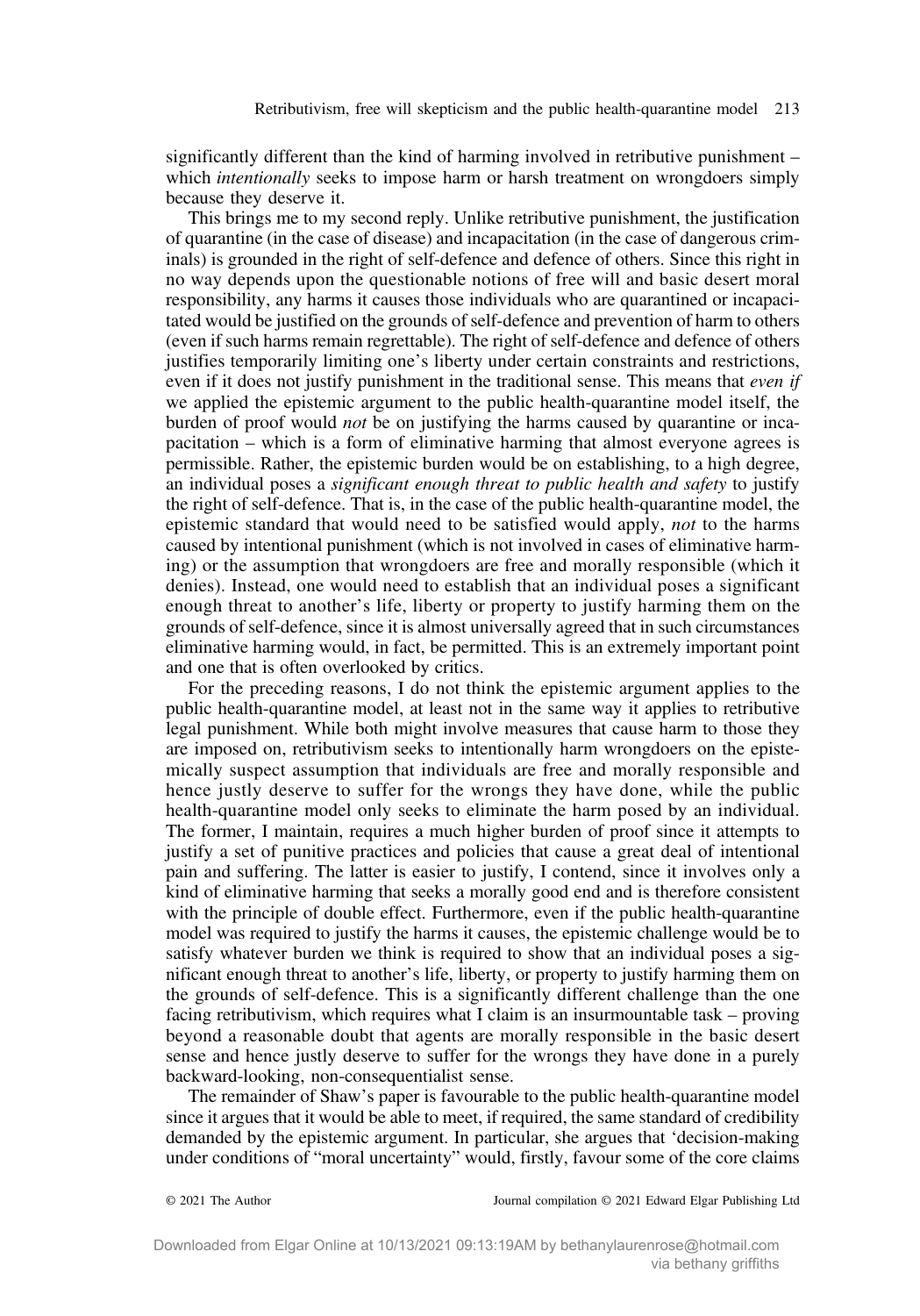of the PHQ model, and, secondly, would favour the outcomes concerning who should/ should not be subjected to state coercion and concerning the severity of coercive measures that are implied by the PHQ model'. With regard to the first point, Shaw appeals to the same distinction I stressed above  $-$  i.e., the difference between the public health-quarantine model's justification for overriding the principle of harm avoidance, which appeals to the right of self-defence, and the justification provided by the retributivist, which appeals to the philosophically disputed notions of free will and basic desert moral responsibility. Shaw writes that, 'The PHQ model identifies a reason for overriding the harm avoidance principle that seems hard to dispute'. She goes on to argue:

A core claim of the PHQ model is that society has a right, grounded in self-defence, to detain those whose criminal conduct demonstrates that they pose a serious threat to others, e.g., rapists and murderers. If a theorist, who had previously endorsed retributivism, came to believe that there is not enough certainty about the soundness of retributivism to allow retributivism to override the harm avoidance principle what should this theorist do? Surely, it would not be rational for such a theorist to say that, if retributivism can no longer provide a sufficient basis for interfering with the liberty of rapists and murderers, such offenders may not be interfered with at all. True, a retributivist, qua retributivist, would not take dangerousness to be part of the justification for interference with an offender's liberty. But it seems hard to deny that such a theorist, qua ethical theorist under conditions of moral uncertainty, would agree with Caruso that some interference with the offender's liberty would be justified.

I wholeheartedly endorse this argument and believe it helps additionally explain why the epistemic argument is successful against retributivism but not the public healthquarantine model.

Shaw's second point about outcomes also supports the public health-quarantine model. Here she writes:

Endorsing a cautious approach when reasoning under conditions of moral uncertainty seems to imply that one should opt for a model of criminal justice which (compared with other theories) would recommend subjecting a relatively small number of people to state coercion and which would, overall, recommend relatively lenient responses to criminal behaviour. Caruso's theory would fit this description. Caruso provides a detailed defence of a range of robust safeguards against unjustified punishment. For example, his account stresses the importance of liberty, which he argues should only be infringed in accordance with various principles, including the 'principle of least infringement' … The cumulative effect of these strategies is that Caruso's theory is among the most lenient of mainstream approaches to dealing with criminal behaviour. Decision-makers under conditions of moral uncertainty would therefore have reasons to favour the outcomes implied by Caruso's theory, even if they disagreed about his rationale.

Again, I wholeheartedly agree with Shaw and am extremely grateful for her way of articulating this important point. When reasoning under conditions of moral uncertainty – i.e., when there is no consensus among theorists on whether agents are free and morally responsible in the relevant sense – I completely agree that we should prefer the option that produces the least amount of harm. Importantly, though, I would also add that under conditions of moral uncertainty we should *also* favour nonpunitive approaches to crime over punitive ones, which the public health-quarantine model also provides.

In conclusion, I endorse both of Shaw's points about decision-making under moral uncertainty and am willing to take them onboard. I am extremely gratefully to Shaw